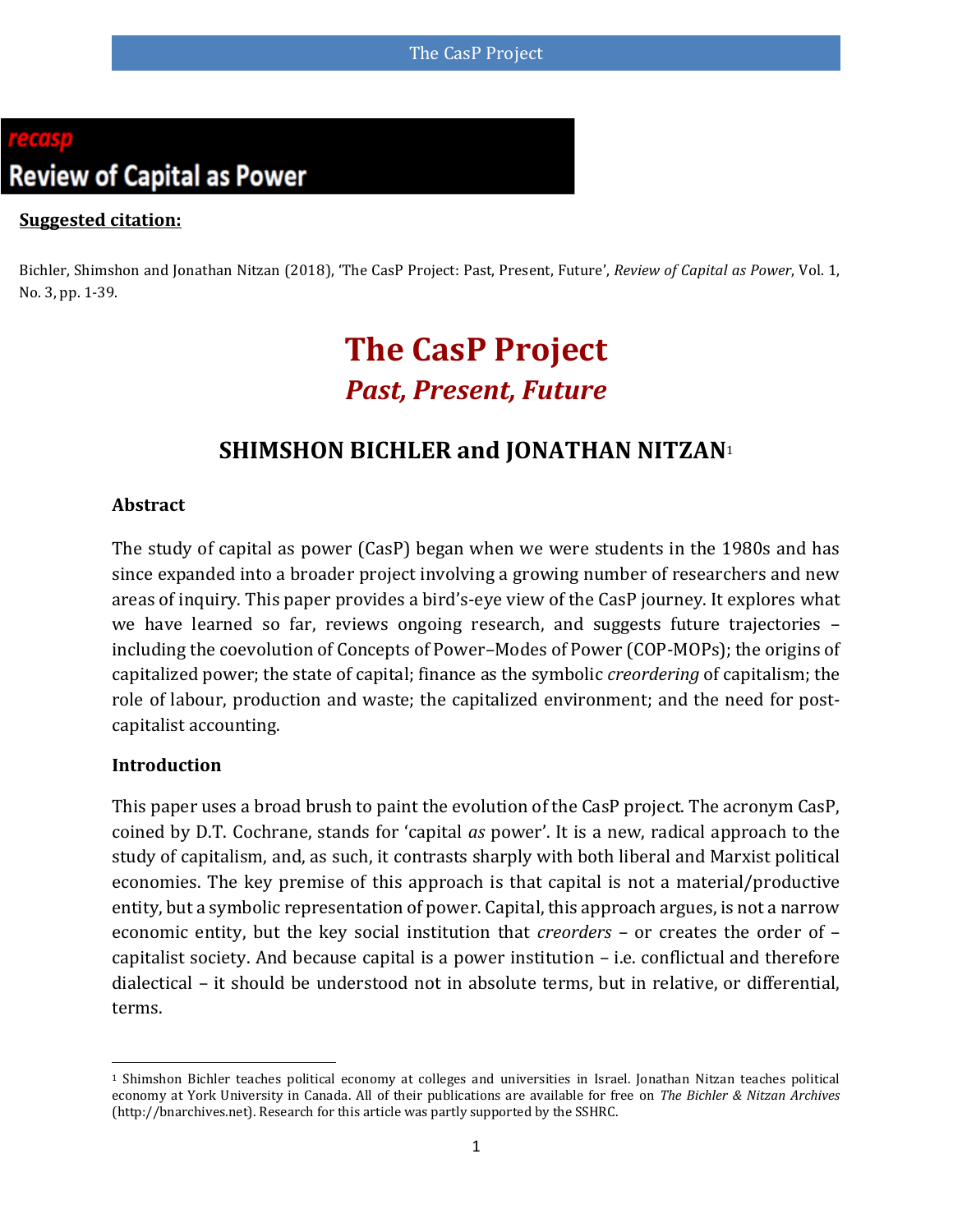The CasP approach was born out of our joint research, which started when we were students back in the 1980s. Since then, the approach has broadened and deepened. It has spread to cover new areas, develop new concepts and better articulate its own arguments. Moreover, and perhaps more importantly, CasP is now attracting young researchers who push it in new directions, both empirically and theoretically.

The paper is subtitled 'Past, Present, Future', and its structure follows this progression. It begins by tracing the evolution of the CasP project from its inception in the early 1980 to the present. It continues by describing some of the current research done by the younger generation. And it concludes by sketching several possible trajectories for future research.

The last part is particularly important. CasP is still very much in its infancy. Its fundamental principles are very different from those underlying existing approaches, and this difference means that *every* socio-historical phenomenon needs to be re-searched. Indeed, seen through the spectacles of CasP, the entire capitalist cosmos has to be re-conceived and remapped. And since this work is merely beginning, we would like to suggest some directions for those who wish to join the adventure.

We have written this paper for a broad audience, ranging from those who know little about CasP, to those who know something, to those who are deeply engaged in its research. Keeping this range in mind, our challenge is to make the argument accessible yet useful. To do so, we try to build an evolving picture of the entire project, to focus less on the details and more on the general lessons. We strive to emphasize not this or that component of the project, but how its various elements relate to and are enfolded in one another.

#### **I. PAST**

#### **Research**

Begin with the word 'research'. To re-search, means to search *again*. It implies doing something different, finding something new, saying something novel. Every graduate student knows the drill: you need to come up with a 'research question', a central query to guide your intellectual journey, a path to your eventual 'original contribution'.

This ritual is inspired by the founding fathers of modern science. It is a salutation of sorts to the generation of Copernicus, Kepler, Galileo, Descartes and Newton – as well as to their followers, from Faraday, Maxwell and Einstein to Smith, Bentham and Marx. These scientists broke new ground. They raised doubts, found contradictions, asked new questions and, eventually, offered totally new ways of understanding the world. Whatever their inclinations, they were all revolutionaries. They sought fundamental change. And they sought this change even though they themselves rarely knew exactly where they were going. It is not for nothing that Arthur Koestler called them the 'sleepwalkers' [\(Koestler 1959\)](#page-35-0).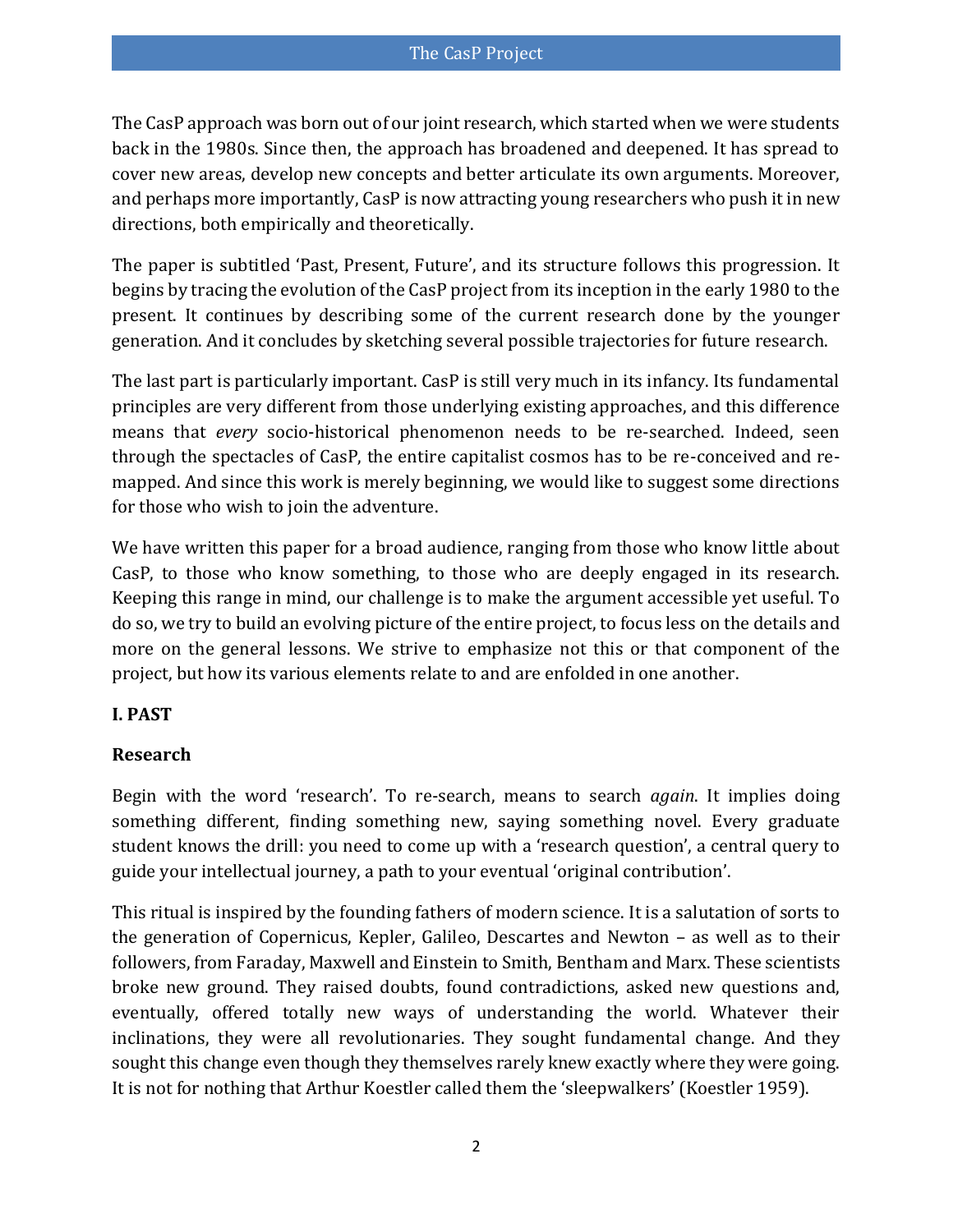But this revolutionary period is long gone, certainly in the study of society. The baffled sleepwalkers have given way to academic troopers marching the trotted path. Few social researchers nowadays look for truly new answers, let alone raise truly new questions. Instead, they follow a template.

The first and most difficult step in this template is to find a 'gap in the literature'. But once you find this gap, the road is pretty much charted. The guidelines are simple: place yourself in your newly found gap, sandwiched on all sides by established experts; review these experts' claims, showcasing your virtuosity with endless citations and numerous references; make sure you don't step on the wrong toes and remember to flatter those who might offer you a future job; and keep safely within the consensus and stay away from divisive questions – indeed, if possible, try not to ask any questions at all.

In job interviews, I (Nitzan) sometimes ask the candidates what their biggest research failure, or their most surprising finding, was. When they look at me with surprised eyes, I know. They have never failed; they have never been surprised; they have probably never asked a question they haven't already had the answer to. In short, they have never done any research.<sup>2</sup>

<span id="page-2-0"></span>And so science has been taken over by the church once again. The situation is particularly dire in economics. In the early 1970s, Joan Robinson, a heterodox practitioner, predicted

 $\overline{\phantom{a}}$ <sup>2</sup> (This footnote puts the cart before the horse. It uses terms that we clarify only later in the article, so readers who are unfamiliar with CasP might wish to skip it for now and return to it later.) Our own research is littered with surprises and errors. Take our work on the global political economy of the Middle East, which we discuss later in this article. This work demonstrated that, since the late 1960s, regional 'energy conflicts' tended to generate differential oil-price inflation (oil prices rising faster than the overall rate of inflation), and that this differential oil-price inflation helped the leading oil companies beat the average and exceed the normal rate of return. Our work also showed that periods of differential *de*cumulation by the oil companies (i.e., periods when these firms trail the average and fall short of the normal rate of return) created Middle East 'danger zones', and that, historically, these danger zones were always followed by 'energy conflicts' (oil-related wars and hostilities). These remarkable regularities led us to expect the recent underperformance of the oil companies to be followed by renewed energy conflict; to see these conflicts rekindle differential oil-price inflation; and to have this relative inflation boost the differential accumulation of the oil companies [\(Bichler and Nitzan 2015c\)](#page-32-0). So far, though, this sequence seem to have stalled. The region has indeed fallen into renewed turmoil (the Arab Spring, outsourced wars, ISIS); but to our surprise, oil prices, instead of rising rapidly, have collapsed, and the oil companies, instead of beating the average, continue to trail it.

Another illustration is offered by our work on systemic fear and systemic crisis [\(Nitzan and Bichler 2009b;](#page-37-0) [Bichler and](#page-32-1)  [Nitzan 2010b\)](#page-32-1). In this work, we argued that, in modern capitalism, systemic fear – i.e., the fear of capitalists for the very existence of their system – manifests itself in the breakdown of the capitalization process. Gripped by systemic fear, capitalists no longer trust their own rituals and abandon their forward-looking posture. Instead of capitalizing their assets based on expected *future* profits, they discount *current* ones, and this reversion is manifested in a tight positive correlation between current earnings and current assets prices. Since such a correlation should *not* exist under normal circumstances (including 'normal' periodic crises), its presence offers a quantitative indicator that capitalists have been struck by *systemic* fear. Our empirical research indicated that this positive correlation has emerged twice since the 1920s – first during the Great Depression of the 1930s, and then again during the deep crisis of the 2000s – and we took these two correlations as evidence that, during both periods, capitalists had been gripped by systemic fear. In retrospect, though, this was a hasty conclusion to draw. In his critique of our work, Andrew Kliman showed that we had erred. The positive correlation between current asset prices and profits that our research claimed had occurred only in the 1930s and the 2000s in fact also existed during other, *non*-crisis periods. Naturally, we found this critique embarrassing. At the same time, the fact that our research could be empirically challenged affirmed its scientific basis, while the ensuing debate helped us refine our concepts and restate our findings [\(Kliman, Bichler, and Nitzan 2011\)](#page-35-1).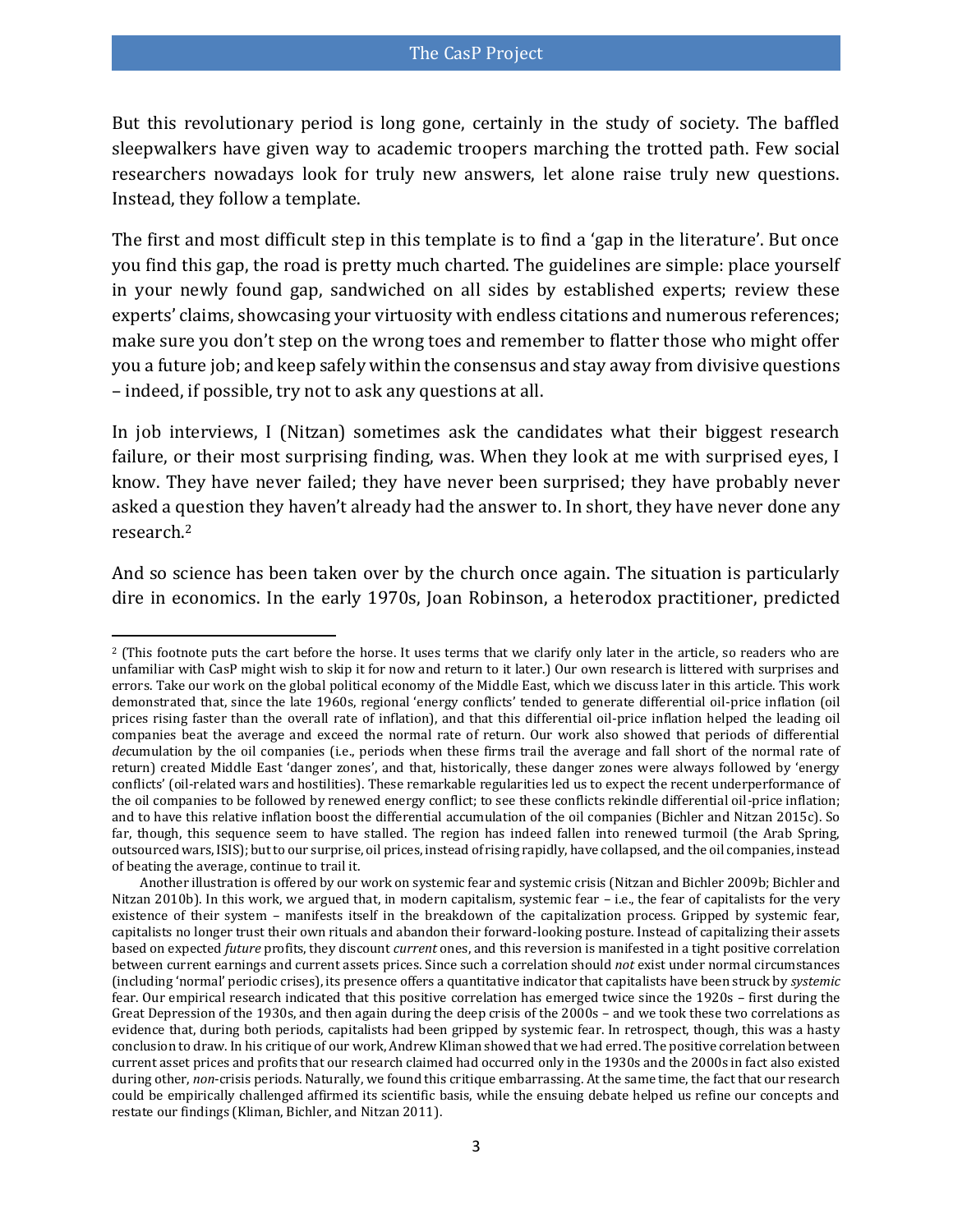somewhat sarcastically that future generations of students would 'erect elegant-seeming arguments in terms which they cannot define' and will be busy searching for 'answers to unaskable questions' [\(Robinson 1970: 317\)](#page-37-1). And sure enough, a decade or so later, Nobel Laureate Wassily Leontief confirmed that economists had practically abandoned the pursuit of open-ended empirical research in favour of formal mathematical modelling, and opined that this abandonment was likely to persist as long as the 'methods used to maintain intellectual discipline in this country's [the United States] most influential economics departments can occasionally remind one of those employed by the Marines to maintain discipline on Parris Island' [\(1982: 107\)](#page-35-2). More recently, David Hakes explained in his 'Confession of an Economist' that journals tend to consider simple ideas scientifically unworthy, and that, in order to publish rather than perish, writers have to 'intentionally take a simple clear research paper and make it so complex and obscure that it successfully impressed referees' [\(2009: 349\)](#page-35-3).

According to research done by Joseph Francis [\(2014\)](#page-34-0), the discipline of economics seems to have finally reached its ultimate goal of perfectly stationary equilibrium: *its members no longer argue with each other*. This wasn't always the case, though. Francis measures the proportion of debate articles in leading economics journals by looking at papers with the terms 'comment', 'reply' or 'rejoinder' in their titles, and he shows that, historically, this proportion has followed an inverted V-shape trajectory. The twentieth century started with very little debate. During the happy 1920s, with free-market ideology reigning supreme, economists rarely disagreed with one another and the proportion of debate articles hovered at around 2 per cent. This widespread agreement, though, didn't last for long. The onset of the Great Depression, the turmoil of the Second World War and the rise of the welfarewarfare state served to challenge orthodoxy and made the dismal science look almost lively. From the 1930s onward, disagreement increased more or less continuously, and in 1968, with France teetering on the edge of a democratic revolution, the number of debate articles reached a full 22 per cent of the total. But that was the peak. By the late 1960s, Milton Friedman's counterrevolution was in full swing, and with neoliberalism in the offing, the pendulum began to swing back. And as the neoclassical dogma systematically decimated its ideological competitors, the proportion of debate articles collapsed, reaching a mere 2 per cent in 2013. It was as if history had never happened.

#### **Theories and Facts**

Science cannot progress this way. It needs dialogue, debate and, most importantly, negation – and that can be achieved only if we come to terms with the facts. Of course, the facts are never simply 'given'. They are always part of an overarching cosmology, a prevailing order, a certain logic. The first step in any dialectical thinking, therefore, is to understand the ways in which the rulers impose this cosmology and generate what society then accepts as selfevident facts. It is only by contravening, delimiting and moving beyond what 'is' that we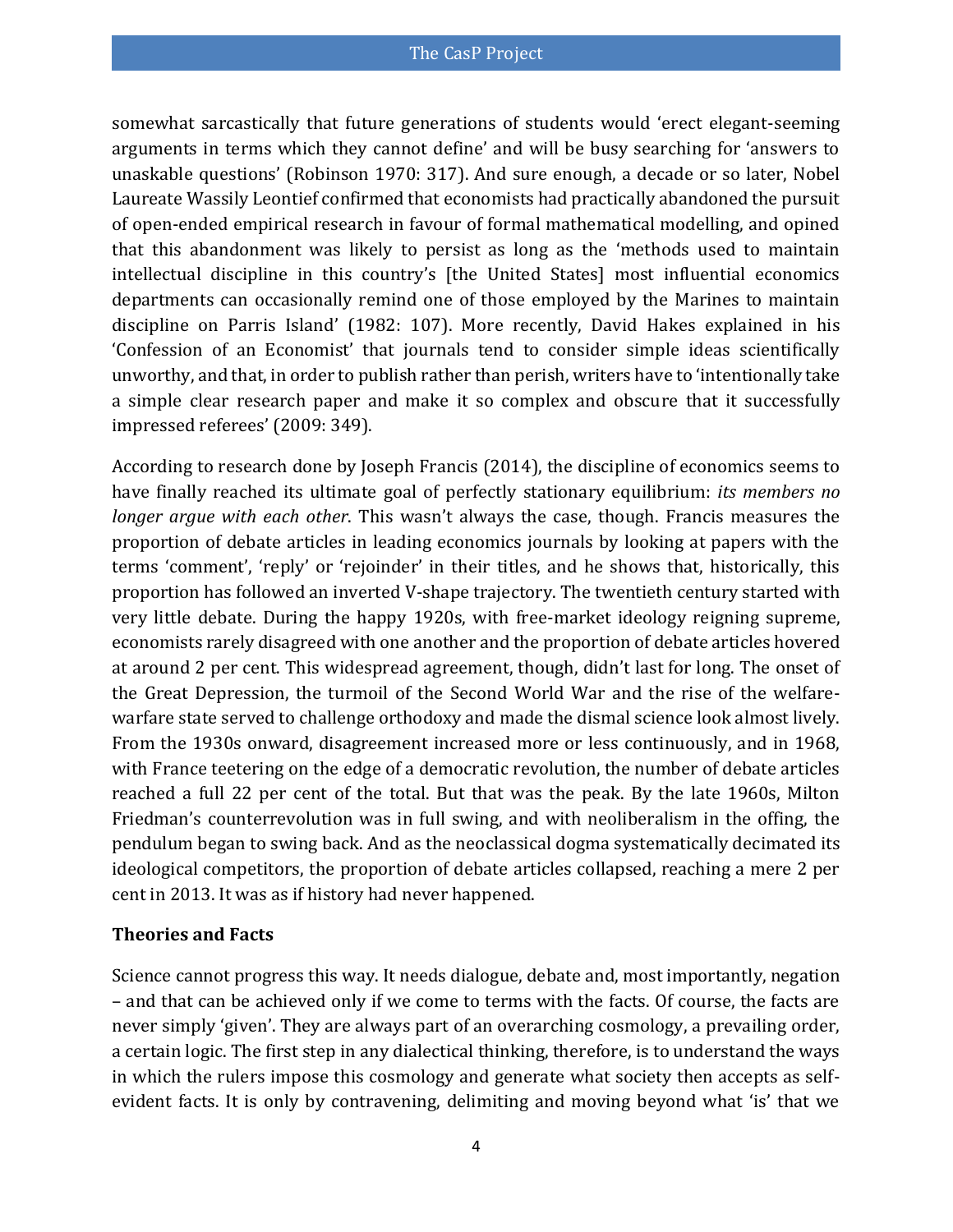manifest our autonomy. It is only by transcending the seemingly heteronomous order that we can conceive a better, freer society.<sup>3</sup>

This, though, is exactly what most contemporary students of society, both positivist and postist, do *not* do. At one end of the spectrum we have the fact foregoers. The spread of antiscience postism has conditioned many to think of facts as figments of our subjective imagination, and therefore as unimportant, if not totally irrelevant. When they find the 'facts' inconvenient, they simply forego them. The other end of the spectrum is dominated by the fact consumers. The advent of electronic computing and instant communication have caused those who do use facts to view them as straightforward and trivial. Facts are now available in large quantities and often for free. They seem to be at our fingertips – or better still, at the fingertips of our number-crunching research assistants. They can be consumed as is.

The facts, though, are neither irrelevant nor trivial. They are, of course, always problematic: their very rigidity attests to the dogma from which they emerge, while their definitiveness marks a closure to alternatives. But we can't do without them. To change means to negate, and to negate requires that we know what to negate. Without facts, we can never know the world, at least not scientifically. And without a critical dialogue between theories and facts, we cannot hope to change the world, at least not for the better.

Let's illustrate these basic points by going back to our student years, when we were just beginning our research in Israel in the early 1980s. We were interested in Israel in part because we were Israelis, but mostly because we found it highly perplexing.

On the face of it, the country was mired in a serious crisis. There was severe stagflation, or inflation in the midst of stagnation: price increases approached 400 per cent a year, while economic growth was low and unemployment rising. And that was just for starters. Israel's military conflict with its Arab neighbours and occupied Palestinian population seemed endless, and the military budget soared to absorb nearly one-third of the country's GDP. The foreign debt, too, was rising, and the country was growing ever more dependent on the United States. Last but not least, there was a political legitimation crisis. In 1977, the rightwing Likud bloc unseated the long-ruling Labour coalition. This defeat, which Israeli publicopinion makers branded 'the earthquake', signalled the end of the ancient Zionist regime of social democracy, the rise of the radical right and the emergence of a Holy Land brand of religio-neoliberalism.

And yet – and here we are getting to the perplexing part – despite this multi-faceted crisis, the stock market was booming and large Israeli corporations seemed to be flourishing as

l <sup>3</sup> Some of the more enlightening works on these issues are offered by Herbert Marcuse [\(1954,](#page-35-4) [1964\)](#page-35-5) and Cornelius Castoriadis [\(1987,](#page-33-0) [1988,](#page-33-1) [1991\)](#page-33-2).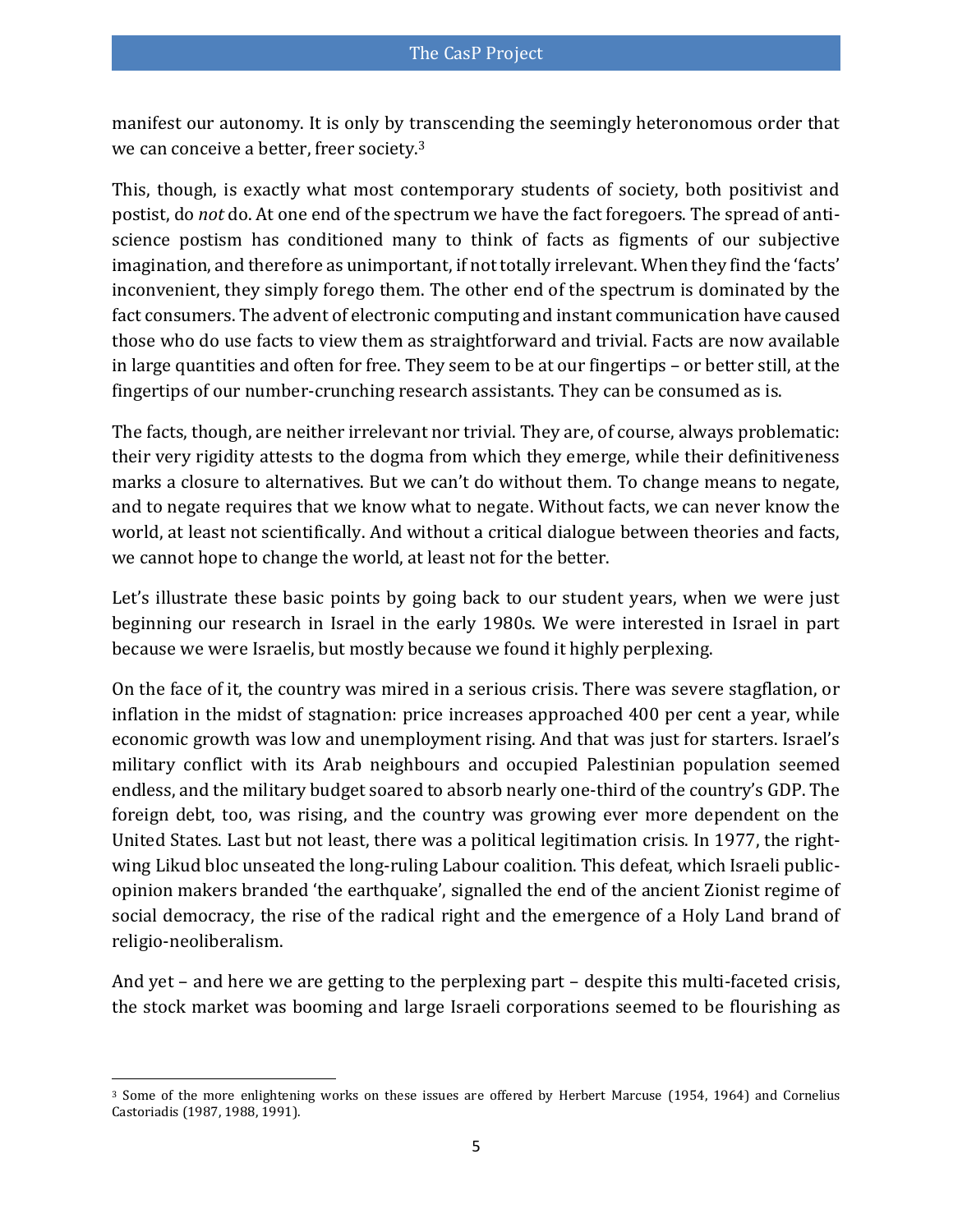never before. They earned huge profits – all while the rest of the business sector and the underlying population were falling under.

To us, this duality of big-business prosperity in the midst of a macroeconomic and political crisis seemed highly anomalous. How could there be accumulation *despite* the crisis? Indeed, was it possible for accumulation to occur *through* crisis?

It should be mentioned that most Israelis pundits didn't consider this situation anomalous. Not in the least. Walking the earth with their eyes wide shut, they took 'economics', 'politics' and 'security' to be distinct realities, boxed in their own disciplinary boundaries and obeying their own separate logics. For us, though, these realities appeared enfolded in each other, and it was *this very enfoldment*, we thought, that needed to be researched and theorized. We wanted to explain how economics and politics were intertwined, how the micro and the macro connected, how the local was embedded in the regional and global.

Our pursuit was particularly influenced by the innovative studies of the Monopoly Capital School led by Michal Kalecki [\(1971,](#page-35-6) [1972\)](#page-35-7), Joseph Steindl [\(1945,](#page-38-0) [1952\)](#page-38-1), Shigeto Tsuru [\(1956\)](#page-38-2), Paul Baran and Paul Sweezy [\(1966\)](#page-31-0) and Harry Magdoff [\(1969\)](#page-35-8), among others. The arguments of this school, which germinated in the 1930s and 1940s and received their final form during the 1960s, were articulated mostly with the United States in mind, and they were set against the bellicose backdrop of Vietnam and the return of stagnation after a long stretch of prosperity. Their theoretical underpinnings, though, were general enough, and they seemed highly relevant to Israel.

According to the theorists of Monopoly Capital, the gradual shift of capitalism from competitive to oligopolistic structures creates a persistent tendency toward inflation on the one hand and cost cutting on the other; this tendency causes the capitalist surplus share of national income to rise; and this rise, if it is not 'offset' in some way, creates deficient demand and therefore stagnation in the midst of inflation – i.e., stagflation. The capitalist solution to this tendency, the Monopoly Capital School suggested, was to 'absorb' the rising surplus by wasteful spending, particularly on finance and the military.

This logic seemed highly pertinent to Israel – a country with an increasingly concentrated business sector that experienced both a financial boom and large military spending, and that, in addition, wasted plenty on settlements and religious institutions. And given this apparent fit, we thought, perhaps naively, that we could 'test' it on Israel.

But that proved easier said than done.

Leonard Cohen has a song called 'Everybody Knows'. It's an apt way to describe how most social scientists see the world. Nowadays, everybody knows about 'shock therapy' and 'disaster capitalism'; everybody knows that crisis 'enriches the rich' and that the fortunes of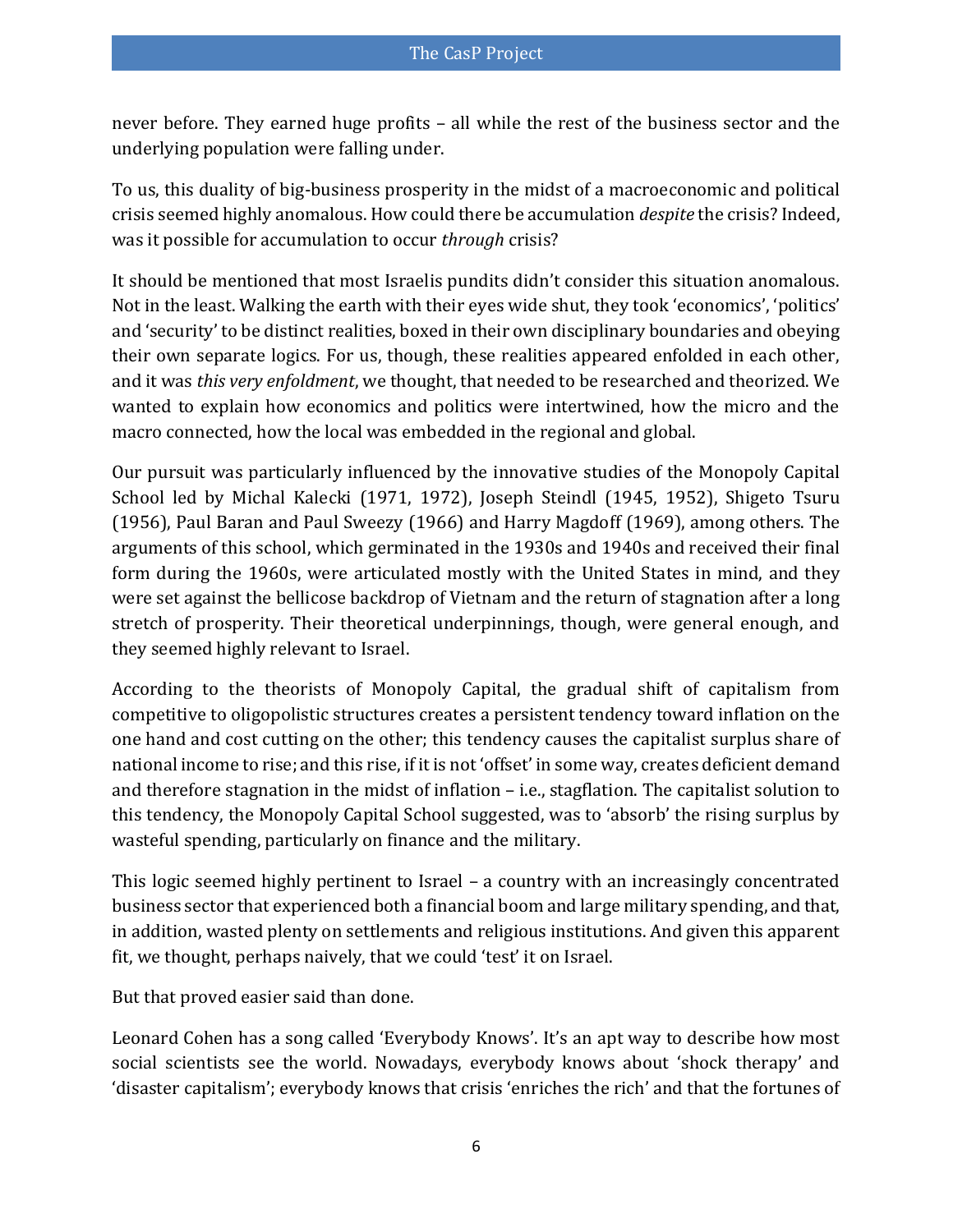the Top 1% always continue to grow; and most importantly, everybody knows that 'distribution matters' – that inequality undermines growth, wellbeing and democracy. Somehow, all of these claims have suddenly become self-evident 'facts', things that the experts have (retroactively) known all along.<sup>4</sup> But in Israel of the early 1980s, nobody knew. Nobody knew because the facts themselves didn't exist. And the facts didn't exist largely because nobody had any interest in excavating and researching, let alone negating, them.

In his introduction to Galileo's seventeenth-century book, *Dialogue Concerning the Chief Two World Systems*, Albert Einstein wrote that 'There is no empirical method without speculative concepts and systems' – but also that 'there is no speculative thinking whose concepts do not reveal, on closer investigation, the empirical methods from which they stem' [\(Einstein 1954\)](#page-34-1). In other words, research has to be both deductive *and* inductive. Just as you cannot discover facts without a theoretical framework, you cannot develop theories without facts. The dialogue between theories and facts, between deduction and induction, is highly reciprocal, dialectical and creative. We probably wouldn't be grossly mistaken in saying that it is one of the key fountains of human novelty.

Now, in the early 1980s, nobody – and we mean that literally – knew the basic historical facts about the largest Israeli firms. We had spent two full months trying to collate the most elementary financial data of the large Israeli holding groups – chiefly, their overall assets, net profits, sales and owners' equity [\(Rowley, Bichler, and Nitzan 1988\)](#page-38-3). And to our surprise, we very quickly realized that *this history did not exist*. As it turned out, no one had ever tried to piece together this puzzle. We were the first to do so.

In fact, even the raw data – i.e., a complete set of the companies' financial reports – did not exist in any one place, not even at the Central Bureau of Statistics, the Bank of Israel, the Ministry of Finance or the Office of the Tax Comptroller. Even the National Library, which, according to Israeli law, should receive two copies of every print publication in the country, didn't have more than a limited sample. In fact, the companies themselves didn't have a complete set – and these were their *own* financial reports!

In retrospect, though, this indifference is perhaps not that surprising. During the 1980s, most Israel academics subscribed to the statist dogma, and especially to the notion that, until then, Israel had been a socialist society. With this dogmatic fixation, they took it for granted that the large firms were no more than a sideshow and therefore merited little attention. The indifference of capitalists is also understandable, though for a different reason: the universal goal of capitalist investment is future profit; that goal conditions the servants of capital to look forward, not backward; and since the past cannot generate future profit, capitalists

 $\overline{a}$ 

<sup>4</sup> Every new truth, goes the saying, passes through three stages. In the beginning the experts ridicule it as *nonsense*. Then they dismiss it as *trivial*. And in the end we learn that they *said it all along*. Different versions of this claim were made by Arthur Schopenhauer, Arthur C. Clarke and Leo Szilard, among others.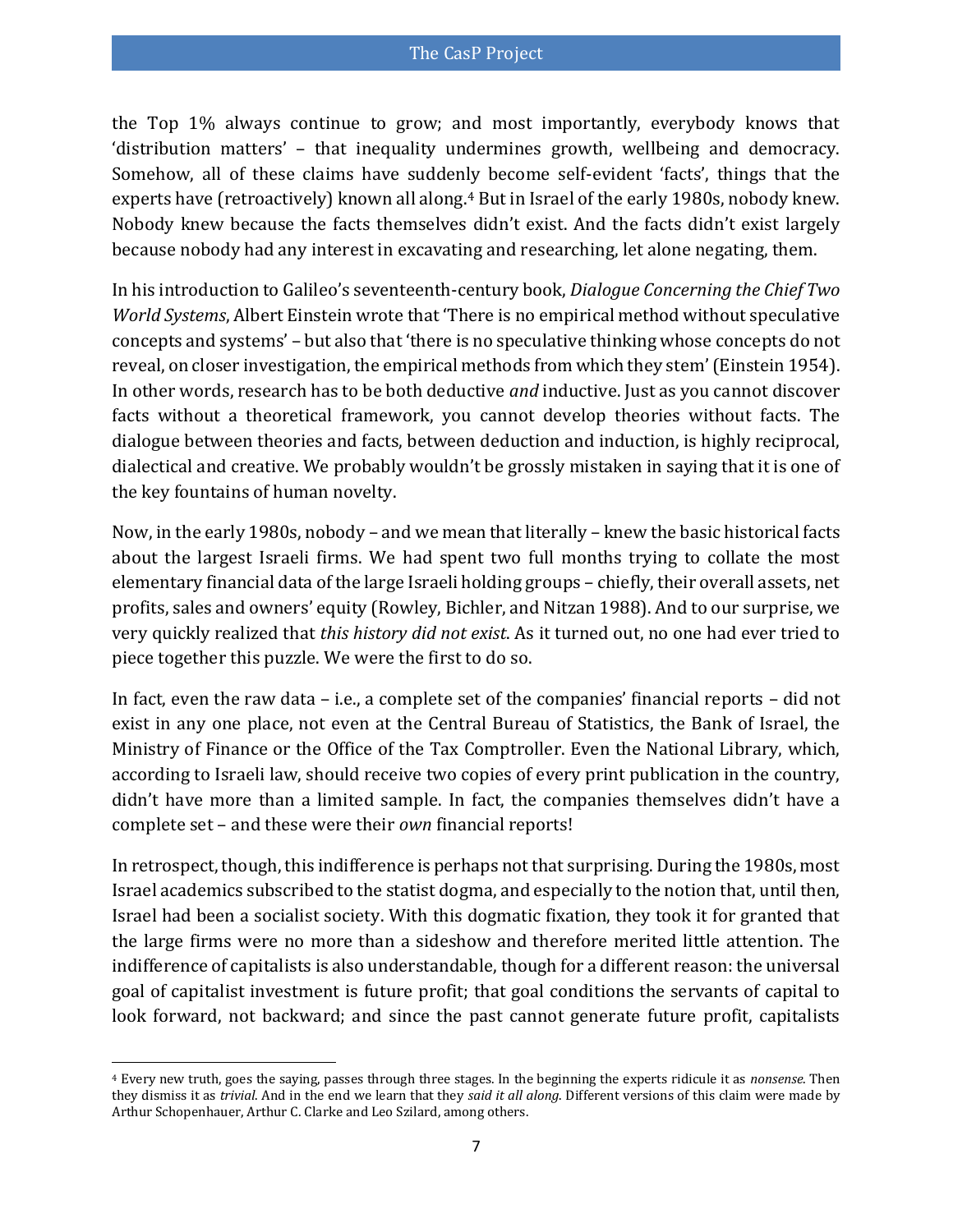generally show little interest in history, including their own. So all in all, nobody cared, and that indifference meant that there were no corporate facts and therefore nothing to theorize. While, for the lay person, the large holding companies were obviously everywhere – as employers, suppliers, bankers, entertainers and what not – for the pundits, these companies were practically nowhere.

We didn't share this conventional view. On the contrary. We thought that the large corporations were crucial, and we were perplexed that no one else thought likewise. So we laboured for two months to excavate, decipher and organize the obscure facts. Note that this was the 1980s, before the internet and readily accessible computerized data, so everything had to be done manually.<sup>5</sup> We went from office to office, from library to library and from archive to archive, collating the printed reports, one by one, from wherever we could find them. We read the numerous footnotes and small print and tried to reconcile endless inconsistencies and numerous revisions (when annual inflation runs at hundreds of per cent, financial accounts are very frequently and repeatedly 'restated'). Eventually, we were able to draw up an almost complete statistical picture of what we subsequently identified as Israel's *dominant capital* [\(Bichler 1986,](#page-31-1) [1991\)](#page-31-2). <sup>6</sup> And it was only then that we began to realise why it was so convenient to keep this capitalist entity safely in the shadow.

#### **Dominant Capital and Differential Accumulation**.

Now, what do we mean by 'dominant capital'? From the very start, this concept was fundamentally different from prevailing perceptions. It wasn't a productive-economic category; it wasn't a political entity; and it had nothing to do with S&M. As we saw it, dominant capital was the epicentre of the modern political economy. It was the explicate appearance of contemporary capital at large. We called this group 'dominant capital' because it was totalizing. Dominant capital forced itself on and constantly transformed everything else. It dominated not only the narrow domain that social scientists identify as the 'economy', but the entire society.

Initially, this totalizing view was rather fuzzy. But one thing was clear to us from the very beginning: in order to analyse dominant capital, we had to think of accumulation in terms that were very different from those used by both liberals and Marxists. We had to think about it not as a utilitarian process, and not even as a technological or labour process, but rather as a *power* process. This wasn't yet 'capital *as* power'; that figurative identity would only emerge later. But it already flickered in the back of our minds.

 $\overline{\phantom{a}}$ <sup>5</sup> McGill University received its first two IBM personal computers in 1984, and Nitzan took the first PC course offered there in order to leverage the research autonomy offered by this new invention.

<sup>6</sup> The 'almost complete' is important. There were a few years for which we could not find profit numbers for one of the firms, so these data points had to be interpolated. Later on, our entire data set was lifted by a respected Israeli professor who claimed to have collected it himself from 'company reports'. Little did the plagiarist know that his so-called 'company report' data contained our own interpolations, and that these well-hidden time bombs could be detonated at will. . . .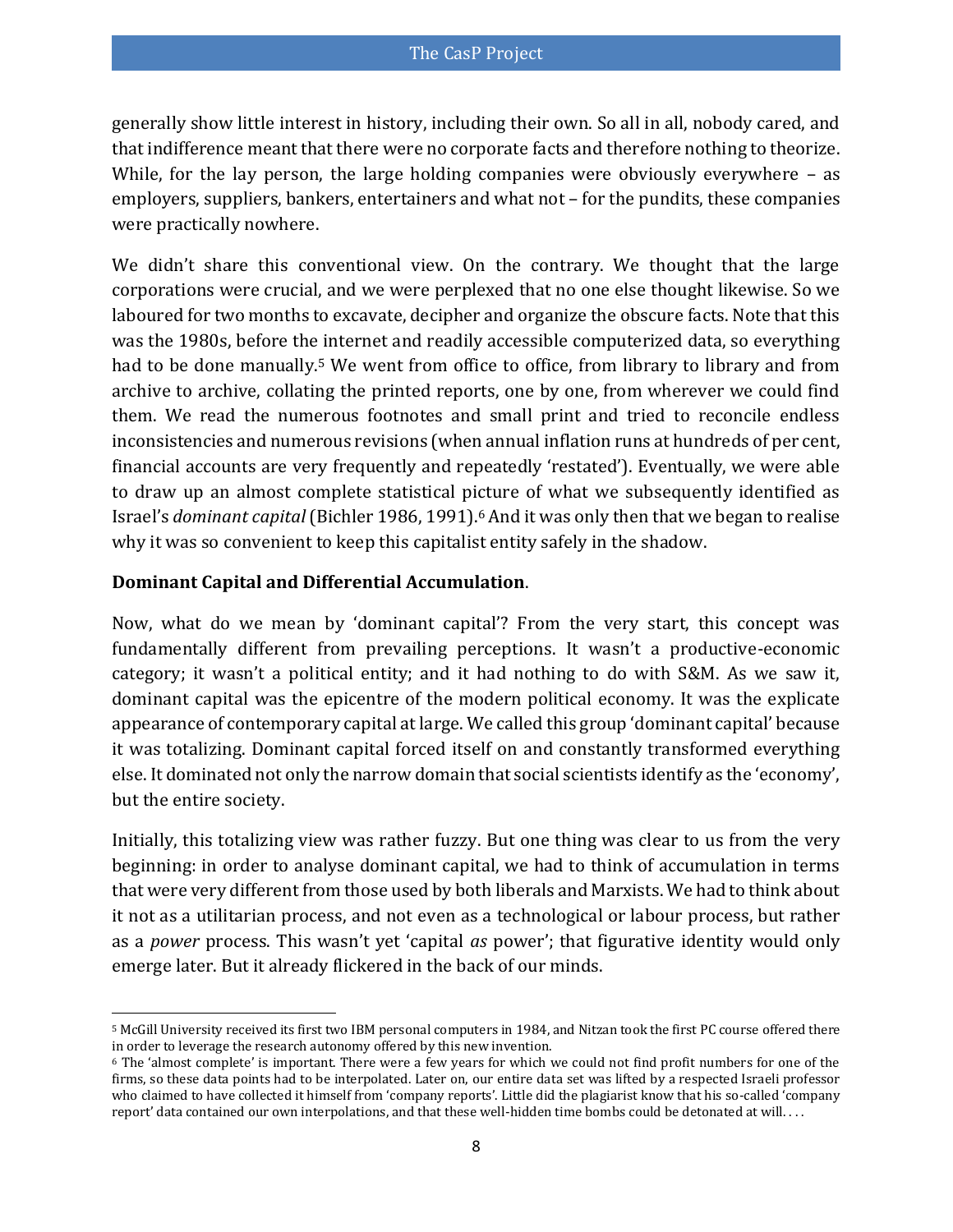This shift of emphasis toward power – and the focus on the new entity of dominant capital – meant that we needed a new unit. The conventional view of capital is economic and therefore absolute. Wedded to production and consumption, capital is counted in stand-alone units, be they neoclassical 'utils' or Marxist 'SNALT' (socially necessary abstract labour time). But if we think of capital not in terms of consumption and production, but of power, we need to change our units; we need to think not of absolute accumulation, but of *differential* accumulation.

So here we have the embryo of the twin concepts of dominant capital and differential accumulation. (1) In order to investigate the co-evolution of capital accumulation and rulingclass formation, we need to focus on the dominant capital groups at the centre of the process along with the state organs in which these groups are embedded and with which they are intertwined. And (2) the principal method of this investigation is fundamentally relative; it requires that we focus not on absolute growth and wellbeing, but on differential distribution and redistribution. (Readers familiar with our work might be able to see here the beginning of our shift from a Newtonian to a Leibnitzian space, from entities *in* space to entities that *define* their space – though, of course, the full significance of this shift would become clear to us only much later.)

The twin concepts of dominant capital and differential accumulation ended up shaping our research for years to come. Among other things, they led us to (1) question the accepted duality of politics and economics; (2) rethink the common economic separation between the real and the nominal; (3) revisit the conventional notion that accumulation depends on growth and price stability and offer in its stead a theory that stresses mergers and acquisition and stagflation; (4) rethink the very term 'capital' and formulate our own notions of 'capital as power' and the 'capitalist mode of power'; (5) ponder the inherent limits, or 'asymptotes', of this mode of power (and of any mode of power, for that matter); and (6) question the conventional methods of doing social research more generally. The remainder of this part of the paper fleshes out the context in which these questions and ideas emerged and developed, beginning with politics and economics.

#### **Politics and Economics**

It was obvious to us from the very start that Israel's dominant capital was deeply involved in the country's military conflicts – both in wars with surrounding countries and in internal strife with the Palestinians. It was involved insofar as the owners and officers of its corporate holding groups were intertwined – through kinship, administrative, military and ownership ties – with the rest of the country's ruling class, or what C. Wright Mills called 'the power elite' [\(1956\)](#page-36-0); it was involved in setting up policies; and most importantly, it was involved in receiving the bulk of the domestic military budget and controlling the country's military exports.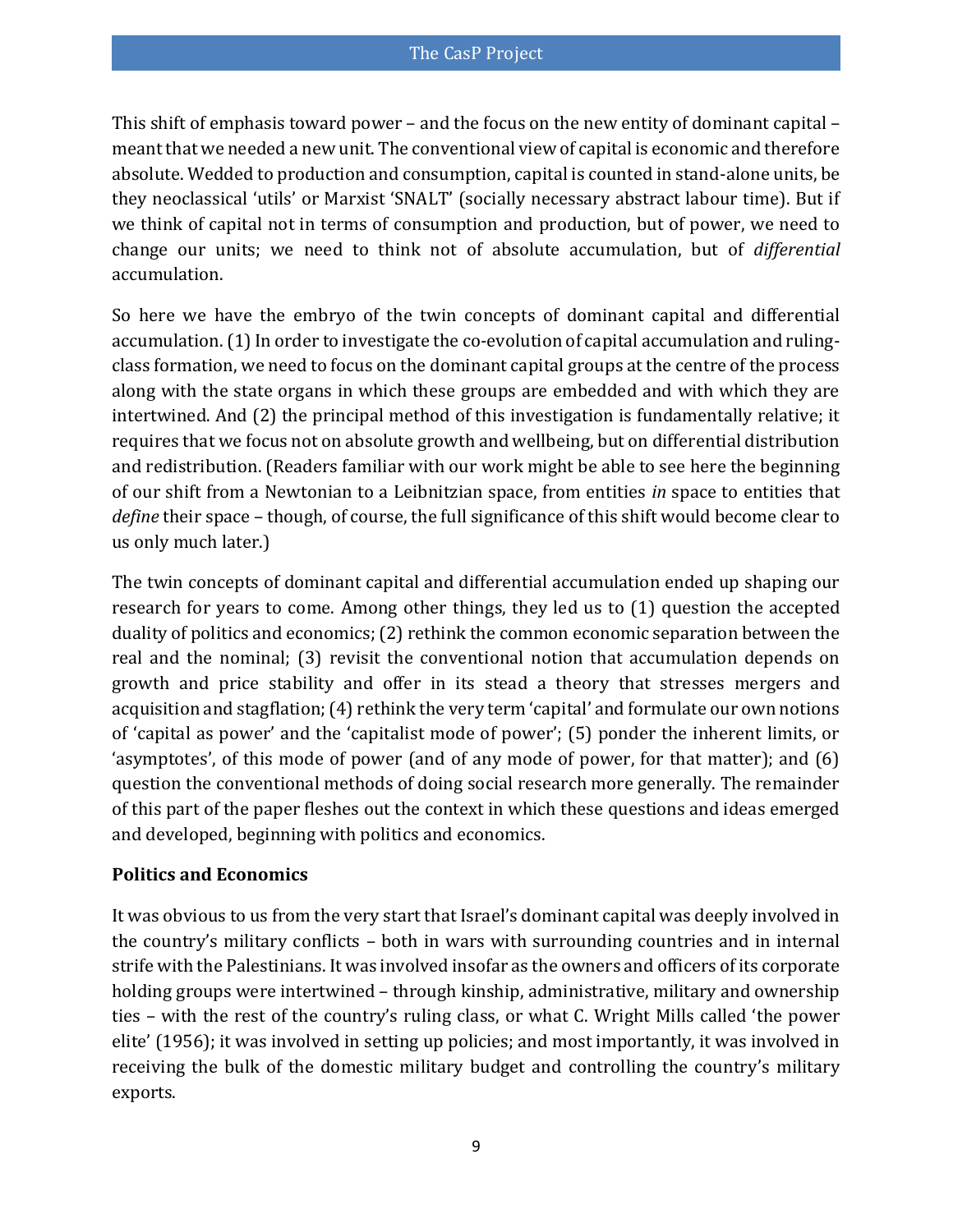Now, considered on their own, these distinct forms of involvement were difficult to integrate. We could certainly articulate and narrate their historical details. We could even patch them together into a single collage. But we could not bring them to a common denominator, so to speak. This limitation, though, was removed by our newly constructed dataset. Armed with the actual financial history of dominant capital, we were finally able to examine the various facets of its involvement in relation to the thing that matter the most – capital accumulation.

And what we found jumped out from the page: the profit share of dominant capital in national income was positively and tightly correlated with the proportion of domestic military spending and arms exports in GDP. In other words, dominant capital was redistributing income in its favour as the GDP shares of military spending and arms exports rose, and losing differentially when they fell.

The fact that Israeli military expenditures and arms exports boosted the *differential*  accumulation of dominant capital was totally new – nobody had ever made this point before, let alone demonstrated it – and it was certainly important in its own right. But it also raised a far broader question: if differential accumulation by dominant capital was so intertwined with the foreign and domestic politics of the country – via military spending and arms exports, but also through almost every other realm of society, from monetary policy, taxation and subsidies, to the law and religion, to communication and education – could we still think of capital as an 'economic entity' separate from the so-called 'political sphere'? [\(Bichler 1986,](#page-31-1) [1991;](#page-31-2) [Bichler and Nitzan 1996a\)](#page-31-3).

It struck us that if every dollar of dominant capital profit reflected and represented what is normally understood as 'politics', then the conventional bifurcation between economics and politics – and the notion that capital belongs to the former and state to the latter – prevented us from ever understanding the true nature of accumulation. Accumulation, we started to realize, was not a narrow economic process, but a totalizing metamorphosis. It wasn't simply about making capitalists rich, workers productive and the economy grow, but about transforming the entire society. To use the terminology of Bohm and Peat, it was the *generative* order of capitalist society at large [\(Bohm 1980;](#page-33-3) [Bohm and Peat 1987\)](#page-33-4).

#### **Mergers and Acquisitions**

The breakdown of the politics-economics duality is evident when we examine the way corporations expand. This was one of the foci of our first working paper as students, written jointly with Nitzan's thesis supervisor, J.C.R. Rowley [\(Rowley, Bichler, and Nitzan 1988\)](#page-38-3). The article examined the evolution of corporate concentration in Israel, comparing it to developments in the United States. It showed that, relative to their country's average, the large Israeli holding groups in 1962 were roughly 15 times larger than their U.S. counterparts, and that by 1982, a mere 20 years later, that number had already risen eightfold, to 125!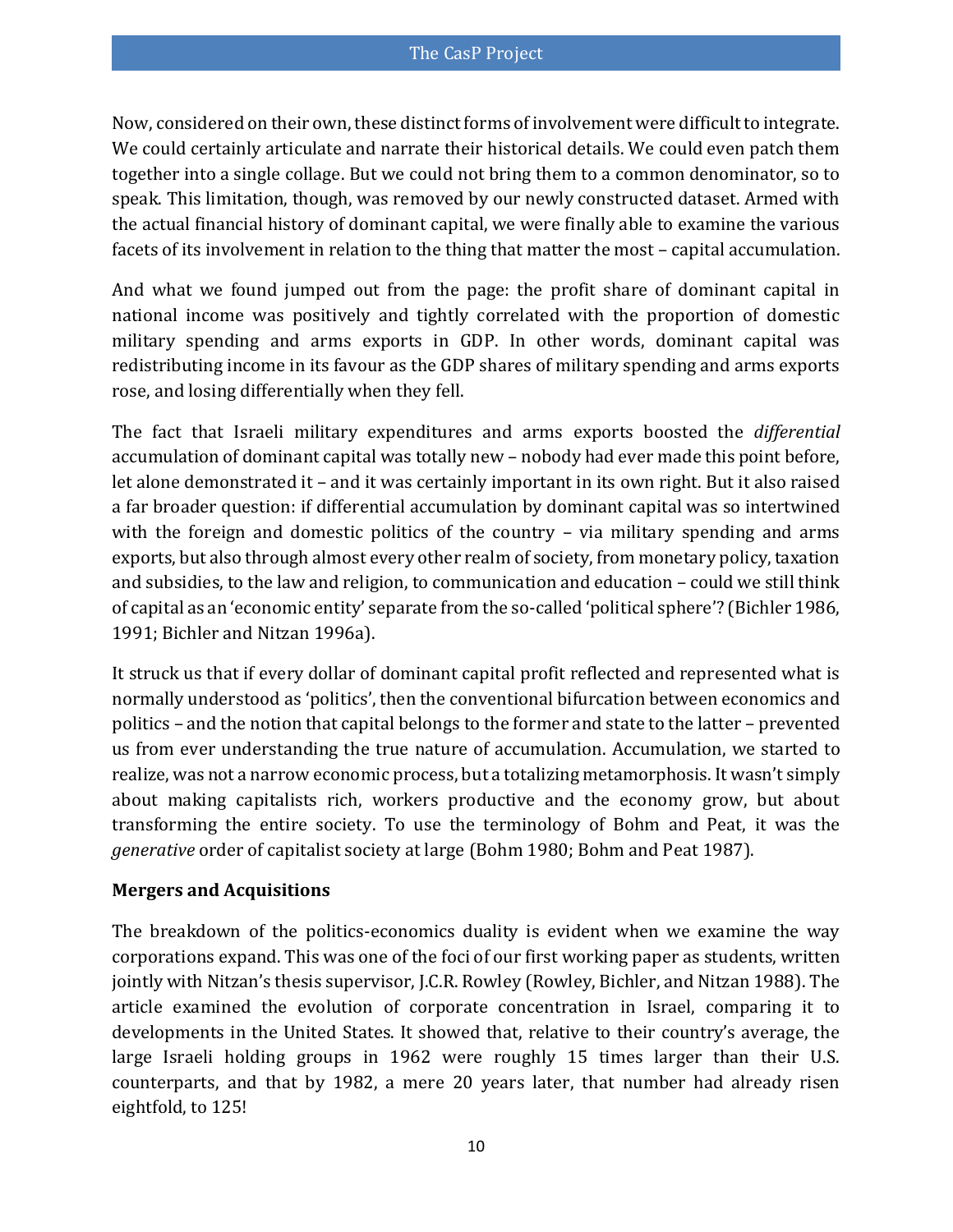This type of differential growth rarely if ever happens through 'greenfield' investment (which creates new capacity). It almost always takes place through mergers and acquisitions, or M&A (which alter ownership). This is what happened in Israel, the United States and practically everywhere else. But if that is indeed the case, why do economists, Marxist as well as neoclassical, insist on ignoring M&A and glorifying greenfield growth?

The key reason is that most economists don't consider M&A an 'economic' activity to start with. M&A change the ownership of firms, but they have little or nothing to do with 'real' growth. In fact, more often than not they *undermine* growth, particularly when accompanied by 'rationalization', 'streamlining' and 'cutbacks'.

In our view, though, these considerations do not make M&A irrelevant to accumulation. On the contrary. M&A are political to their core: they creorder capitalist power, and that creordering is in fact a key engine of accumulation. One of the central features of M&A is that they drive jurisdictional integration: they serve to integrate individual industries, then sectors, then the national envelope and, eventually, the capitalist world as a whole [\(Nitzan](#page-36-1)  [2001\)](#page-36-1) – witness the recent signing of the Trans Pacific Partnership, the latest in a series of trade-cum-investment agreements whose cumulative effect is to subject the entire world to the universal logic of capitalized power. All in all, M&A are one of the main movers of the capitalist megamachine, fuelling its ongoing expansion and global consolidation.<sup>7</sup>

#### **Inflation and Stagflation**

But mergers are just one of side of the story. The other side is stagflation. As we have already mentioned, during the early 1980s Israel experienced a toxic mix of stagnation and inflation. Like mergers, this phenomenon too was global in nature – but with annual inflation approaching 400 per cent, the Israeli case was certainly one of the more pronounced. Now, for us the striking thing was that this stagflation, while wreaking havoc with workers and small businesses, had *not* undermined dominant capital. On the contrary, it boosted its performance both absolutely and relatively. Using our newly constructed database, we showed that Israeli stagflation, just like military spending and arms exports, was correlated positively and tightly with the differential profit and capitalization of dominant capital [\(Nitzan 1986;](#page-36-2) [Bichler 1991\)](#page-31-2).

In our minds, this finding threatened to pull the rug out from under the entire edifice of economics. To see what was at stake here, we need to go back to the 'classical dichotomy' articulated by the British philosopher David Hume and since then accepted by most, if not all, economists. According to this dichotomy, economic life can be separated into two spheres: real and nominal. The real sphere is where tangible stuff and intangible services get

 $\overline{a}$ <sup>7</sup> The term 'megamachine' was invented by Lewis Mumford in *The Myth of the Machine* [\(1967,](#page-36-3) [1970\)](#page-36-4) to denote the mechanized social structure that was first constructed in the ancient river deltas and later resurrected in the bureaucratic nation state. This concept is projected onto capitalism in our book *Capital as Power* [\(Nitzan and Bichler 2009a\)](#page-37-2).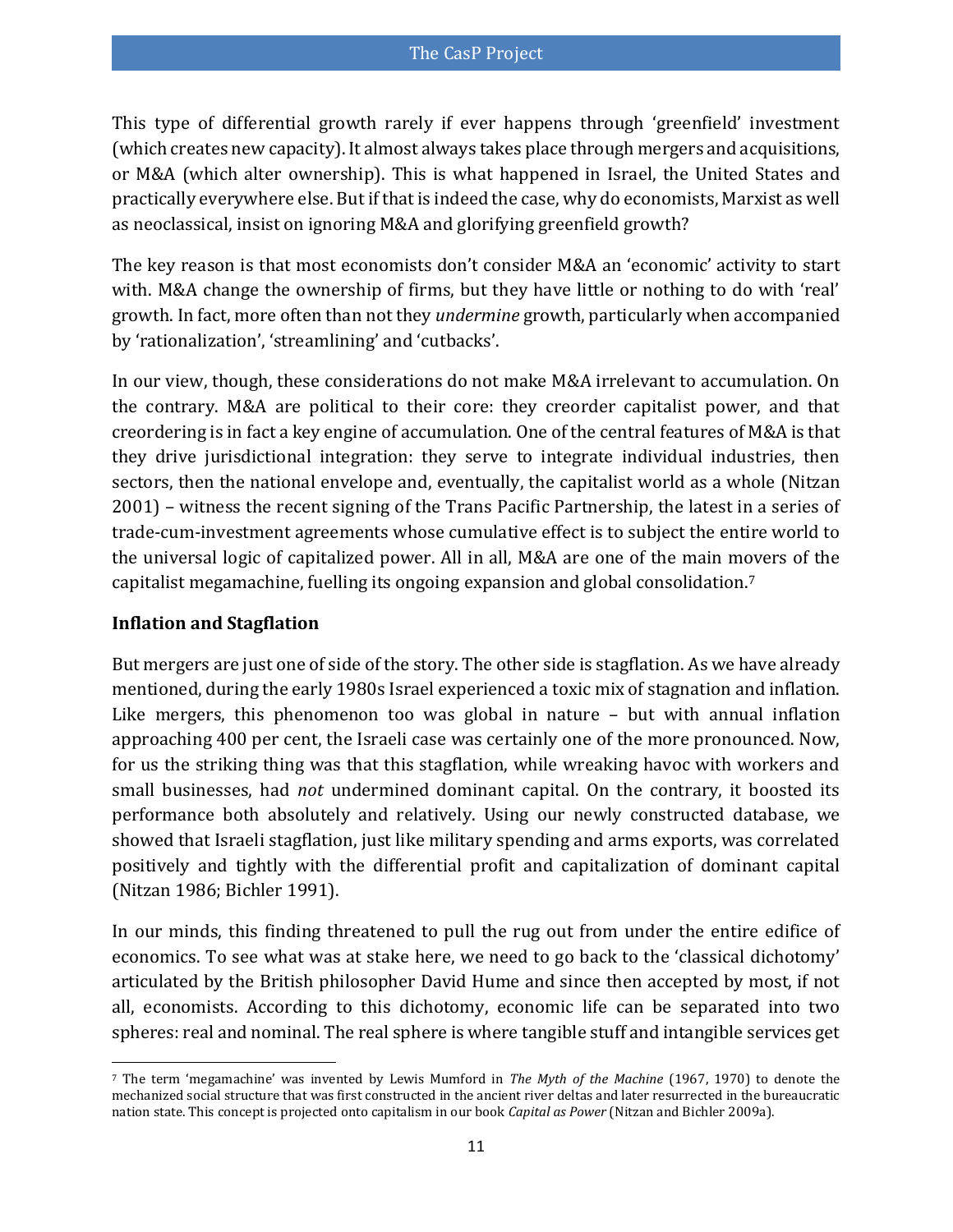produced, consumed and accumulated. This is the realm of utility and productivity, of exploitation and conflict, of wellbeing and technical change. The nominal sphere, by contrast, is nothing more than a giant mirror. This is the realm of prices, money and finance. Unlike their real counterparts, nominal entities are symbolic signifiers: the universe they populate simply reflects what happens in the real world.

And here we come to the key point. According to the classical dichotomy, money, being a mere mirror of reality, doesn't really matter. And since money doesn't matter, inflation – i.e., the general rise in money prices – is entirely 'neutral': it has no systematic effect on the socalled real economy.

But that is not at all what we had found in our research. According to our data, Israeli inflation was not neutral in the least. To recap, just like military spending and arms exports, it was positively and tightly correlated with the differential profit and accumulation of dominant capital. Now, Milton Friedman had famously decreed that 'inflation is always and everywhere a monetary phenomenon'. But what we had discovered, first in Israel and then in other countries, was that inflation is always and everywhere a *redistributional* phenomenon.

Moreover, and contrary to received doctrine, we realized that inflation tends to come not with growth, but with stagnation; in other words, it appear as stagflation. Economists have managed to convince themselves that this combination is anomalous, but convictions alone rarely change the facts. Stagflation is *not* a historical exception. If anything, it is the historical rule.

Eventually, it dawned on us that the real story of inflation was the exact opposite of that told by the textbooks [\(Nitzan 1992\)](#page-36-5). First, inflation is never neutral; on the contrary, it is always redistributional. And because it is redistributional, we should speak not of inflation in general, but of *differential inflation* in particular. Second, inflationary redistribution is mediated, regulated and enforced not by growth, but through sabotage, particularly stagnation and unemployment.

But not just by unemployment.

Given the crucial role that conflict, military spending and war played in the political economy of Israel, we expanded our vista to examine Middle East conflicts more generally. Our research focused on what we called 'energy conflicts', and specifically on the ways in which these conflicts related to the differential performance of the world's 'Weapondollar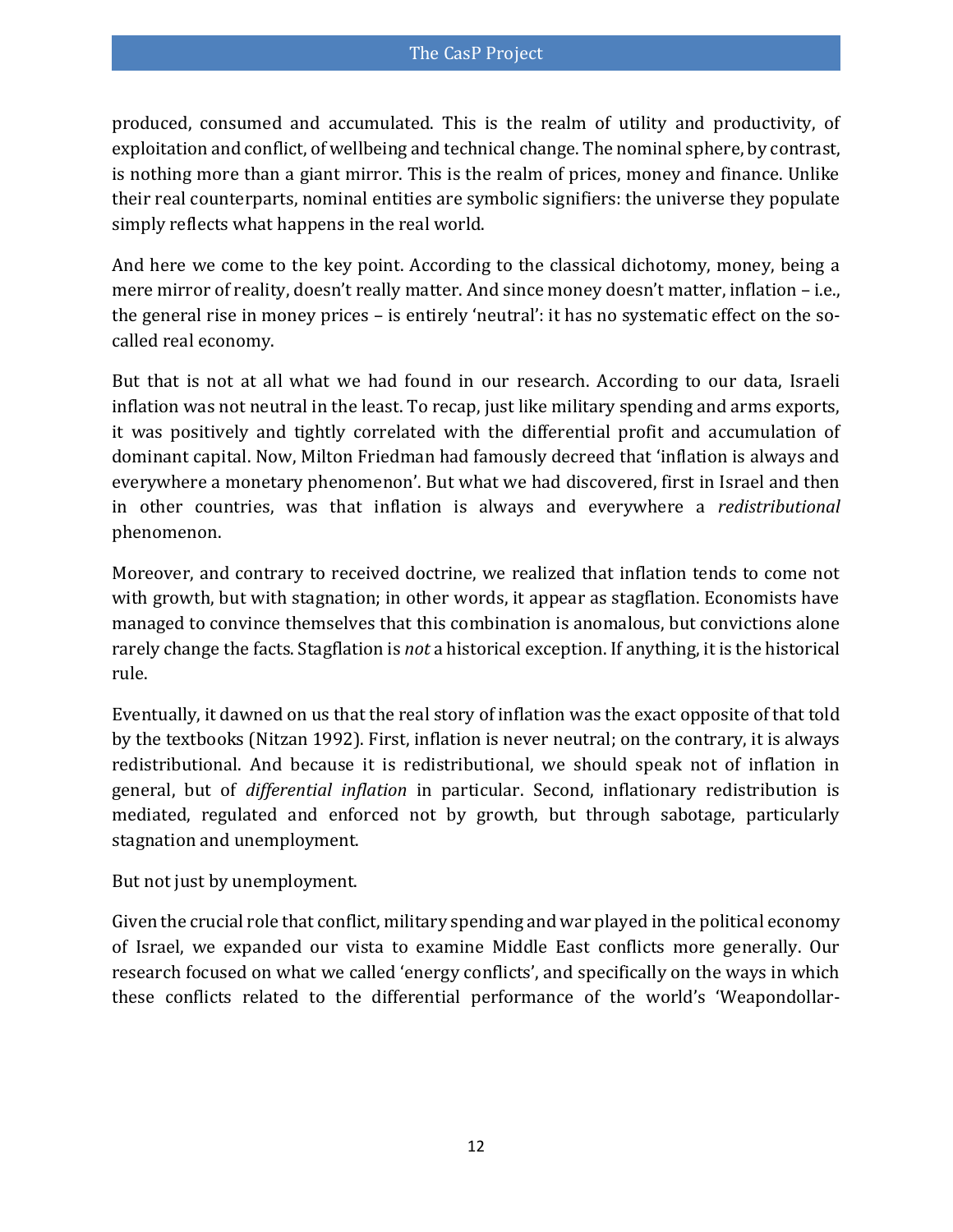Petrodollar Coalition', comprising the leading armament firms ('Arma Core'), oil companies ('Petro Core') and oil-producing countries.<sup>8</sup>

The general patterns emerging from this research were remarkable, by any standards. Energy conflicts, it turns out, generate differential oil-price inflation – i.e. oil prices rising much faster than the general level of inflation – and this differential inflation boosts the differential profitability of the leading oil companies and oil-producing countries. In other words, differential inflation drives differential accumulation, and this process is energized by the most destructive sabotage of all – war. And that is just one side of the process. The other side is that higher oil revenues flowing into the region are partly used to acquire weapons, and that buying spree has two main consequences: it boosts the differential earnings of the military contractors while simultaneously enabling countries in the regions to stockpile the hardware and ammunition needed to fuel the next round of energy conflicts.

The correlations that make up this circular process are rather stunning. They show that, since the late 1960s (1) every energy conflict has been preceded by the oil companies falling behind the average – in other words, the trigger for these conflicts, at least statistically, is differential *de*cumulation; (2) every energy conflict has been followed by the oil companies beating the average – in other words, the capitalized power of the oil companies has increased tremendously due to these conflicts; and (3) with only one exception, the oil companies have never managed to beat the average without an energy conflict – in other words, the capitalized power of the oil companies has come to depend on these conflicts; i.e., to rely not on production and growth, but on the sabotage of war-driven differential stagflation.<sup>9</sup>

#### **Real and Nominal**

The crucial role of inflation in accumulation led us to question the very meaning of 'reality' in capitalism: what exactly constitutes this 'reality' and how should it be examined?

Economists claim a monopoly over the answer. The capitalist reality, they say (or imply) is economic, and economic reality is not only objectively given, but readily measureable: it can be quantified using its own elementary particles – namely, neoclassical utils or Marxist SNALT. According to this view, everything that has to do with production and consumption, productivity, wellbeing, accumulation and exploitation can be quantified in so-called *real terms*.

 $\overline{\phantom{a}}$ <sup>8</sup> See Bichler, Nitzan and Rowley [\(1989\)](#page-33-5), Nitzan, Rowley and Bichler [\(1989\)](#page-37-3), Rowley, Bichler and Nitzan [\(1989\)](#page-38-4), Bichler, Rowley and Nitzan [\(1989\)](#page-33-6), Nitzan and Bichler [\(1995\)](#page-36-6), Bichler and Nitzan [\(1996b\)](#page-32-2), Nitzan and Bichler [\(2002: Ch. 5\)](#page-37-4), Bichler and Nitzan [\(2004\)](#page-32-3) and Nitzan and Bichler [\(2006\)](#page-37-5).

<sup>&</sup>lt;sup>9</sup> As noted in footnot[e 2,](#page-2-0) our most recent work on the subject suggests that, after half a century, these historical regularities might no longer hold, and that the 'energy-conflict model' might need to be reexamined [\(Bichler and Nitzan 2015c\)](#page-32-0).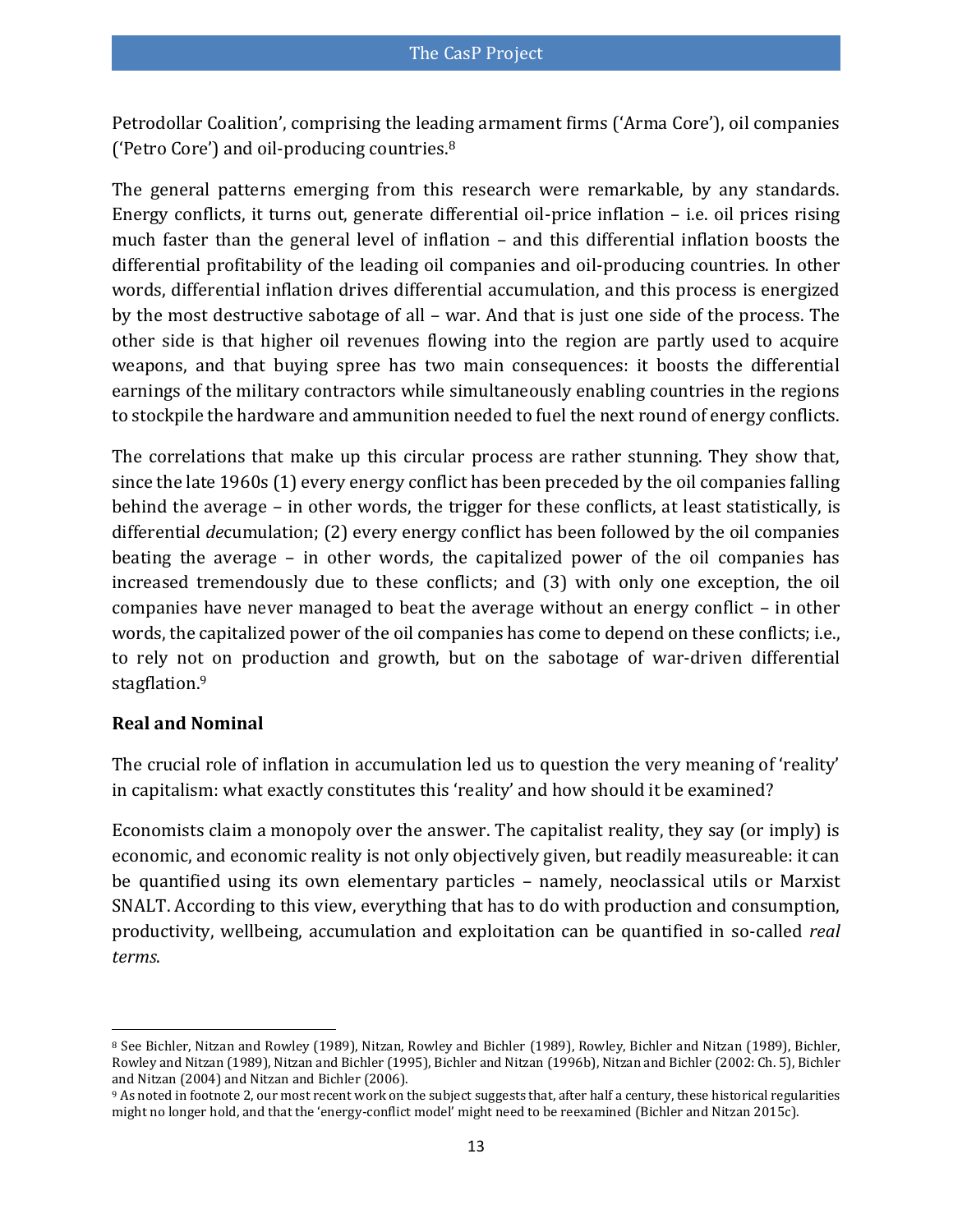Unfortunately, this is an empty boast. In practice, neither neoclassicists nor Marxists know how to quantify their reality, and for the simplest of reasons: they cannot measure the elementary particles that this reality is supposedly made of. The statisticians, of course, pretend to be doing so as a matter of course. They measure the 'real' stocks and flows of the economy, quantify 'real' GDP, 'real' consumption and 'real' investment and estimate the magnitude of 'real' wealth and the amount of 'technology' – and they usually do it all without a second thought. But in the end, the 'real' numbers they produce have little or nothing to do with the so-called 'real economy'.

To follow their theory to the letter, economists would need to measure real quantities *directly* and then show that these real quantities are proportionate to – and therefore account for, explain and justify – nominal prices. But that is *not* what they do. Instead, they go in reverse. They start from observable prices and then assume that those prices are proportionate to their underlying util or SNALT quantities – i.e., to the very quantities that supposedly determine prices in the first place! And since utils and SNALT can never be directly measured to start with, we end up with the 'emperor's new clothes' – an irrefutable fiction dressed as reality. In this sense, political economy, both Marxist and neoclassical, is an edifice suspended in mid-air [\(Nitzan 1989;](#page-36-7) [Nitzan and Bichler 2009a: Chs. 5-8;](#page-37-2) [Bichler](#page-32-4)  [and Nitzan 2015a\)](#page-32-4).

Embarrassingly, then, we find ourselves back where we started: capitalism is thoroughly quantified through prices – indeed, that is one of its key hallmarks – so what is the meaning of this quantification? If capitalist prices – and specifically the price of capital – correspond to neither utils nor SNALT, what *do* they represent? And given that capital is the heart of the capitalist reality, what constitutes that reality?

During the 1980s, we didn't yet have a well-articulated answer to this question, but several things already seemed pretty clear: (1) the price of capital is meaningful in relation to other prices; i.e., it is a differential entity; (2) differential relations in capitalism are relations of power; and therefore (3) the differential price of capital is the quantitative manifestation of power. In other words, *the quantitative reality of capital is primarily a reality of power*.

#### **The Elementary Particles of Capitalized Power**

These interrelated inquiries led us to conclude that the study of capitalism has to be totally reconceived. First, capitalism might be better understood not as a mode of production and consumption, but as a *mode of power*. Second, capital itself can be more fruitfully thought of not as an absolute productive entity, but as *differential capitalization*, a universal symbolic ritual that converts and reduces qualitatively different power relationships into a singular quantity. And third, this quality-to-quantity conversion shows that capital as power possesses not two quantities, but one, and that this quantity is *financial and only financial* [\(Bichler and Nitzan 2006,](#page-32-5) [2009\)](#page-32-6).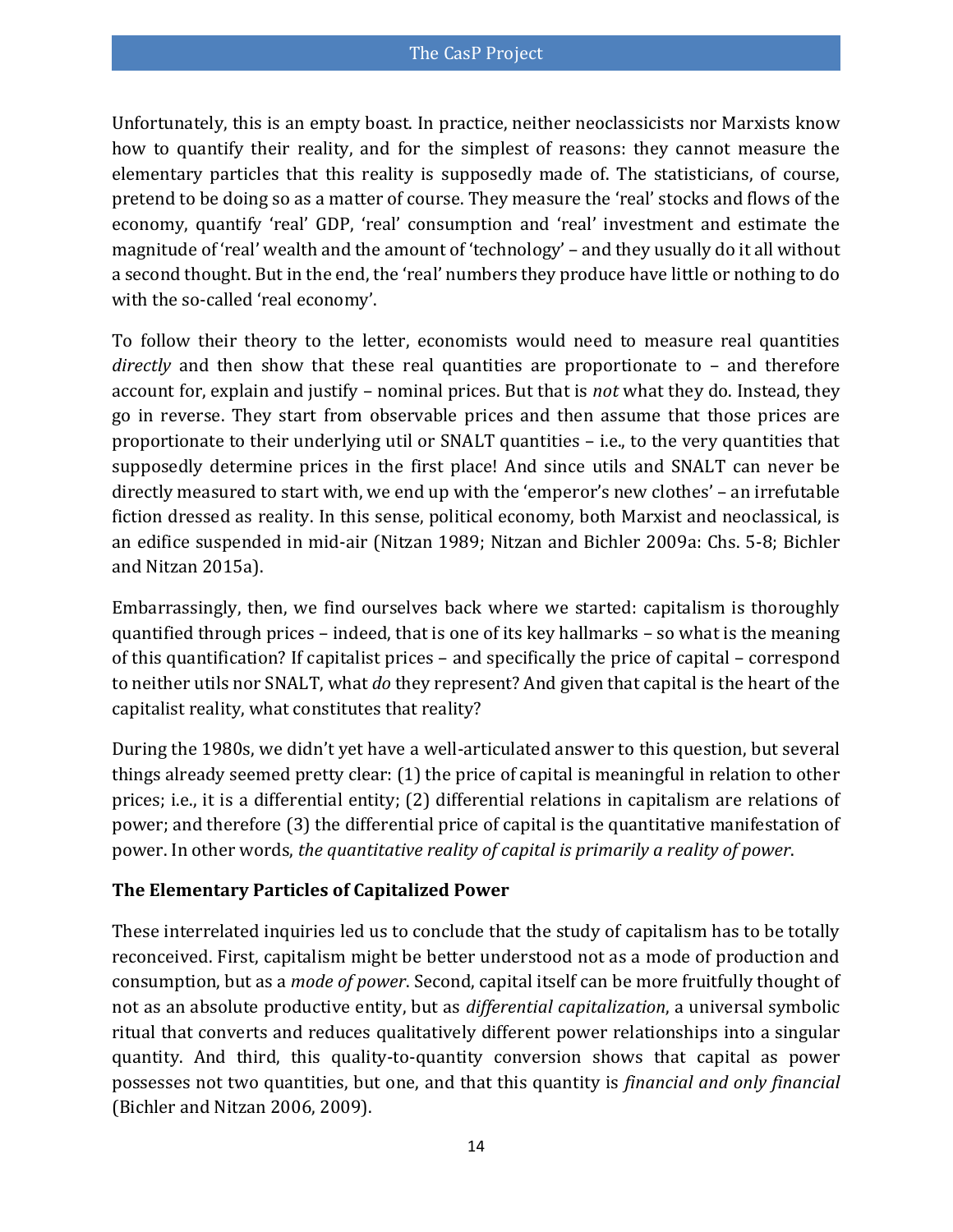Now, how could we use the way in which differential capitalization converts qualities to quantities to understand the power and limits of capital? To answer this question, we need to go back to the Sumerian invention of the 'building block'. Every science needs what the Greek philosopher Democritus called 'atoms' and contemporary physicists refer to more generally as 'elementary particles': it needs fundamental quantities that everything else is made of. As noted, Marxists, who emphasize production, use units of SNALT, while the neoclassicists, who emphasize wellbeing, use utils. By contrast, CasP researchers, emphasizing power, use the components of differential capitalization.

So what are these components? The capitalization ritual consists of discounting riskadjusted expected future earnings to their present value. The reduction involves four elementary particles: (1) future earnings, (2) investors' hype regarding these earnings, (3) risk perceptions associated with earnings estimates and (4) the normal rate of return. When measured differentially, each elementary particle reflects a given dimension of capitalist power. And, taken together, they represent the way in which the constant creordering of capitalism gets quantified.

For those interested in the power underpinnings of capitalism, this viewpoint offers three main advantages: (1) it deals with power not as an indirect, outside 'influence', but as something that directly *constitutes* capital; (2) it encompasses not only the so-called economic aspects of power, but *every* power relation that bears on capitalization; and (3) it deals not only with the driving forces of capitalists and corporations, but also with the *broader relations* that creorder the capitalist mode of power more generally. From this perspective, the way to unpack the logic of capital as power is to start from its elementary particles, examine their origins and development and analyse their interactions and mutual enfoldments theoretically, historically and empirically.

#### **The Asymptotes of Power**

This unpacking is crucial when focusing on the limits of capitalized power. The term 'capital as power' evokes notions of omnipotence, the view that as capitalized power grows it becomes increasingly irresistible and eventually unbeatable. But does it? If anything, history suggests the very opposite: historical regimes, or modes of power in our language, once they reach their apex, tend to whither or even collapse. And if this has happened to other modes of power, why not to capitalism?

So increasingly, we started to ponder the asymptotes of capitalized power: what are the limits to the potency of capital, and what might cause this potency to weaken or even crumble?

We can approach this question at two levels – logically and socio-historically. Logically, capitalized power is inherently bounded. Since capitalized power is relative and therefore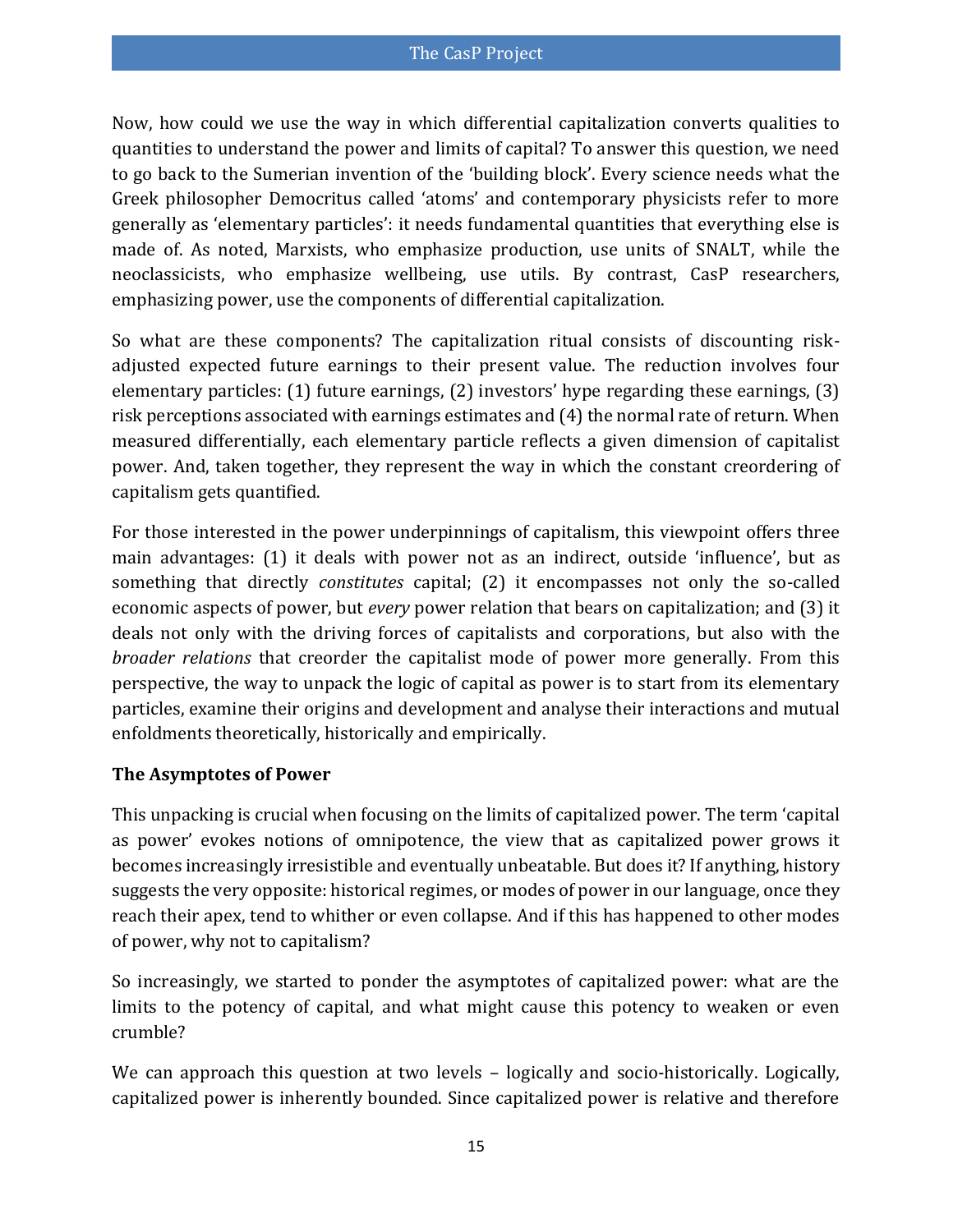distributional, it follows that it has an absolute, analytical boundary. No capitalist or group of capitalists can ever own *more* than 100 per cent of all that there is to own. This is the mathematical asymptote – or limit – of capitalized power.

But can this asymptote ever be reached in practice? In our view, the answer is no. As a differential relationship, power is meaningful only against resistance to power; indeed, being inherently dialectical, social power tends to *create* its own resistance [\(a point eloquently](#page-36-8)  [made by Martin 2010 and to which we return below\)](#page-36-8). Power, by its very nature, generates internal contradictions that constantly transcend and transform all that exists. This autocreordering means that, although it constantly strives to do so, capitalized power can never encompass the whole of society. And this inability to control everything implies that capitalized power is bound to hit its socio-historical asymptotes well before it reaches its logical limits.

The crucial questions, therefore, concern the *specific* socio-historical limitations of capitalized power. What are the counterforces that capitalized power gives rise to? How do these counterforces limit the further expansion of capitalized power? And can they arrest the upward trajectory of capitalized power or even reverse it altogether?

We have done some preliminary work on this subject by examining the long-term assent of dominant capital in the United States [\(Bichler and Nitzan 2012a\)](#page-32-7). Based on this research, we have suggested, however tentatively, that this ascent might have pushed the U.S. capitalist mode of power pretty close to its practical asymptotes, and that further increases in capitalized power might transmute the regime into something totally different. But, again, this is just one study of one country; we need a much broader vista to make this analysis more robust and meaningful.<sup>10</sup>

#### **Science and Church**

Being contrarian can be elating. 'There is no joy more intense than that of coming upon a fact that cannot be understood in terms of currently accepted ideas', writes astrophysicist and astronomer Cecilia Payne in her autobiography [\(1984\)](#page-37-6), and the most important step toward finding such facts is asking the right questions. Don't be shy, and don't be intimidated by know-all experts. Go to the root. More often than not, it is the simplest, seemingly naïve,

 $\overline{\phantom{a}}$ <sup>10</sup> The notion of power asymptotes is implicit in 'Going Global: Differential Accumulation and the Great U-turn in South Africa and Israel' [\(Nitzan and Bichler 2001\)](#page-36-9), in which we examine the domestic limits on the expansion of dominant capital in these two countries, and how approaching those limits during the late 1980s and early 1990s affected the transition away from Apartheid in the case of South Africa and toward a political settlement with the Palestinians in the case of Israel. Another paper, 'No Way Out: Crime, Punishment and the Limits to Power' [\(Bichler and Nitzan 2014a\)](#page-32-8), studies the importance of rising US incarceration rates for differential accumulation, and how this relationship may limit the future ability of capitalists to further redistribute income and assets in their favour.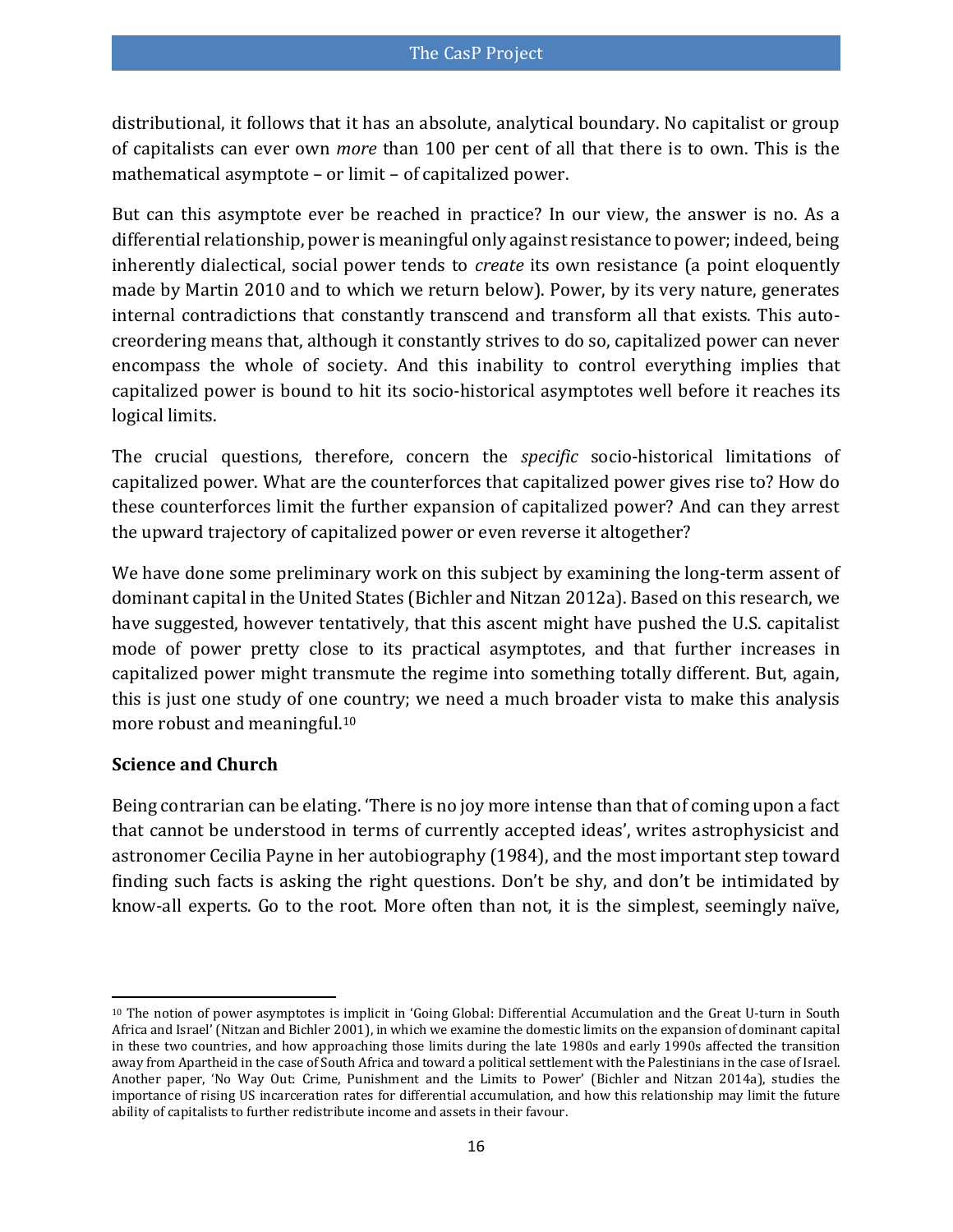questions that lead to breakthroughs, to facts that 'cannot be understood in terms of currently accepted ideas'.

Of course, it is not easy to ask simple questions, let alone answer them – and that holds true even if you are as curious, eager and willing as Cecilia Payne was. Payne was the first to discover the abundance of hydrogen and helium in stars. Her discovery, published in her 1925 PhD thesis, suggested that Einstein's famous equation, *E=MC2*, could be universally applied. But that discovery also pitted her against the prevailing dogma that stars consisted mostly of iron, and that contestation proved too much for her thesis examiners to stomach. Replaying Pope Urban VIII, they approved her dissertation only after she repudiated her own findings, stating that 'the enormous abundance [of hydrogen] . . . is almost certainly not real' [\(Bodanis 2000\)](#page-33-7).

Science doesn't operate in a vacuum. Its creativity faces huge opposition from the conservative forces of society, being constantly restricted, constrained and sabotaged by the state, organized religion, capitalists and, of course, the academic church. Suffocated by academia, science ends up progressing 'one funeral at a time', as Max Planck put it. And that means you have to be not only creative, but also quick on your feet; to act swiftly before the doors that are opened up by today's innovators are locked when they become tomorrow's gatekeepers.

To our chagrin, we have experienced the heavy hand of these gatekeepers from day one – and we still do. The academics had put a contract on our student work, literally. Bichler's PhD, written at the Hebrew University on *The Political Economy of Military Spending in Israel* [\(Bichler 1991\)](#page-31-2), was sent to an external referee with explicit instructions to fail it, while Nitzan's MA dissertation at McGill on *Holding Groups and the Israeli Economy* [\(Nitzan 1986\)](#page-36-2) was deliberately given to a Zionist reviewer to ensure that it met a similar fate. Although both plots were eventually foiled, the victories were short-lived. Our papers and book chapters have been repeatedly rejected – including by heterodox journals – on various pretexts ranging from the petty to the bizarre.<sup>11</sup> Our research has often been lifted and plagiarized by distinguished and less distinguished academics, from California and Toronto to London and Jerusalem [\(Nitzan and Bichler 2005;](#page-37-7) [Bichler and Nitzan 2014b\)](#page-32-9). And we found it hard if not impossible to secure university jobs – Nitzan landed at York University by a historical fluke, whereas Bichler, who has had the dubious pleasure of being blacklisted by every university in Israel, has never held a permanent academic job. The list goes on.

 $\overline{\phantom{a}}$ 

<sup>11</sup> The *American Journal of Sociology* (AJS), for example, refused our submission on methodological and empirical grounds, noting that we should have followed the template offered by a certain professor X, who had supposedly written a seminal text on that very subject. The only problem was that the innovative text we were called to emulate plagiarized our raw data, research methods and, indeed, the very questions we were the first to raise. . . . Another rejection came retroactively. The unlucky piece, a refereed chapter in an edited SUNY Press volume, was already on its way to the printer when it caught the attention of one of the publisher's trustees. The watchful gatekeeper nearly fell off his chair reading it. Furious, he threatened to cancel the entire book, and the obedient editor quickly dumped the thorny chapter.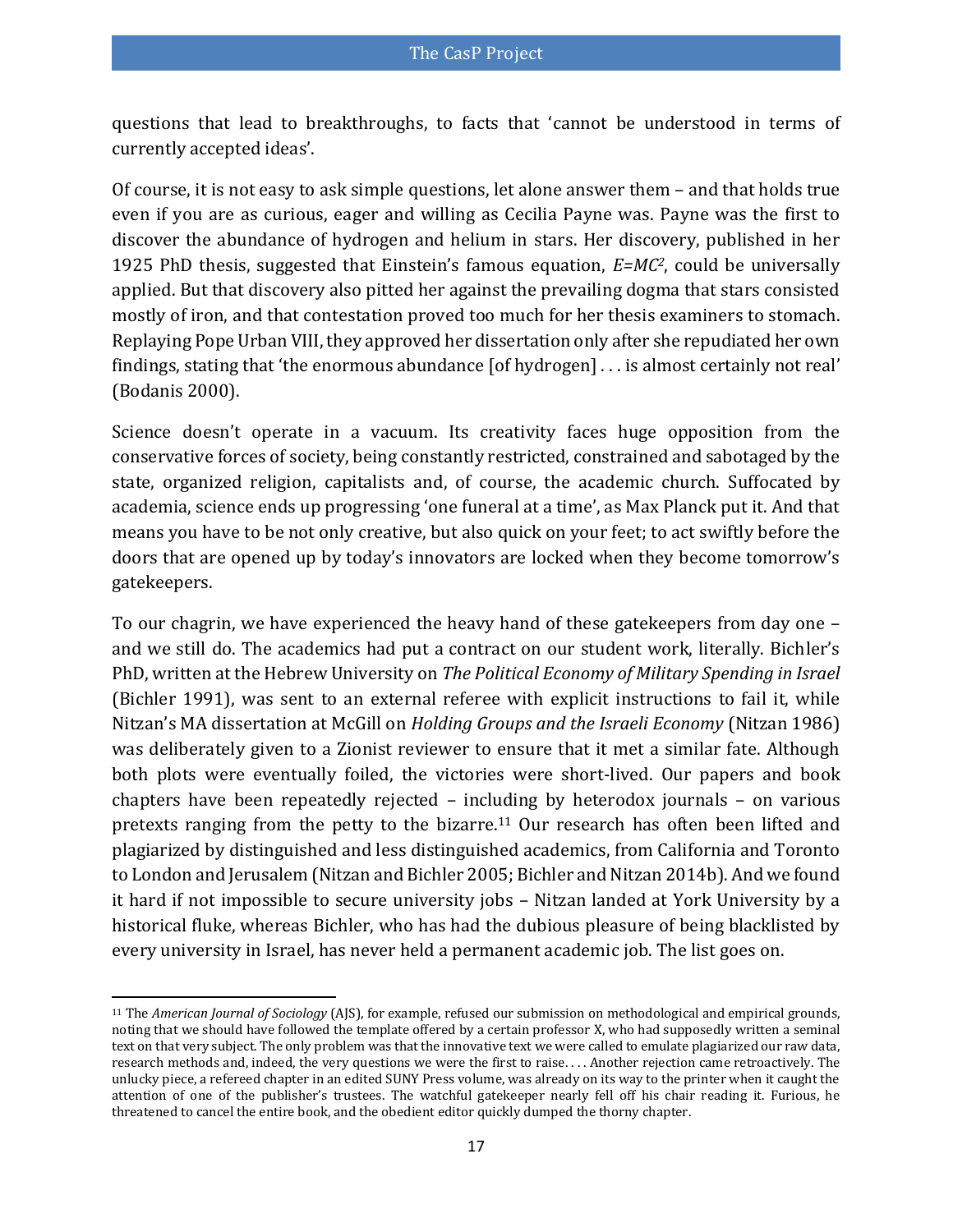But the church, no matter how potent, is not omnipotent. Indeed, the very fact that it is so aggressive proves that there is resistance; that the Greek triangle of autonomy-philosophyscience is always looming and that the rulers are compelled to oppress it. The adventurouscreative potential of this Greek triangle, like the energy contained in the atom, is everywhere. The only question is how to unleash it.

#### **II. PRESENT**

#### **Cooperation and Dialogue**

Creativity is fuelled by cooperation and dialogue – dialogue with our predecessors, with ourselves, with others around us. The Nguni Bantu word 'ubuntu' means 'I'm a human being through you', that my humanity – including my creativity – derives from my relationship and cooperation with other human beings.

The importance of cooperation for creativity can be illustrated with two examples from the history of mathematics. One of the most cooperative thinkers ever was the Hungarian number theorist Paul Erdös [\(Hoffman 1998\)](#page-35-9). Erdös published nearly 1,500 papers, almost all jointly-authored. The [Erdös Number Project](http://wwwp.oakland.edu/enp/) maps these linkages. In this project, Erdös 0 is Erdös himself, Erdös 1 is someone who published with Erdös, Erdös 2 is someone who published with someone who published with Erdös and so on. Einstein was Erdös 2. The largest Erdös number is 13.

Now, Erdös was the arch-co-operator. The other extreme is Andrew Wiles, the number theorists who managed to prove Fermat's Last Theorem, the most stubborn mathematical riddle ever [\(Singh 1997\)](#page-38-5). The theorem remained unproven for 358 years, till Wiles managed to crack it. The key thing for us here is that Wiles tried to solve it in total isolation. He worked on it alone, for seven years, during which time he told nobody besides his wife. Erdös didn't like Wiles' proof. It was too long and too complicated, he said. And in his opinion, it was long and complicated because Wiles didn't cooperate. But, then, that wasn't entirely true. Even the lone Wiles didn't work totally on his own: although deliberately detached from his fellow mathematicians, past and present, he couldn't help but draw and rely on their work.

It is probably not an exaggeration to say that, if we have achieved something, it is because we have cooperated. Had each of us worked on his own, we would have created little or nothing. Cooperation and dialogue have helped us tease out ideas that otherwise would have remained buried; formulate questions that otherwise would have remained unasked; engage in research that otherwise would have seemed too daunting; dismiss conclusions that otherwise would have seemed tempting; and, last but not least, withstand the attacks and sabotage of the church that otherwise would have been too difficult to bear.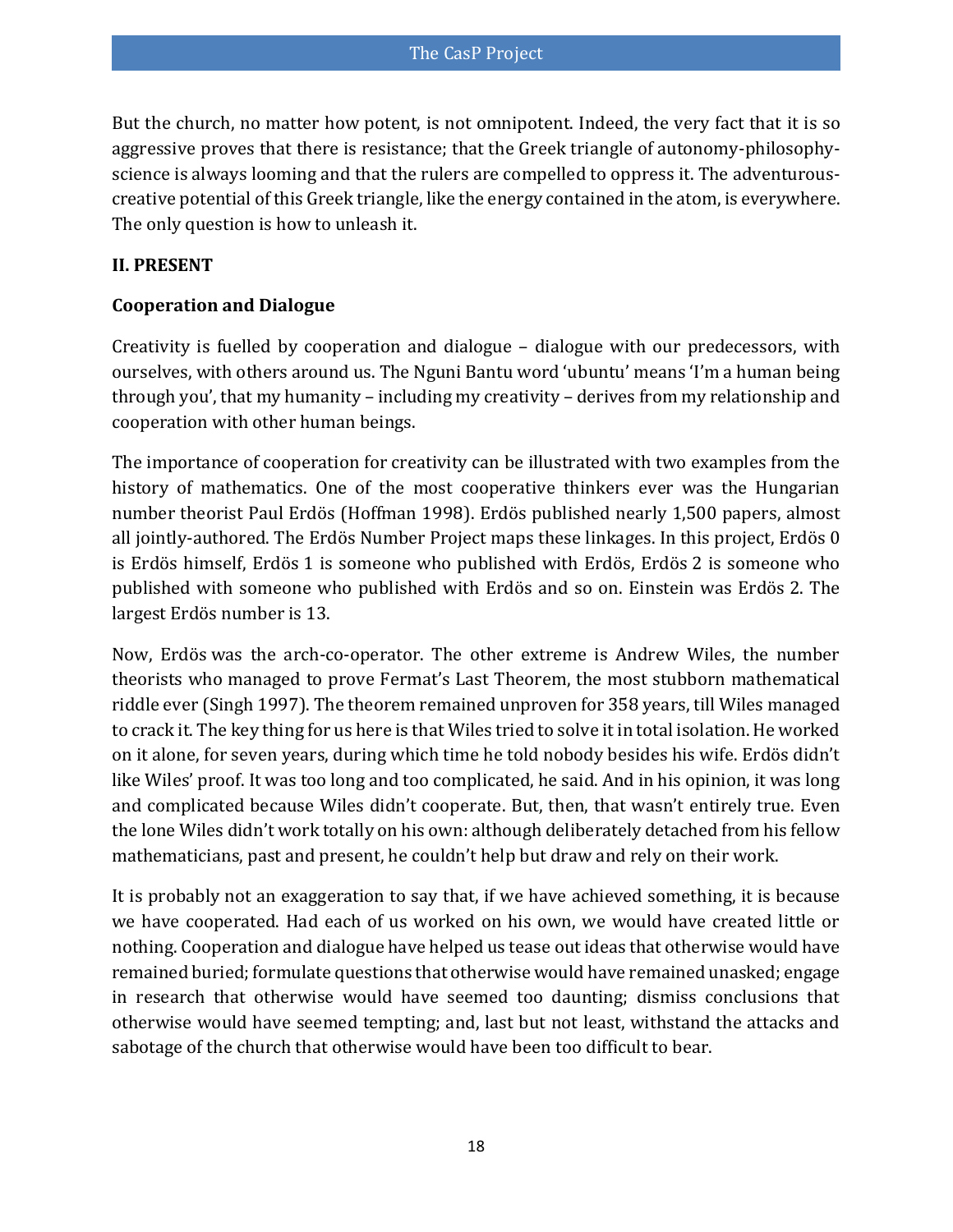But two people are not enough for the task. They don't constitute a critical mass. For new ideas to develop, we need a growing research dialogue. That is why when activists ask us, 'OK, so what do you recommend we do?' our answer is simple: establish ten autonomous research institutes around the world, and you will have taken the first step toward changing it.

There is enormous pent-up autonomous energy in the world, but most of it is undirected and therefore wasted. In order to change the world, you need to know what kind of world you want; in order to know what you want, you need to know what exists; and in order to know what exists, you need *radical*, *autonomous* – and therefore *non-academic* – *re-*search.

To see why, just think of the pro-business academic template created by John D. Rockefeller, who founded the University of Chicago; think of the thousands of subsidized, mainstream research institutes that apply this template all around the world; think of the millions of professors and experts produced by this process and the rigid dogma they perpetuate and defend. Now, add to these the devastation spread by anti-science postism and you'll quickly realize the crucial importance of building an *alternative* research infrastructure – an antithesis to the dogmatic, subservient academia.

#### **The New Generation**

 $\overline{a}$ 

We don't have this alternative infrastructure – at least not yet. But we have made a small step in that direction by creating the *[capitalaspower.com](http://capitalaspower.com/)* website – a virtual locus for open dialogue between people interested in and engaged with the concept of capital as power.<sup>12</sup>

For the moment, the main participants in this dialogue are independent researchers, graduate students, postdoctoral fellows and young professors. It is probably worth noting that many of these participants started their CasP research with little or no background in the subject. Most had little or no grounding in economics, and none had ever engaged in actual research. This backdrop is remarkable because, in just a few years, many of these researchers have become global experts on their subject and, more importantly, produced path-breaking research and very novel ideas. And they are just starting.

In what follows, we review some of the subjects these researchers deal with, the questions they ask and the conclusions they have reached. Most of their works are available for free under the CreativeCommons licence from *[capitalaspower.com](http://capitalaspower.com/)* and *[The Bichler & Nitzan](http://bnarchives.net/)  [Archives](http://bnarchives.net/)*.

<sup>12</sup> The site has been designed, created and managed by Joseph Baines, D.T. Cochrane, Sandy Hager, James McMahon, Mladen Ostojić and Ilirjan Shehu. The editors invite reposte[d publications,](http://www.capitalaspower.com/category/publications/) solicit contributions to thei[r Working Papers on Capital](http://www.capitalaspower.com/category/working-papers/)  [as Power](http://www.capitalaspower.com/category/working-papers/) series and welcome participation in the site's [blog a](http://www.capitalaspower.com/category/blog/)n[d forum.](http://www.capitalaspower.com/forum/)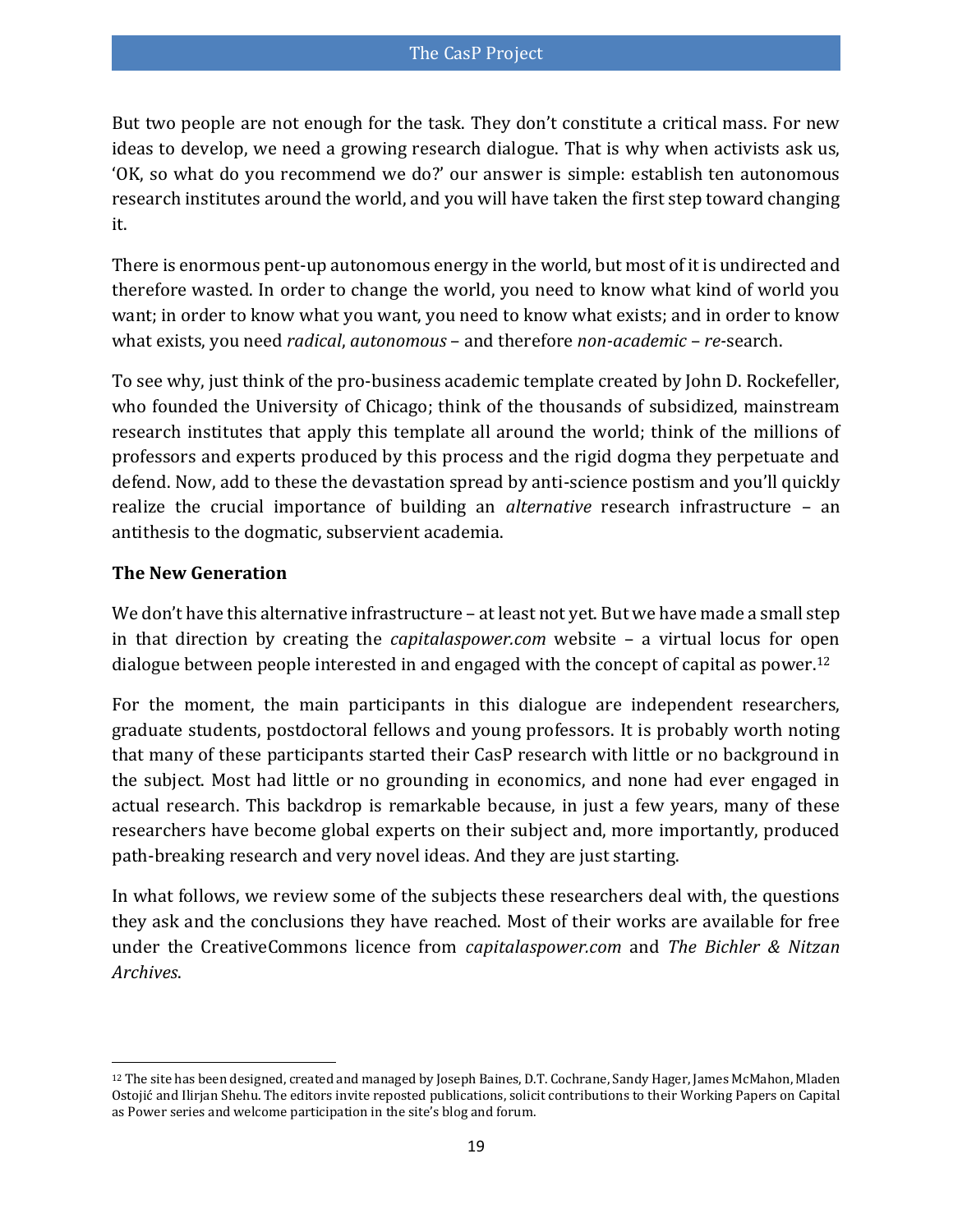#### **Symbolism**

A fascinating conceptual dissection of CasP is offered by the independent researcher Ulf Martin. In his unpublished paper 'Rational Control and the Magma of Reality' [\(2010\)](#page-36-8), Martin differentiates between three types of symbols: (1) magical (the symbols and the 'reality' they symbolize are the *same*); (2) ontological (the symbols are *distinct* from the 'reality' they symbolize); and (3) operational (the symbols *create/render* the very 'reality' they symbolize). Capital, he then argues, is an operational symbol: it creates and renders capitalism.

According to Martin, CasP's operational symbolism is deeply dialectical. To creorder differential capitalization is to impose a calculable order. But the very attempt to impose a calculable order *necessarily* gives rise to conflictual, contradictory and possibly *non*calculable relations. In other words, capitalist rationality begets capitalist irrationality: trying to increase the quantity of differential capitalized power ends up generating new social relations that can never be fully rationalized and therefore fully capitalized, and this inability serves to drive capital even further in its attempt to calculate its own incalculable creation.

#### **Country studies**

Two former PhD students at York's Department of Political Science devoted their dissertations to country studies, similar to what we had done on Israel. Hyeng-Joon Park, currently a researcher fellow at Sogang University in Seoul, wrote his PhD on *Dominant Capital and the Transformation of Korean Capitalism from the Cold War to Globalization* [\(Park](#page-37-8)  [2013b\)](#page-37-8), while Jordan Brennan, currently an economist with the trade union UNIFOR, wrote his thesis on *The Business of Power and Canadian Multinationals in the Postwar Era* [\(Brennan](#page-33-8)  [2014\)](#page-33-8).

Their works offer the first CasP examinations of two mid-sized capitalist countries. Both take a long, historical perspective, exploring the growth of dominant capital, its alternating regimes of differential accumulation – particularly stagflation and amalgamation – and the changing role of governments and globalization in that process. In doing so, both theses develop new ideas and insights that enrich the CasP approach, suggest new lines of inquiry and reach novel conclusions (see also [Brennan 2012;](#page-33-9) [Park 2013a,](#page-37-9) [2015\)](#page-37-10).

#### **The Depth and Breadth of the Global Food Regime**

Joseph Baines, a former PhD student at York's Department of Political Science and currently a postdoctoral fellow at the London School of Economics, wrote his dissertation on *Price and Income Dynamics in the Agri-Food System: A Disaggregate Perspective* [\(Baines 2015b\)](#page-31-4).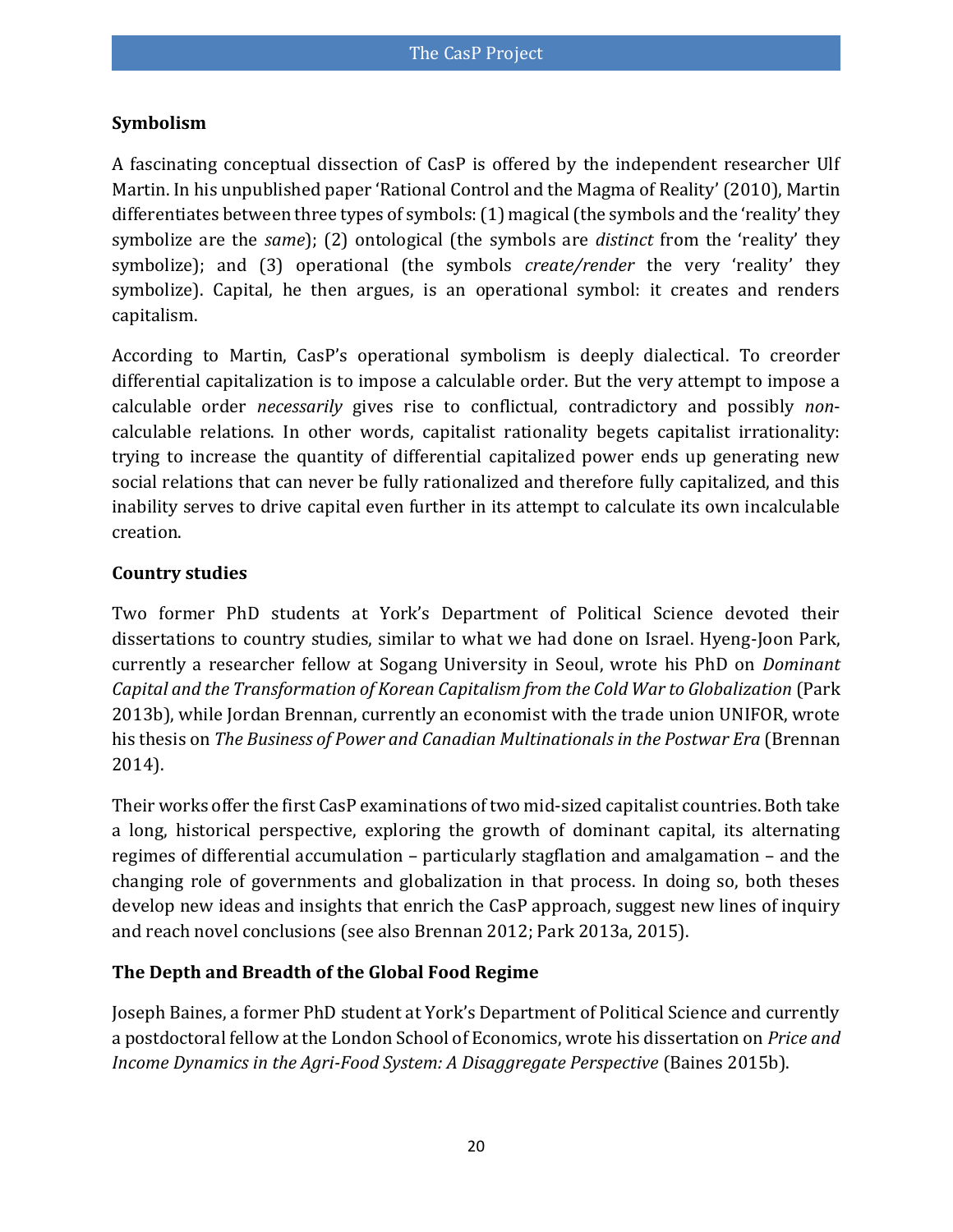One of his most stunning charts shows the differential profits of the leading grain traders – i.e., the extent to which they beat the average of the top 500 U.S. firms – and demonstrates that these differential profits have been positively and tightly correlated with the extent of world hunger: the greater the hunger, the greater the differential returns (Figure 2.9. p 62).

Baines' central argument is that differential stagflation constitutes the pivotal leverage of differential accumulation in this sector, and that focusing on this process can help explain some of the important transformations affecting the world of food. Using this approach, he explains the recent slowdown of Walmart as it approaches its differential asymptotes; debunks the 'supermarket supremacy thesis', according to which the large retail chains hold the commanding height of the food regime; shows how differential stagflation drives the wasteful albeit highly profitable sacrifice of food for biofuel; and identifies the distributional coalitions that gain and lose from agricultural price volatility and how these coalitions align and realign to shape U.S. government regulation of financial derivatives [\(Baines 2014b,](#page-31-5) [2014a;](#page-31-6) [2015a; see also CasP Dialogue 2015:01 on Baines' work\)](#page-31-7).

#### **Converting Quality to Quantity**

Another former PhD student, D.T. Cochrane, examines De Beers, the global diamond cartel. His PhD dissertation, written at the York Graduate Program in Social and Political Thought, is titled *What's Love Got to Do with It? Diamonds and the Accumulation of De Beers, 1935-55* [\(Cochrane 2015\)](#page-33-10). The thesis raises a question that is simple to ask but difficult to answer: how are the qualitatively different power relations that define De Beers being reduced and discounted to a single quantity represented by the company's differential capitalization?

The anchor of the thesis is the period of the late 1930s and early 1940s. During the early part of the twentieth century, De Beers suffered sustained differential decumulation (trailing the average). That relative decline, though, ended in the late 1930s, and by the early 1940s differential accumulation had turned firmly positive. What caused this V-shaped reversal? Economists and students of business, Cochrane notes, answer such questions by looking at production, costs and prices – but rarely if ever do they consider the *power* relations behind these 'economic' quantities. So what were the power underpinnings of De Beers' V-turn, he asks? His thesis looks at four: (1) the ways in which De Beers had been able to conceive, create and impose an association between marriage and diamonds; (2) the ways in which the Second World War impacted the use of industrial diamonds; (3) the manner in which De Beers navigated its relations with the US and UK governments; and (4) the role that family ownership played in the De Beers saga. These are all qualitatively different relations of power, yet they are all reduced to a single number, and the question Cochrane is grappling with is how such quality-to-quantity reductions are being achieved.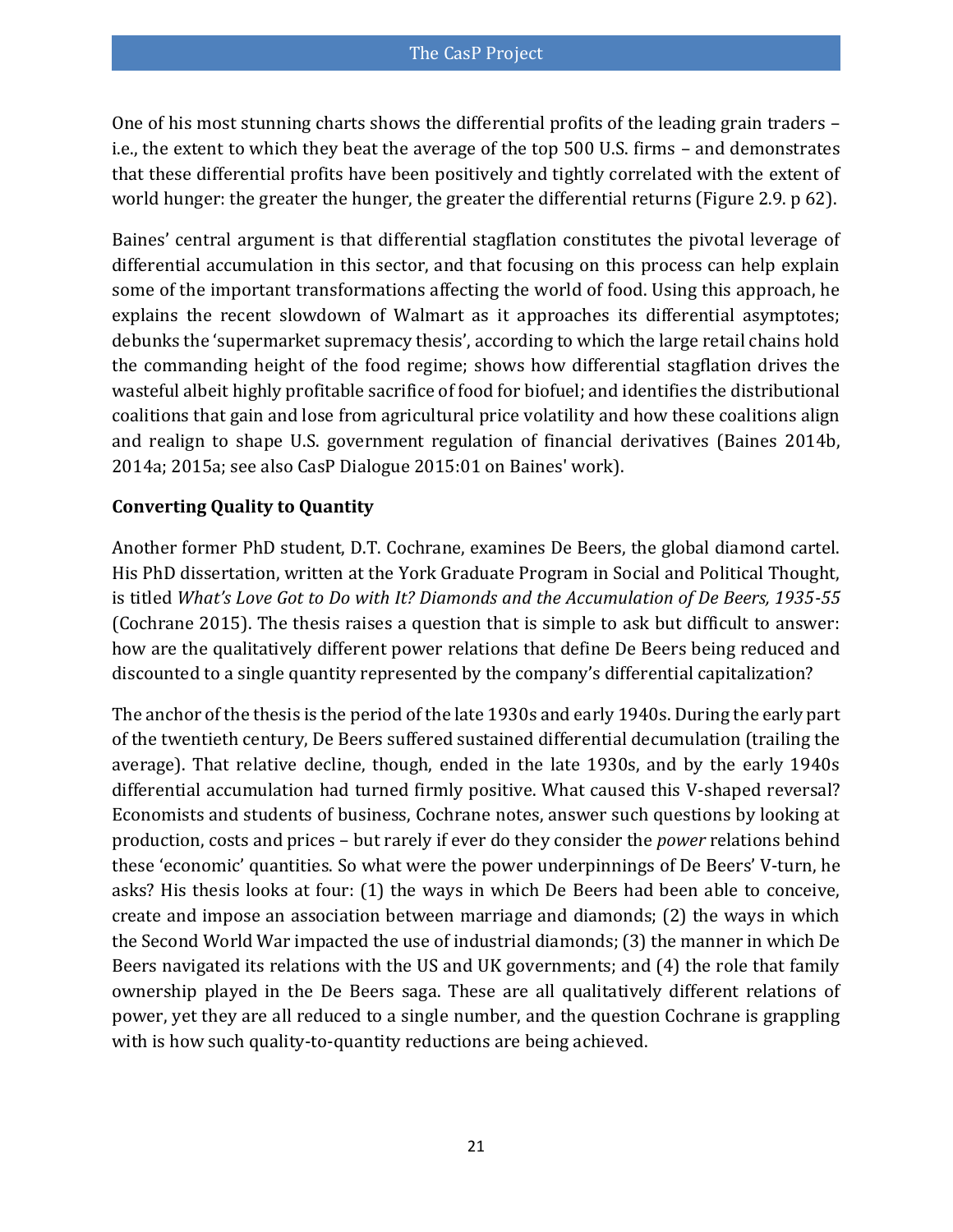#### **Converting Energy to Hierarchy**

Blair Fix, who is currently researching his PhD at York's Faculty of Environmental Studies, deals with another conversion – the transformation of physical energy into social power [\(Fix](#page-34-2)  [2015b,](#page-34-2) [2015a\)](#page-34-3). As already noted, the key problem with conventional economic growth theory is that nobody knows *what exactly is growing*. The implicit assumption is utilitarian. The economy supposedly creates 'wellbeing', so when we speak about growth, we speak about increasing wellbeing, presumably counted in utils. But as we saw, utility is *not* a universal entity, which means that it cannot be aggregated. And since without aggregation there is no way to measure *overall* growth, quantitative statements such as 'real GDP has risen by 3 per cent' lack an objective meaning.

Production does involve a measureable transformation, though – the conversion of one form of energy to another. And what Fix shows in his research is that, while the extent of this conversion has no objective connection to societal wellbeing, it has a very definite relation to social power: the greater the conversion of energy, the more hierarchical the various power structures of society become (and vice versa).

#### **Converting Cultural Destruction to Lower Risk**

A third conversion is examined by James McMahon in his PhD dissertation, *What Makes Hollywood Run? Capitalist Power, Risk and the Control of Social Creativity* [\(2015\)](#page-36-10). The thesis, written at York's Graduate Program in Social and Political Thought, unzips the CasP logic of contemporary cinema. The basic question concerns the relationship between Hollywood's profit and capitalization. Over the past several decades, Hollywood's profit has offered nothing to write home about: it has moved more or less in tandem with the dominant capital average. Hollywood's capitalization, though, has been phenomenal, rising rapidly relative to the dominant capital average. Mathematically, this divergence means that Hollywood has manged to systematically reduce its differential risk. And the purpose of McMahon's thesis is to figure out how it has done so (see also [McMahon 2013;](#page-36-11) [Bichler and Nitzan 2015b\)](#page-32-10).

Many of our readers are probably too young to remember, but once upon a time, specifically during the 1960s and 1970s, Hollywood managed to produce a fair number of very good films. This era is now long gone, for two key reasons. According to McMahon, (1) the big entertainment conglomerates that control Hollywood have learnt how to shape, mould, restrict and harness creativity to their capitalized ends; and (2) these same firms have also learnt how to narrow, streamline and direct the cultural expectations of the viewing public, so that it eagerly consumes whatever it is being spoon-fed. The result of this double sabotage is that large-budget blockbusters now generate highly predictable revenues; this higher predictability translates into lower differential risk; and lower differential risk means faster differential capitalization. QED.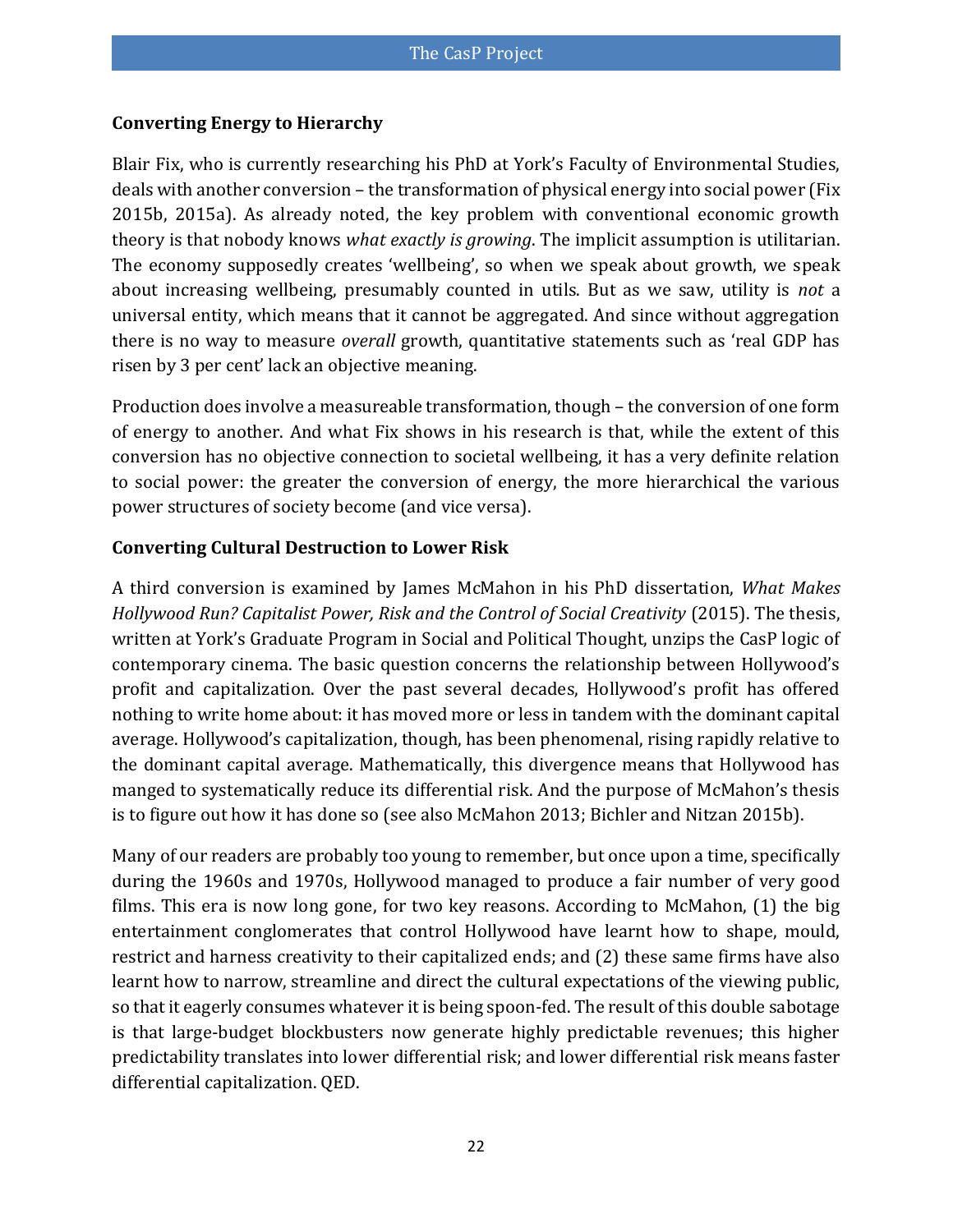#### **Capitalizing Knowledge**

Another important form of strategic sabotage is examined in the PhD dissertation of Marc André Gagnon, *The Nature of Capital in the Knowledge-Based Economy: The Case of the Global Pharmaceutical Industry* [\(2009\)](#page-34-4). Gagnon, who wrote his thesis at York's Department of Political Science and is now teaching at Carleton University, focused on intellectual property rights (IPR), particularly in the global pharmaceutical business. His thesis showed that, over the past 30 years, the increasing success of dominant capital in this sector has been associated not with the increase, but with the *decline* of therapeutic innovation. The large pharmaceutical firms, shaping and harnessing the power of states to impose IPR, have managed to both restrict and appropriate common knowledge, and to translate this restriction and appropriation into a massive surge in differential profit and capitalization.

#### **Who Owns the Public Debt?**

Now, whereas intellectual property capitalizes the state indirectly, the national debt capitalizes it directly. Social scientists like to talk about the state as the 'sovereign'. But is it? The state has the power to tax, print money and redistribute income, among other prerogatives. But when you think about it more closely, a good deal of this power is owned by the state's creditors – that is, by the investors, corporations, foreign governments and global institutions that hold the national debt (consider the recent Greek debt saga and ask yourself who proved to be the *de facto* sovereign – the Greek government, or its lenders?)

Ever since its appearance in the Italian city states of the late feudal era, 'sovereign debt' has been the chief method of bonding capital and state, so it is crucial for understanding the way capitalism operates. And if bonded governments are indeed partly 'owned' by their creditors, who are those creditors?

Contrary to Leonard Cohen's song – and here we come to the surprising bit – nobody seems to know. And that is where Sandy Hager's work comes in. Hager, who completed his PhD at York's Department of Political Science and is currently a postdoctoral fellow at Harvard, wrote his dissertation on *Public Debt, Ownership and Power: The Political Economy of Distribution and Redistribution* [\(2013b\)](#page-34-5). His thesis and follow-up publications offer the first long-term mapping of the size distribution of public-debt ownership in the United States – in general as well as within the private, corporate and foreign segments [\(Hager 2013a,](#page-34-6) [2014,](#page-34-7) [2015,](#page-35-10) [2016\)](#page-35-11). His findings proved so novel and impressive that the *Financial Times* devoted a full article to reviewing them [\(Tett 2013\)](#page-38-6).

#### **Differential Taxation and the Financial Crisis**

Another interesting CasP analysis was offered by Mladen Ostojić, a former MA student at York's Department of Political Science and currently a researcher at Statistics Canada. Many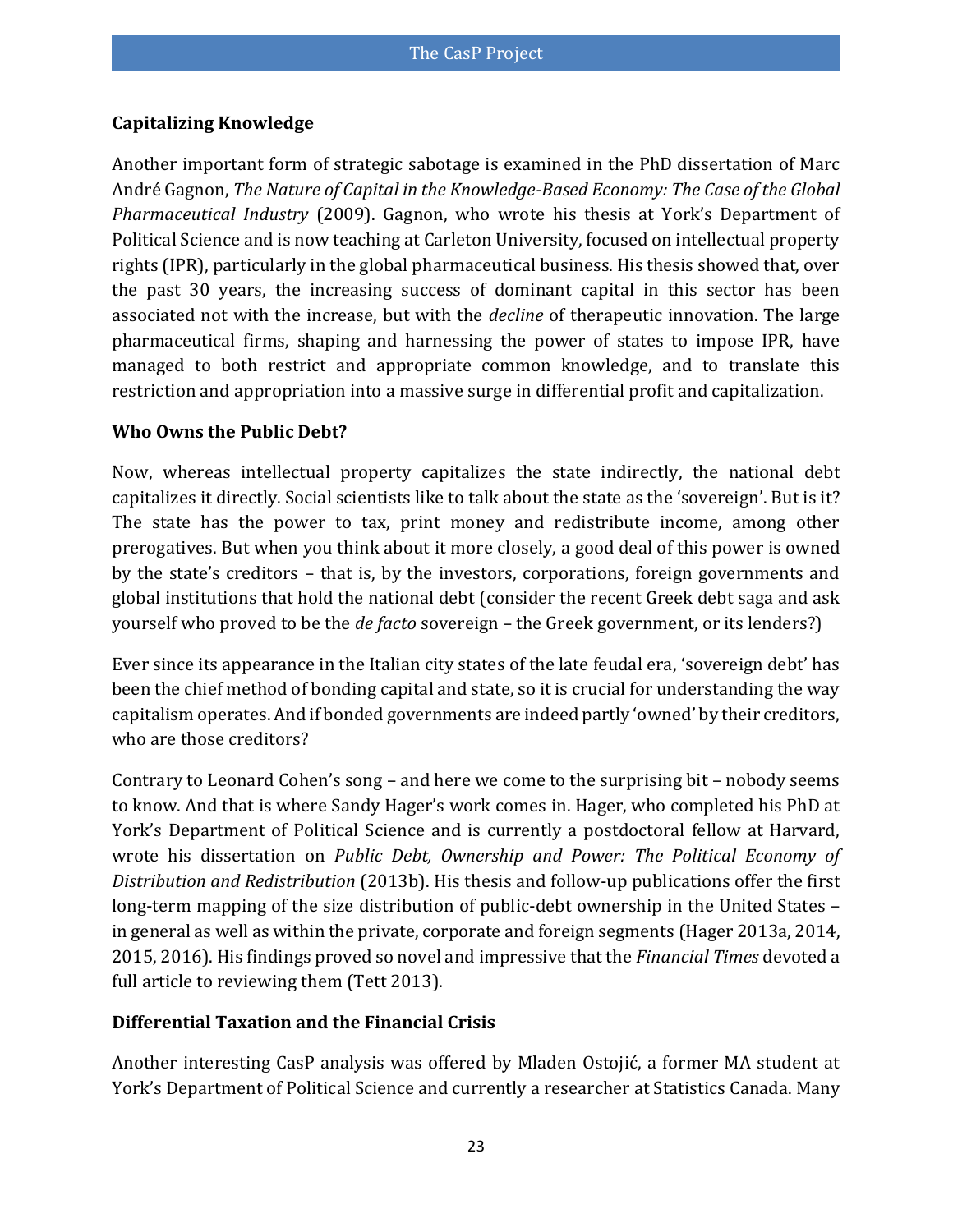experts claim that the ultimate cause of the 2007-8 financial crisis was the rapid growth of the U.S. banking sector and suggest that much of this growth was caused by government deregulation of the financial sector.

Ostojić's MA paper, titled *Differential Taxation: The Case of American Banking* [\(2015b\)](#page-37-11), offers a fascinating insight into this deregulation ([see also Ostojić 2015a](#page-37-12)). The paper shows that, since the 1980s, the net differential profits of the banks – i.e., the extent to which they were beating the average – rose systematically, and that this increase occurred *despite* the fact that the banks' differential tax rate  $-$  i.e., the ratio of their tax rate to the average tax rate  $$ increased as well. In other words, there was a convergence of interests here: the U.S. government deregulated the banks; this deregulation brought a massive increase in pre-tax profit, absolutely as well as differentially; a growing proportion of this larger pre-tax profit went to the government in the form of higher taxes, again both absolutely and differentially; yet because the increase in the banks' pre-tax income was so large, there was enough net profit left for them to still beat the average net profit. And since both sides – the U.S. government and the banks – became increasingly addicted to this mutual gain, deregulation continued more or less unabated until the crash.

#### **An American Empire?**

Over the years, we have argued and demonstrated in various ways that the capitalist entity conventionally referred to as the 'United States' – and recently and more fashionably, the 'American Empire' – has been in long-term decline (for example, [Nitzan, Rowley, and Bichler](#page-37-3)  [1989;](#page-37-3) [Nitzan and Bichler 2006;](#page-37-5) [Francis, Bichler, and Nitzan 2009-2010;](#page-34-8) [Bichler and Nitzan](#page-32-11)  [2012b\)](#page-32-11). However, we have also claimed, more broadly and theoretically, that if capital is power and capitalism is a mode of power, the *very category* of the 'state' needs to be reconsidered [\(Bichler and Nitzan 2010a; see also Section III below\)](#page-32-12).

Both points have been contested by Sean Starrs, a former PhD student at York's Department of Political Science and currently faculty at City University of Hong Kong. In his research, Starrs argues that U.S. economic power hasn't declined, but globalized [\(Starrs 2013a,](#page-38-7) [2013b\)](#page-38-8). His work is relevant to our overview here for two somewhat conflicting reasons. On the one hand, Starrs uses differential indicators to assess corporate power, so, on the face of it, his research seems intimately tied to CasP. On the other hand, though, his narrow focus on the so-called 'economic' power of capital serves to deny the very notion that capital *is* power.

#### **Extensions, Integration and Debate**

A broad attempt to debate, extend and integrate CasP research is offered by Tim Di Muzio, Editor of the *[Review of Capital as Power](http://www.recasp.com/)*. Di Muzio, who completed his PhD at York's Department of Political Science and currently teaches at the University of Wollongong in Australia, is a prolific CasP writer. His works on the subject include, among others, *The*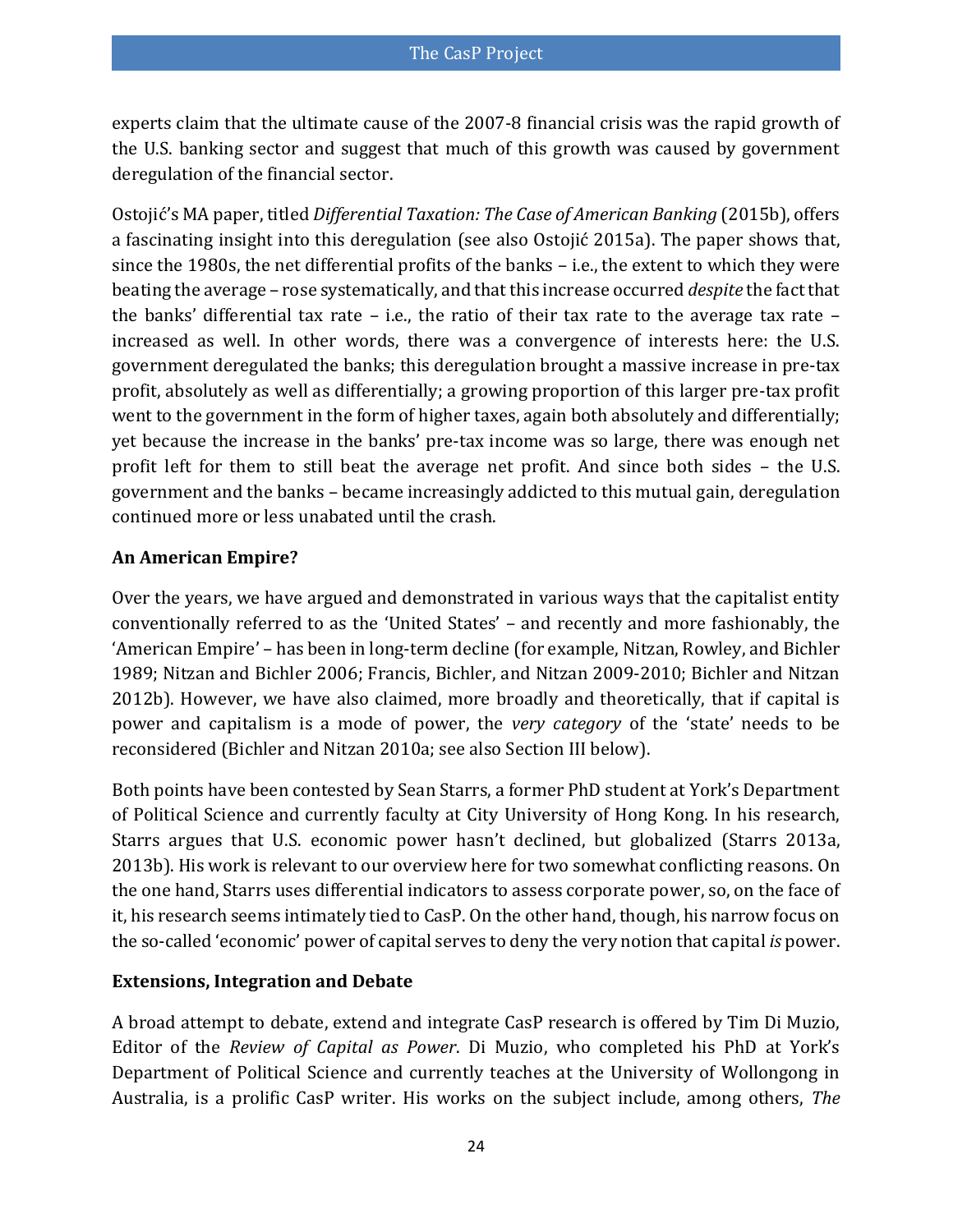*Capitalist Mode of Power* [\(Di Muzio 2013\)](#page-33-11), *The 1% and the Rest of Us* [\(Di Muzio 2015a\)](#page-34-9), *Carbon Capitalism* [\(Di Muzio 2015b\)](#page-34-10), *Debt as Power* [\(Di Muzio and Robbins 2016\)](#page-34-11) and *Energy Capitalism and World Order* [\(Di Muzio and Ovadia 2016\)](#page-34-12), and he is currently researching the historical evolution of capitalist power.

#### **III. FUTURE**

However impressive, though, these CasP-related works are no more than a start. To argue that capitalism is not a mode of consumption and production but a broader mode of power is to make a very radical claim. And if we accept this radical claim, we must to go to the root: we need to research almost *everything*, and often to do so from scratch. Therefore, in closing, we would like to suggest seven broad directions that we think merit exploration and hope that some of you might pursue.

#### **Trajectory One: COP-MOPs**

The two most basic questions to ask are: (1) what do we mean when we say that 'capital is power'; and (2) what do we have in mind when we argue that capitalism is 'a mode of power'?

Let's start with the second question and contextualize it by thinking of Marx's materialist inversion of Hegel's idealism. History, says Marx, is a succession of distinct modes of production of which capitalism is the latest, but not the last. Capitalism, he says, emerged from and replaced earlier modes of production, mainly slavery and feudalism, and would be replaced in turn by newer modes of production, specifically socialism and communism. Note, though – and this is a key point – that for Marx a 'mode of production' refers not to the narrow realm of production, but to the *entire* social order. His argument is that the logic and development of a social order are ultimately anchored in – and therefore best understood in reference to – the reality, limits and contradictions of production.

Likewise with our own claims. In arguing that capitalism is a mode of power, we are thinking of it as the most recent of several historical modes of power. The capitalist mode of power, in other words, didn't come into the world out of nothing, but rather emerged from and replaced earlier modes of power. Now, just as with Marx's mode of production, a mode of power refers to the entire social order. Contrary to Marx, though, we view the logic and development of this order as rooted in – and therefore best understood by focusing on – not the transformations of production, but the creordering of power.

With this context in mind, we can turn to capital itself. When we argue that capital is a symbolic representation of power, we imply the question of what exactly we mean by power: what *concepts of power* underlie the capitalist mode of power, and are these concepts of power *different* from those characterizing other modes of power?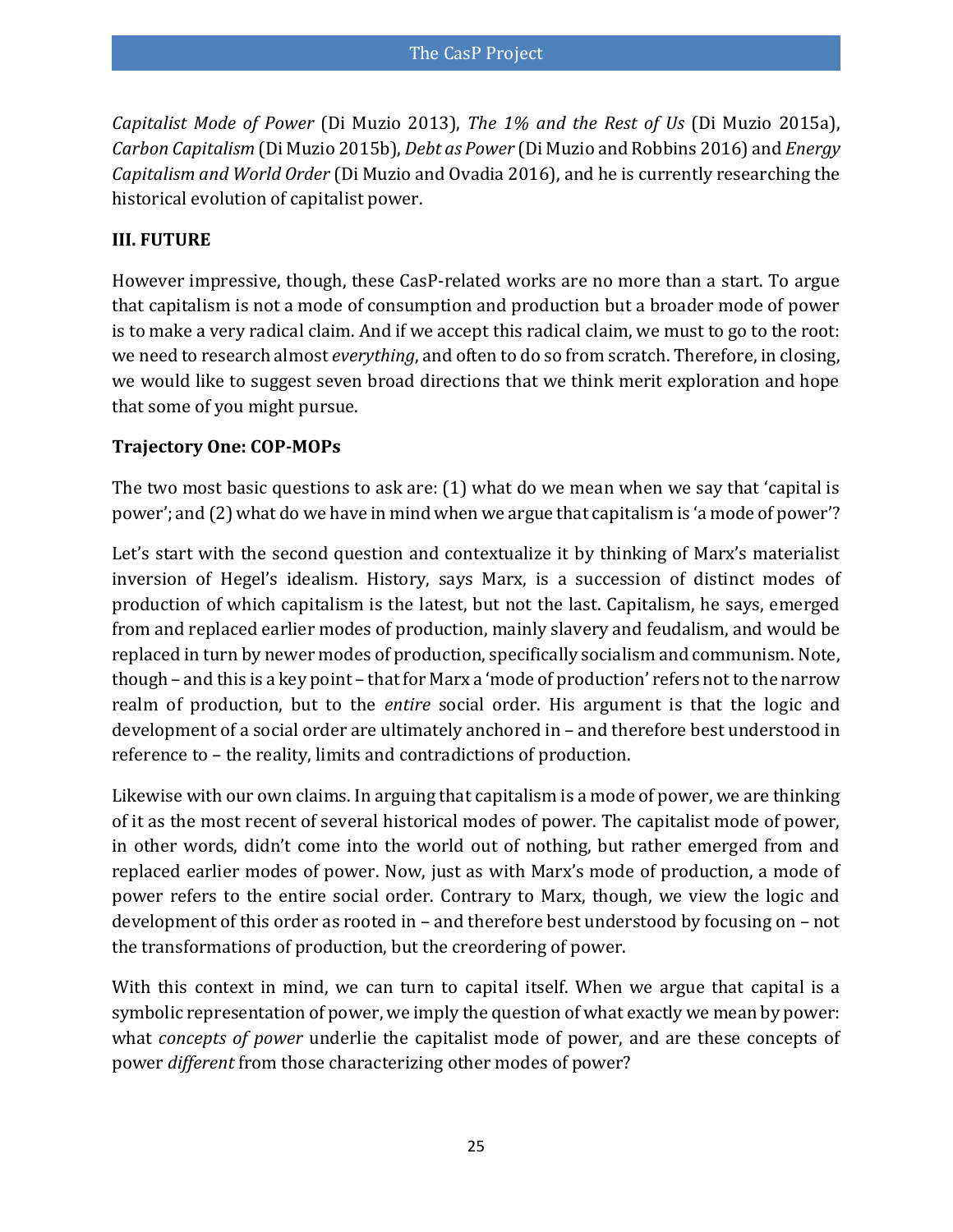Our current research focuses on these two questions. The tentative hypothesis is that 'modes of power' and 'concepts of power' are *joint* historical entities: each mode of power is articulated by and constructed with its own, often unique concepts of power – while specific concepts of power are enfolded in the mode of power from which they emerge. This jointness means that the ancient city-states and empires of Mesopotamia and Egypt, insofar as they constituted a specific mode of power, had their own unique concepts of power; that the feudal mode of power in Europe and Japan, if we can indeed speak about it in those terms, had its own singular concepts of power; and that the capitalist mode of power, just like its predecessors, developed with its own proprietary concepts of power. We call these joint entities *COP-MOPs*, a tentative acronym for Concepts of Power–Modes of Power.

Assuming that the COP-MOP concept is a valid starting point, the next step is to characterize and understand its static and dynamic aspects. Specifically, we should try to (1) identify and describe the key COP-MOPs that have existed in history; (2) examine how each of these COP-MOPs evolved, operated and eventually gave rise to another COP-MOP; and (3) attempt to offer a tentative outline for the study of COP-MOPs more generally.

Obviously, these are big-picture, foundational questions. They cannot be answered by any single person, and they certainly cannot be answered quickly. But it is important to spell them out and try to sketch their contours. In doing so, we can help inform and shape subsidiary questions – and in turn further develop, refine and alter the contours of the COP-MOPs' topology.

#### **Trajectory Two: The Origins of the Capitalist Mode of Power**

Now, moving from modes of power in general to the capitalist mode of power in particular, we tackle the unavoidable question of origins. And when dealing with origins, we inevitably run into Aristotle's telos: what exactly do we look *for* when trying to identify the origin of the capitalist mode of power?

Marxists have put considerable effort into pinning down the transition from feudalism to capitalism.<sup>13</sup> Their views on this issue vary markedly, but they all share the same teleological endpoint – namely, Marx's nineteenth-century concept of capital. For Marx, capital was a market-mediated social relation in which wage labour is exploited by industrial capitalists to generate surplus value for the purpose of reinvestment in ever-expanded reproduction. And so, whatever was born during the transition from feudalism to capitalism must have contained the seeds of wage labour and industrial capital, the twin engines of exploitation and accumulation.

l <sup>13</sup> Important contributions to this debate include Dobb [\(1946\)](#page-34-13), Sweezy [\(1950\)](#page-38-9), Brenner [\(1977,](#page-33-12) [1978a,](#page-33-13) [1978b\)](#page-33-14), Hilton [\(1978\)](#page-35-12), Meiksins Wood [\(1981,](#page-36-12) [1999\)](#page-36-13), Aston and Philpin [\(1985\)](#page-31-8) and Heller [\(2011\)](#page-35-13).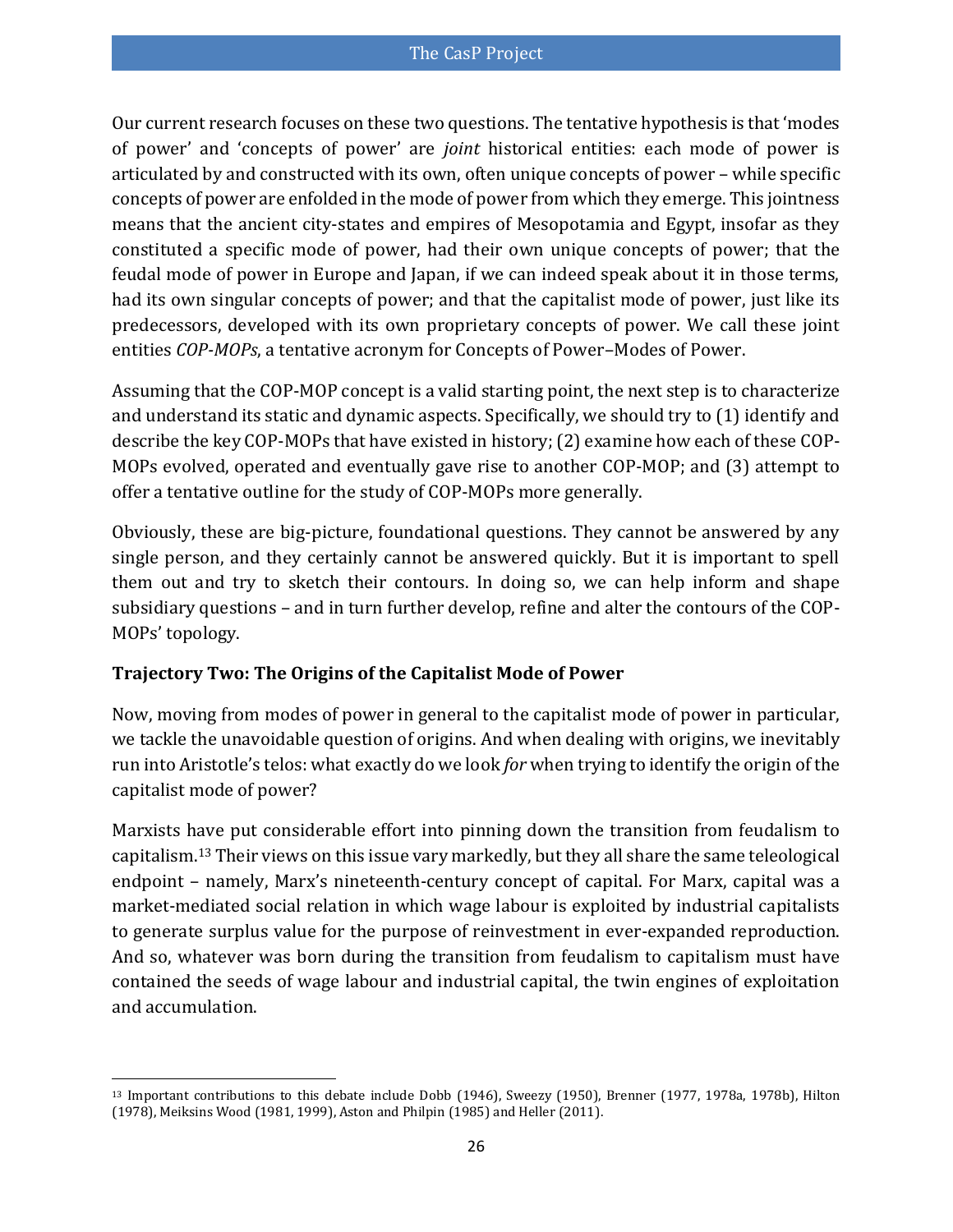But if we follow CasP rather than Marx, the teleology is radically different: the end point is no longer the nineteenth century, but the twenty-first; the capitalist seeds that lead to that end point have to contain the DNA not of industrial factories and wage labour, but of symbolic, discounted power; and the location and period when these seeds sprouted could deviate markedly from those identified by Marxists. As with anything historical, origins are crucial, so this subject is eagerly awaiting its first explorer.

#### **Trajectory Three: Finance and the Capitalist Creorder**

Perhaps the key clue in this search for origins is finance. The organizing ritual of the capitalist creorder is capitalization: the algorithm that discounts risk-adjusted expected future income to its present value. We have started to explore this ritual, both historically and analytically, but our exploration has barely scratched the surface [\(Nitzan and Bichler 2009a\)](#page-37-2).

And here too we need to put the world on its head (or feet, depending on the perspective). There is a huge literature on finance, but virtually none of it is examined from the viewpoint of CasP. It is of course true that many people have tried, depending on their ideology, to connect or disconnect finance and power. For the most part, though, these connections and disconnections treat finance and power as two separate entities, whereas, from a CasP perspective, they should be treated as two sides of the same thing.

Perhaps the simplest way is to start from the here-and-now and ask what the financial skeleton of the current capitalist creorder is. How do the elementary particles of capitalization – i.e., future earnings, hype, risk and the normal rate of return – relate to each other, and how do their interrelations shape and reflect the key power dynamics of capitalism? These questions are phrased analytically here, but they have to be fleshed out and examined empirically and historically. To make the elementary particles of capitalization useful, we should be able to identify their early birth pangs, trace their evolution from their inception all the way to the present and, given that capitalization is forward-looking, contemplate the ways in which they shape the future of humanity. This work too awaits its first explorer.

#### **Trajectory Four: The Capitalist State, or the State of Capital?**

A parallel – and no less problematic – research trajectory concerns the state. The conventional creed locates the state within the politics-economics duality. According to this creed, capital belongs to the sphere of economics-production-civil society, while the state resides in the realm of politics-authority-power. But what if capital is power and capitalism is a mode of power? What is left then of the traditional politics-economics duality, and where does the dissolution of this duality leave the state?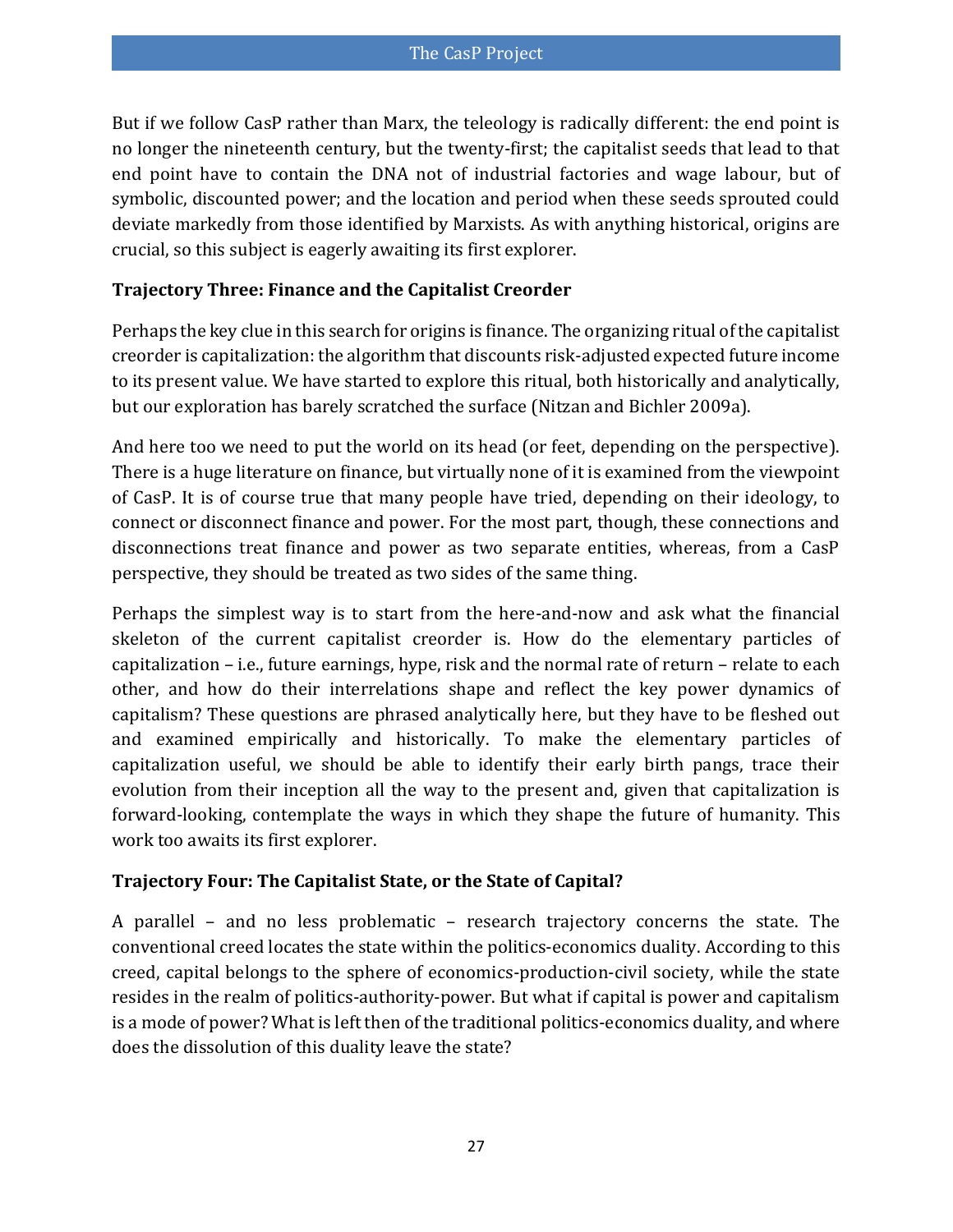Our own thinking on this subject begins from the observation that the power institution that today we call 'the state' first appeared in the ancient river deltas of Mesopotamia and Egypt (as well as, and often independently, in Central and South America, Africa and Asia), and that from then on it developed and transmuted to assume various historical forms. So perhaps 'the state of a society' should be given a broader meaning, denoting not a specific institution, but the overall mode of power of that society – i.e., the ways in which social power is creordered, patterned and organized in a given historical epoch [\(Nitzan and Bichler 2009a:](#page-37-2)  [Ch. 13;](#page-37-2) [Bichler and Nitzan 2010a\)](#page-32-12).

In the case of capitalism, we have suggested, however provisionally, distinguishing between the two key *organizational* entities – corporations and governments – and two key *conceptual* entities – capital and state. And we have further proposed, again tentatively, that in this context we can equate the 'state of capital' with the capitalist mode of power.

Now, again, this is no more than an opening salvo. For the state of capital to prove a fruitful idea, it needs to be articulated, deepened and broadened; it needs to be concretized historically and actualized empirically; and it needs to be contrasted with alternative interpretations.

For instance, can the notion of the state of capital shed light on the interaction and partial enfoldment of governments and corporations? Can a CasP analysis of this question offer better insights than those coming from existing heterodox and orthodox views? Consider for example monetary policy, the public debt, banking and financial intermediation more broadly – activities that in the advanced capitalist countries often connect with and account for as much as one-third of all capitalist income. Is it better to understand these activities in terms of the growing *interaction* of governments and corporations, or in terms of their mutual *enfoldment*?

Or take the collection, analysis and leveraging of big data. These activities, whose intensity has increased dramatically over the past generation, creorder a new and largely secret 'information field' with an opaque but arguably significant impact on the nature and magnitude of capitalized power. Should the creation of this new information field be understood from the viewpoint of the state acting *with or against* capital, or can it be better conceived as a new development of the state *of* capital?

The list of such questions is very long. In fact, it includes almost everything of importance in society – from domestic policy and international relations, to popular culture and the penal system, to foreign investment the dynamics of religion. And since all of these processes cut across both 'capital' and 'state', it is worth pondering whether the conventional separation between them hasn't run its course and needs to be replaced with their enfoldment or even fusion.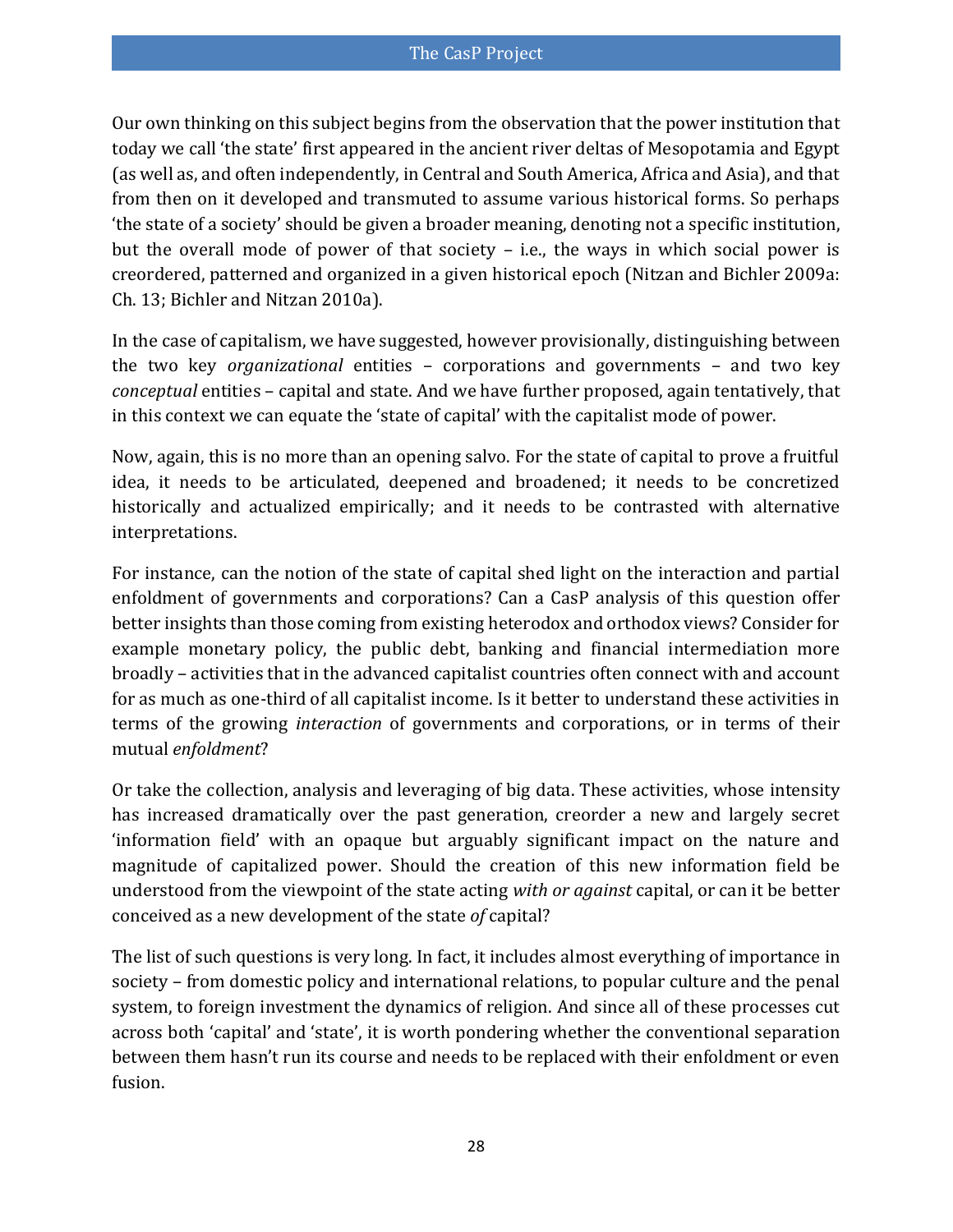#### **Trajectory Five: Labour, Production and Waste**

Labour and production are front and centre of the capitalist mode of production. According to Marx, industrial productive labour is exploited to create surplus value, the surplus is appropriated by capitalists and the bulk of it is then ploughed back into accumulation. So, for Marxists, understanding productive labour – as well as its negation of unproductive labour and waste – is key to deciphering the entire mode of production. And that is why Marxists reading CasP research often end up asking: 'OK, but what about labour?'

The short answer is that labour, production and waste are very important in CasP – but for reasons that are quite different from those emphasized by Marxists. Unlike in Marxism, in CasP the focus is not on the creation and appropriation of surplus labour, but on the capitalization of power. So to understand the role of labour, production and waste is to understand the ways in which they are *mediated* through power. Specifically, we need to explore how and to what extent capitalist labour, production and waste help mould, shape and creorder the underlying population in ways that boost differential earnings and hype while reducing differential risk.

So how should the category of wage labour, whether productive or wasteful, be studied in CasP? Perhaps here too the best starting point is Democritus, the Greek philosopher who invented the atom. When human beings are locked into slavery or tied in feudal bondage, their position in the power structure – and therefore the power structure itself – is fairly static. But when they are liberated from their traditional ties, at least nominally, and become individual atoms as they are in capitalism, the mode of power in which they are embedded and which they constitute becomes infinitely flexible and highly dynamic. And it is this *flexibility and dynamism*, we argue, that made the emergence of wage labour a prerequisite for the capitalization of power and therefore capitalism itself [\(Bichler, Nitzan, and Di Muzio](#page-32-13)  [2012: Section 2\)](#page-32-13).

The importance of wage labour, we suggest, lies not in the surplus value it supposedly generates, but in its relation to the reification of force. Capitalism, our theory claims, is a system of capitalized power, and the wage contract is the institution that quantifies, commodifies and eventually helps capitalize the direct power of capitalists over workers.

During the early stages of the bourgeois revolution, the relationship between owners and workers dominated the power structure of the European bourg. The wage contract helped depersonalize and abstract this structure. By making labour a vendible commodity, it relieved owners of any responsibility for their workers beyond the daily wage, gave workers a mobility that feudalism forbade and anchored both in a new morality of liberty and opportunity. The wage contract first appeared in warfare (the hired soldiers of the communes) and then in production (the 'blue nail' cloth workers), and as the institution spread, the ability of capitalists to constantly and flexibly creorder the nature and overall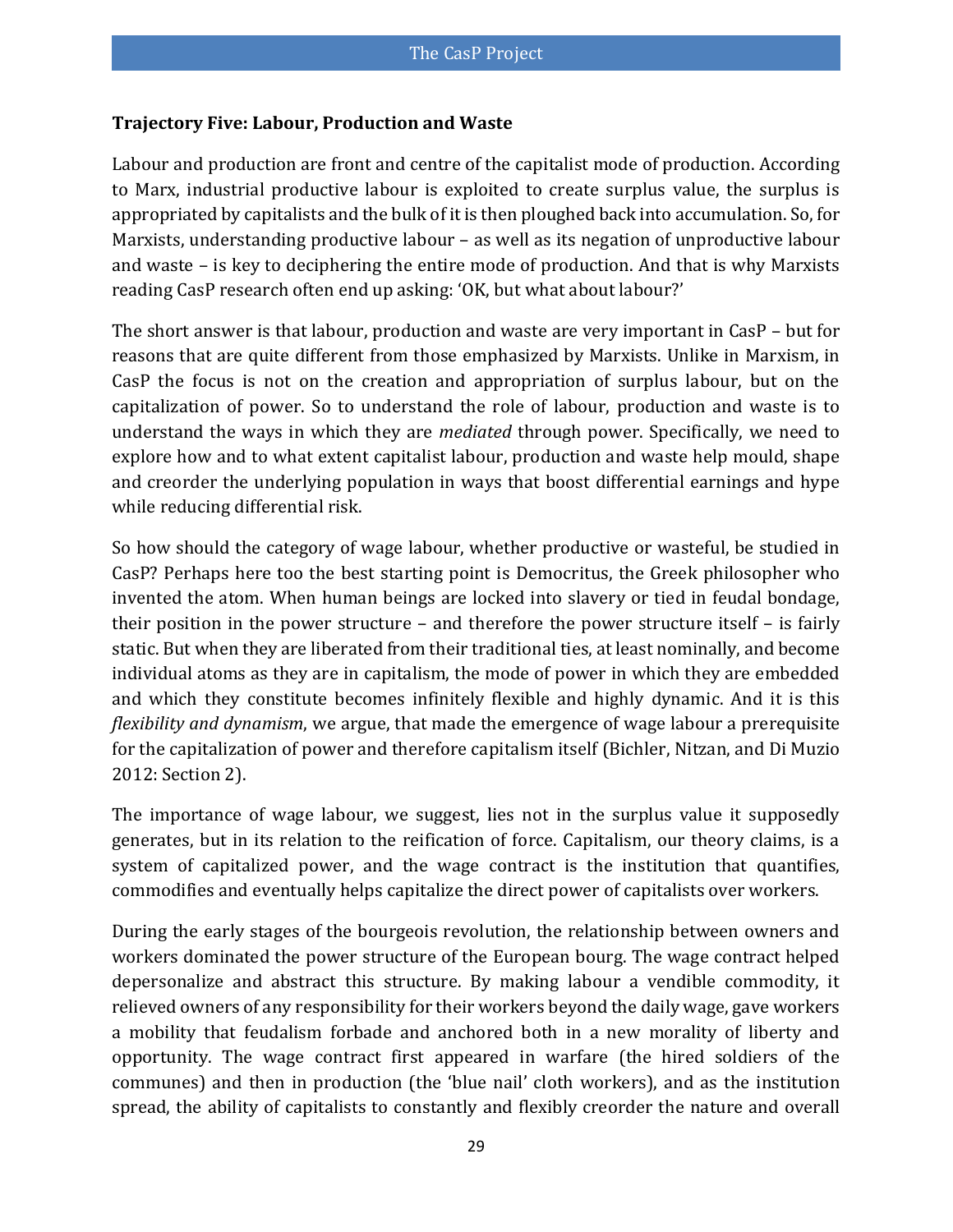architecture of their power increased exponentially. The wage contract forced workers to become ever more efficient in ways that slaves and serfs could never be made to be; it helped capitalists divide and conquer workers when the latter attempted to organize and resist; and it enabled the bourgeoisie to leverage the power embedded in this new structure in their struggle to topple the feudal regime.

To answer the question 'what about labour', therefore, is to unzip the role of labour in organizing capitalized power. In his justly famous article 'What Do Bosses Do?' [\(1974\)](#page-36-14), Stephen Marglin argued that, historically, rulers had almost always adopted technologies that increased their power over workers – *even* at the expense of efficiency and profit. In our view, though, the notion that there is somehow a trade-off and sacrifice here is misleading. In capitalism, power doesn't stand against profit; it is the *essence* of profit. So from a CasP perspective, the task is to rewrite the history of capitalist labour and technology: to examine (1) the conflictual underpinnings of the labour process and the extent to which they have enabled the capitalization of power; (2) how these conflictual underpinnings and the capitalization they enable have been creordered historically; and (3) the asymptotes they inevitably generate and eventually run into.

#### **Trajectory Six: The Shifting Environmental Locus**

Another and possibly much broader trajectory concerns the ways in which the capitalist mode of power is embedded in, depends on and transforms the planetary environment. Key foci here include climate change, peak energy and the alteration and possible curtailment of life itself.

There is already a vast literature on the relationship between capitalism and these focal points, but in some sense this literature remains one-sided. It tends to assume that environmental change is a by-product, an 'externality' of capitalism. Capitalism, goes the argument, is both narrowly focused and short-sighted: it is obsessed with profits here and now, and that obsession makes it indifferent to everything else. According to this view, the pursuit of profit tends to damage society and the environment and could even undermine the long-term interests of the capitalists themselves; but as long as this damage does not bear on *current profit*, capitalists tend to ignore it.

This view is not necessarily wrong, but it tells only one side of the story. The other, often untold side is that changes in our environment and in life itself – and the impact those changes have on the social structure – tend to be highly *differential*. Take the recently publicized case of ExxonMobil [\(Banerjee](#page-31-9) *et al.* 2015). As it turns out, the company already recognized the adverse effect of fossil-fuel use on climate change in the 1980s – yet it kept quiet about it while leveraging its conclusions to its own differential gains. And this case is by no means exceptional. Water problems, peak energy, massive population movements, genetic engineering, species extinction and planetary pollution, to name a few environmental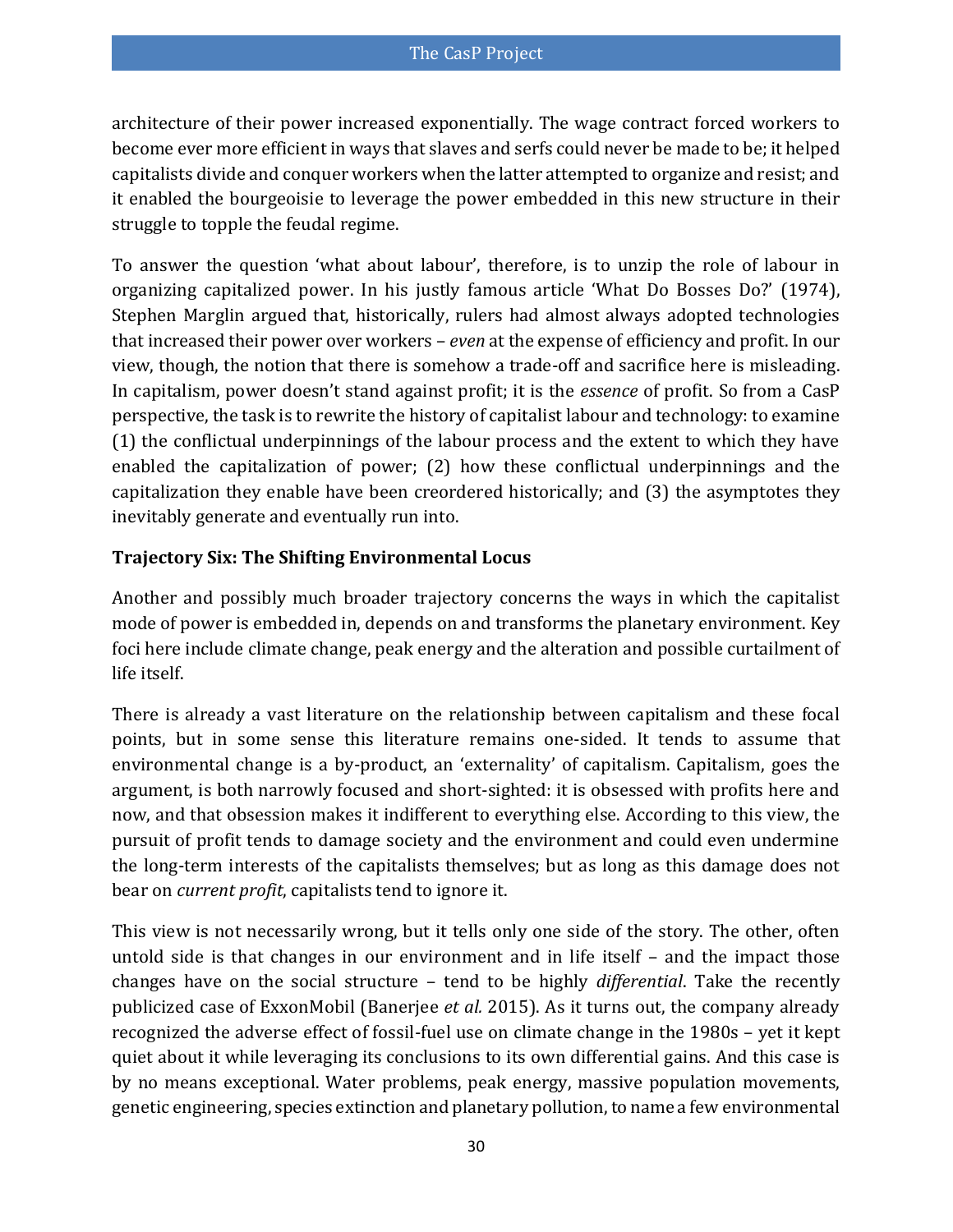transformations, may have harmful consequences. But these consequences are not necessarily harmful to *everyone*, and certainly not to the *same extent*, and this inherent differential can be capitalized in ways that empower some while disempowering all others. Exactly how environmental change is being differentially capitalized, by whom and to what effect are questions whose answers may prove crucial for understanding the future trajectory of the capitalist COP-MOP, and this inquiry, too, is still waiting for its first researcher.

#### **Trajectory Seven: Accounting**

Last but not least is the question of accounting. When the Soviet Union was on its last legs, the Kremlin is reputed to have sent satellites to outer space to help it estimate the country's agricultural production. The reason was prosaic: the accounting system no longer worked, the data it generated were highly dubious and the Soviet ruling class had lost confidence in its own language of power.

In a class society, accounting is just that: a language of power. Capitalist accounting was born in the early part of the second millennium and has since developed into a complex ritual that runs our lives from the most general processes of capitalism down to their smallest detail. But by the beginning of the third millennium, the ritual is showing signs of disintegration.

This disintegration is not unprecedented. A similar process happened a century ago in physics, when the old ontological perspective of Newton gave rise to a new, semi-ontological if not non-ontological view, based on relativity and quantum. The same thing is happening now to political economy. The cracks are everywhere – from the inability to distinguish politics from economics and real from nominal, to the failure of growth models and the measurement of 'knowledge', to the limping efficient market hypothesis, the wild behaviour of Tobin's Q, the anomalies of stagflation and amalgamation and the debilitating effect of massive financial fraud on accounting standards. These are all signs of a fractured language, a dogmatic framework increasingly out of touch with a rapidly changing world.

Marx predicted that mechanization and automation would usher in the collapse of the labour theory of value, and that this collapse would undermine the ability capitalists to understand and therefore rule their world. A century later, the labour theory of value had already been discredited, including by most Marxists – yet capitalism remained standing. And why? Because the capitalists had managed to replace classical labour-based accounting with a new method that relies on neoclassical utility. This util-based system is itself crumbling now – yet critical political economists, although vindictive, have nothing to replace it with.

This void is highly dangerous. We no longer live in Palaeolithic tribes of hunters and gatherers, or in small Neolithic villages attuned to the seasons. We live in a highly complex world populated by over seven billion people. We need a radically new accounting system, a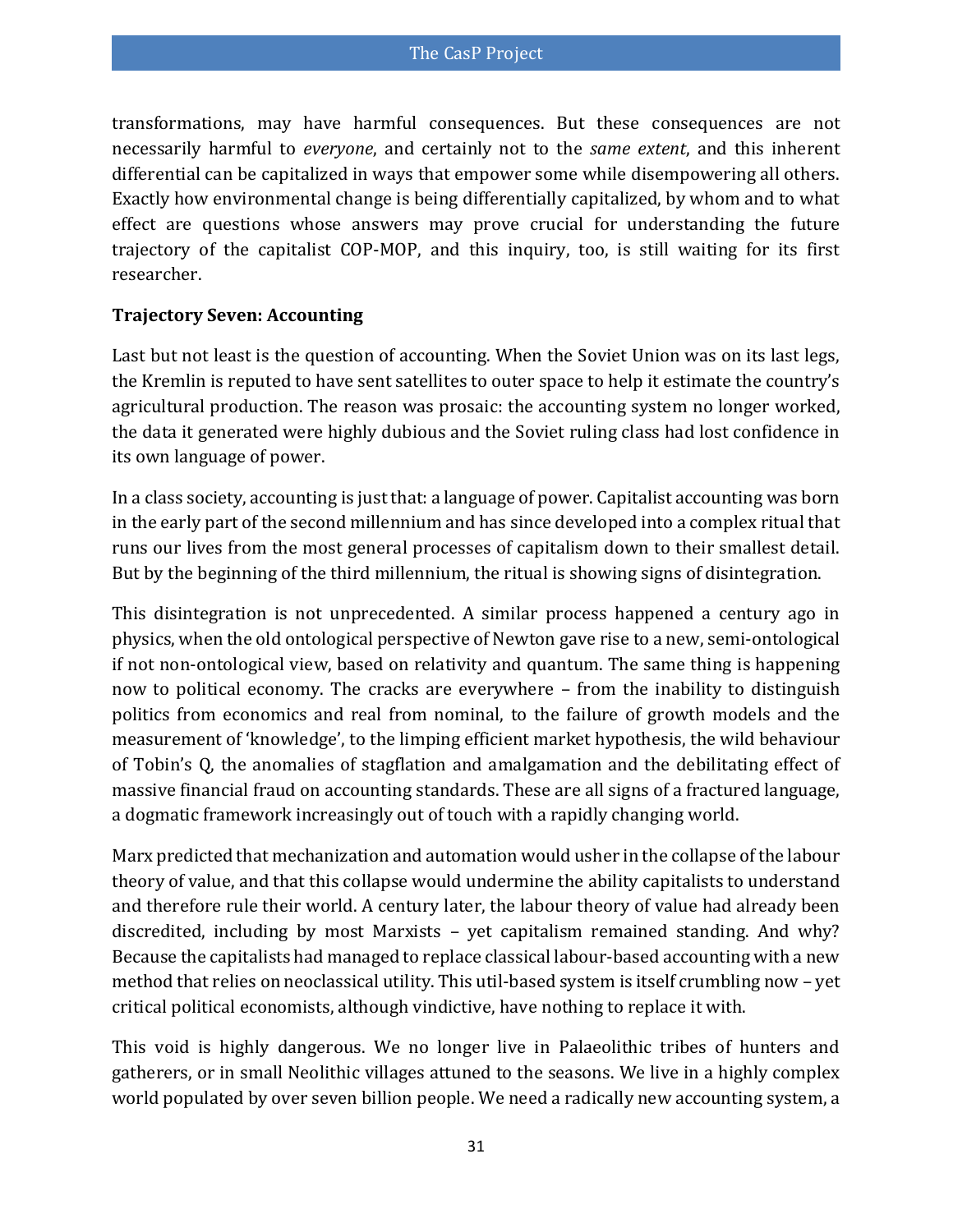method based not on SNALT or utils, but on fresh categories that will enable truly democratic planning. Developing such an alternative will not be easy. It took capitalists centuries to perfect theirs – and they did so while being in the driver's seat. If we don't begin to develop our own accounting language now, the crisis of capitalism might impose on us a far less appealing alternative.

#### **References**

[The full text of most CasP-related references are available under a Creative Commons License from *[The Bichler & Nitzan Archives](http://bnarchives.yorku.ca/)* and *[capitalaspower.com](http://capitalaspower.com/)*.]

<span id="page-31-8"></span>Aston, T. H., and C. H. E. Philpin, eds. 1985. *The Brenner Debate. Agrarian Class Structure and Economic Development in Pre-Industrial Europe*. Cambridge and New York: Cambridge University Press.

<span id="page-31-6"></span>Baines, Joseph. 2014a. [Food Price Inflation as Redistribution: Towards a New Analysis of](http://bnarchives.yorku.ca/359/)  [Corporate Power in the World Food System.](http://bnarchives.yorku.ca/359/) *New Political Economy* 19 (1, January): 79-112.

<span id="page-31-5"></span>Baines, Joseph. 2014b[. Wal-Mart's Power Trajectory: A Contribution to the Political Economy](http://bnarchives.yorku.ca/394/)  [of the Firm.](http://bnarchives.yorku.ca/394/) *Review of Capital as Power* 1 (1): 79-109.

<span id="page-31-7"></span>Baines, Joseph. 2015a. [Fuel, Feed and the Corporate Restructuring of the Food Regime.](http://bnarchives.yorku.ca/434/) *The Journal of Peasant Studies* Online January 21: 1-27.

<span id="page-31-4"></span>Baines, Joseph. 2015b. *[Price and Income Dynamics in the Agri-Food System: A Disaggregate](http://bnarchives.yorku.ca/437/)  [Perspective](http://bnarchives.yorku.ca/437/)*. Unpublished PhD Dissertation, Department of Political Science, York University.

<span id="page-31-9"></span>Banerjee, Neela, John H. Jr. Cushman, David Hasemyer, and Lisa Song. 2015. *Exxon: The Road Not Taken*: InsideClimate News. [http://insideclimatenews.org/content/Exxon-The-Road-](http://insideclimatenews.org/content/Exxon-The-Road-Not-Taken)[Not-Taken.](http://insideclimatenews.org/content/Exxon-The-Road-Not-Taken)

<span id="page-31-0"></span>Baran, Paul. A., and Paul M. Sweezy. 1966. *Monopoly Capital. An Essay on the American Economic and Social Order.* New York: Modern Reader Paperbacks.

<span id="page-31-1"></span>Bichler, Shimshon. 1986. *The Political Economy of National Security in Israel. Several Aspects of the Activities of Dominant Capital Groups*. Unpublished Master Dissertation, Department of Political Science, Hebrew University (Hebrew).

<span id="page-31-2"></span>Bichler, Shimshon. 1991. *The Political Economy of Military Spending in Israel*. Unpublished Doctoral Dissertation, Department of Political Science, Hebrew University (Hebrew).

<span id="page-31-3"></span>Bichler, Shimshon, and Jonathan Nitzan. 1996a. [Military Spending and Differential](http://bnarchives.yorku.ca/12/)  [Accumulation: A New Approach to the Political Economy of Armament --](http://bnarchives.yorku.ca/12/) The Case of Israel. *Review of Radical Political Economics* 28 (1): 51-95.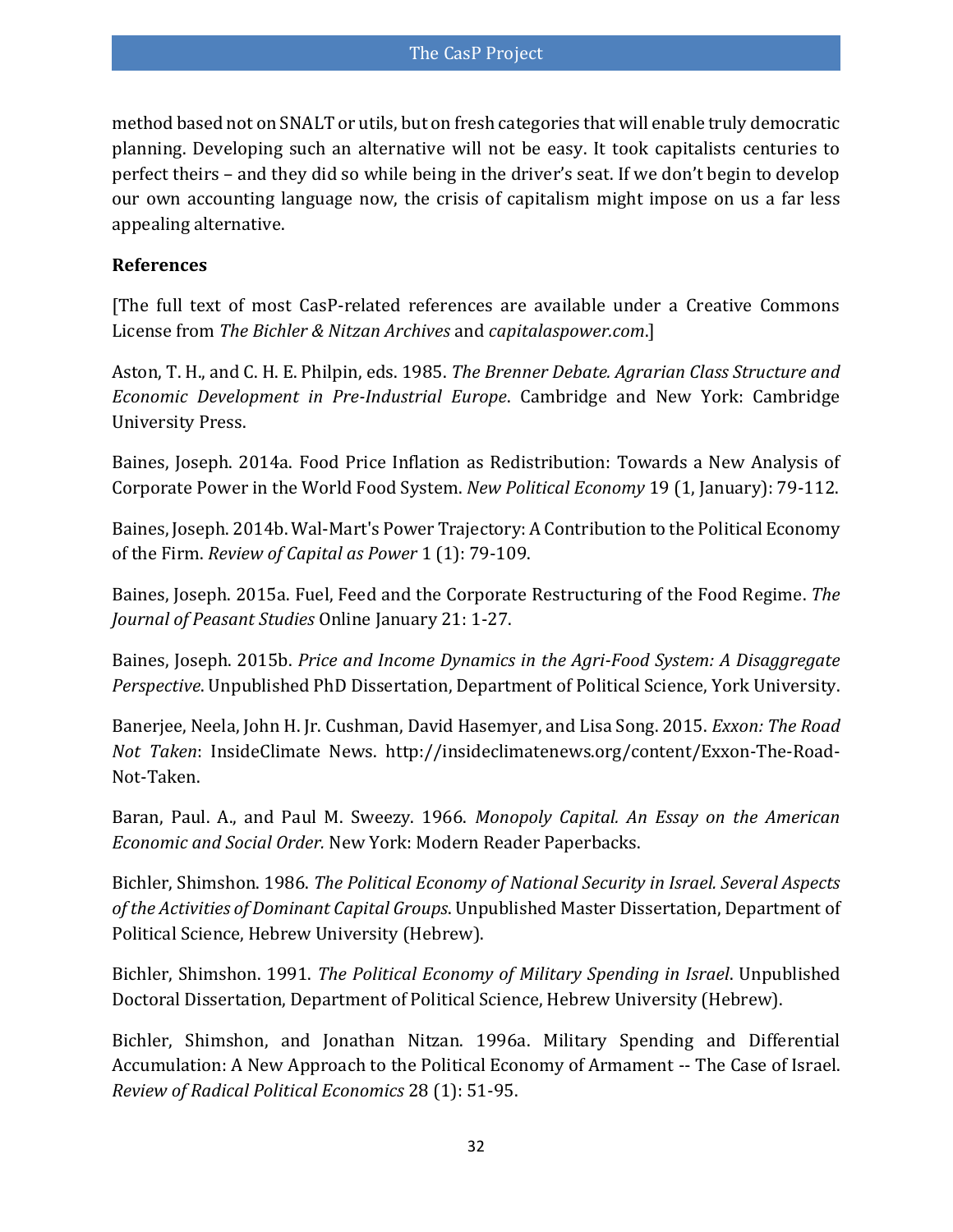<span id="page-32-2"></span>Bichler, Shimshon, and Jonathan Nitzan. 1996b. [Putting the State In Its Place: US Foreign](http://bnarchives.yorku.ca/11/)  [Policy and Differential Accumulation in Middle-East "Energy Conflicts".](http://bnarchives.yorku.ca/11/) *Review of International Political Economy* 3 (4): 608-661.

<span id="page-32-3"></span>Bichler, Shimshon, and Jonathan Nitzan. 2004. [Dominant Capital and the New Wars.](http://bnarchives.yorku.ca/1/) *Journal of World-Systems Research* 10 (2, August): 255-327.

<span id="page-32-5"></span>Bichler, Shimshon, and Jonathan Nitzan. 2006. [Elementary Particles of the Capitalist Mode of](http://bnarchives.yorku.ca/215/)  [Power.](http://bnarchives.yorku.ca/215/) Paper read at Rethinking Marxism, October 26-28, at University of Amherst, Mass.

<span id="page-32-6"></span>Bichler, Shimshon, and Jonathan Nitzan. 2009. [Capital as Power: Toward a New Cosmology](http://bnarchives.yorku.ca/274/)  [of Capitalism.](http://bnarchives.yorku.ca/274/) Paper read at New Marxian Times, The Seventh International Rethinking Marxism Conference, November 5-8, at University of Massachusetts, Amherst.

<span id="page-32-12"></span>Bichler, Shimshon, and Jonathan Nitzan. 2010a[. Notes on the State of Capital.](http://bnarchives.yorku.ca/283/) *Dissident Voice*, pp. March 27.

<span id="page-32-1"></span>Bichler, Shimshon, and Jonathan Nitzan. 2010b. [Systemic Fear, Modern Finance and the](http://bnarchives.yorku.ca/289/)  [Future of Capitalism.](http://bnarchives.yorku.ca/289/) Monograph, Jerusalem and Montreal (July), pp. 1-42.

<span id="page-32-7"></span>Bichler, Shimshon, and Jonathan Nitzan. 2012a. [The Asymptotes of Power.](http://bnarchives.yorku.ca/336/) *Real-World Economics Review* (60, June): 18-53.

<span id="page-32-11"></span>Bichler, Shimshon, and Jonathan Nitzan. 2012b. [Imperialism and Financialism: The Story](http://bnarchives.yorku.ca/329/) of [a Nexus.](http://bnarchives.yorku.ca/329/) *Journal of Critical Globalization Studies* (5, January): 42-78.

<span id="page-32-8"></span>Bichler, Shimshon, and Jonathan Nitzan. 2014a. [No Way Out: Crime, Punishment and the](http://bnarchives.yorku.ca/391/)  [Limits to Power.](http://bnarchives.yorku.ca/391/) *Crime, Law and Social Change.* 61 (3, April): 251-271.

<span id="page-32-9"></span>Bichler, Shimshon, and Jonathan Nitzan. 2014b. [Palan on Piketty.](http://bnarchives.yorku.ca/413/) *New Left Project* (September 25).

<span id="page-32-4"></span>Bichler, Shimshon, and Jonathan Nitzan. 2015a. [Capital Accumulation: Fiction and Reality.](http://bnarchives.yorku.ca/456/) *Real-World Economics Review* (72, September 30): 47-78.

<span id="page-32-10"></span>Bichler, Shimshon, and Jonathan Nitzan. 2015b. Is Hollywood Running Out of Risk. *Real-World Economics Review Blog*, November 19. [https://rwer.wordpress.com/2015/11/19/is](https://rwer.wordpress.com/2015/11/19/is-hollywood-running-out-of-risk/)[hollywood-running-out-of-risk/.](https://rwer.wordpress.com/2015/11/19/is-hollywood-running-out-of-risk/)

<span id="page-32-0"></span>Bichler, Shimshon, and Jonathan Nitzan. 2015c. [Still About Oil?](http://bnarchives.yorku.ca/432/) *Real-World Economics Review* (70, February): 49-79.

<span id="page-32-13"></span>Bichler, Shimshon, Jonathan Nitzan, and Tim Di Muzio. 2012. [The 1%, Exploitation and](http://bnarchives.yorku.ca/342/)  [Wealth: Tim Di Muzio interviews Shimshon Bichler and Jonathan Nitzan.](http://bnarchives.yorku.ca/342/) *Review of Capital as Power* 1 (1): 1-22.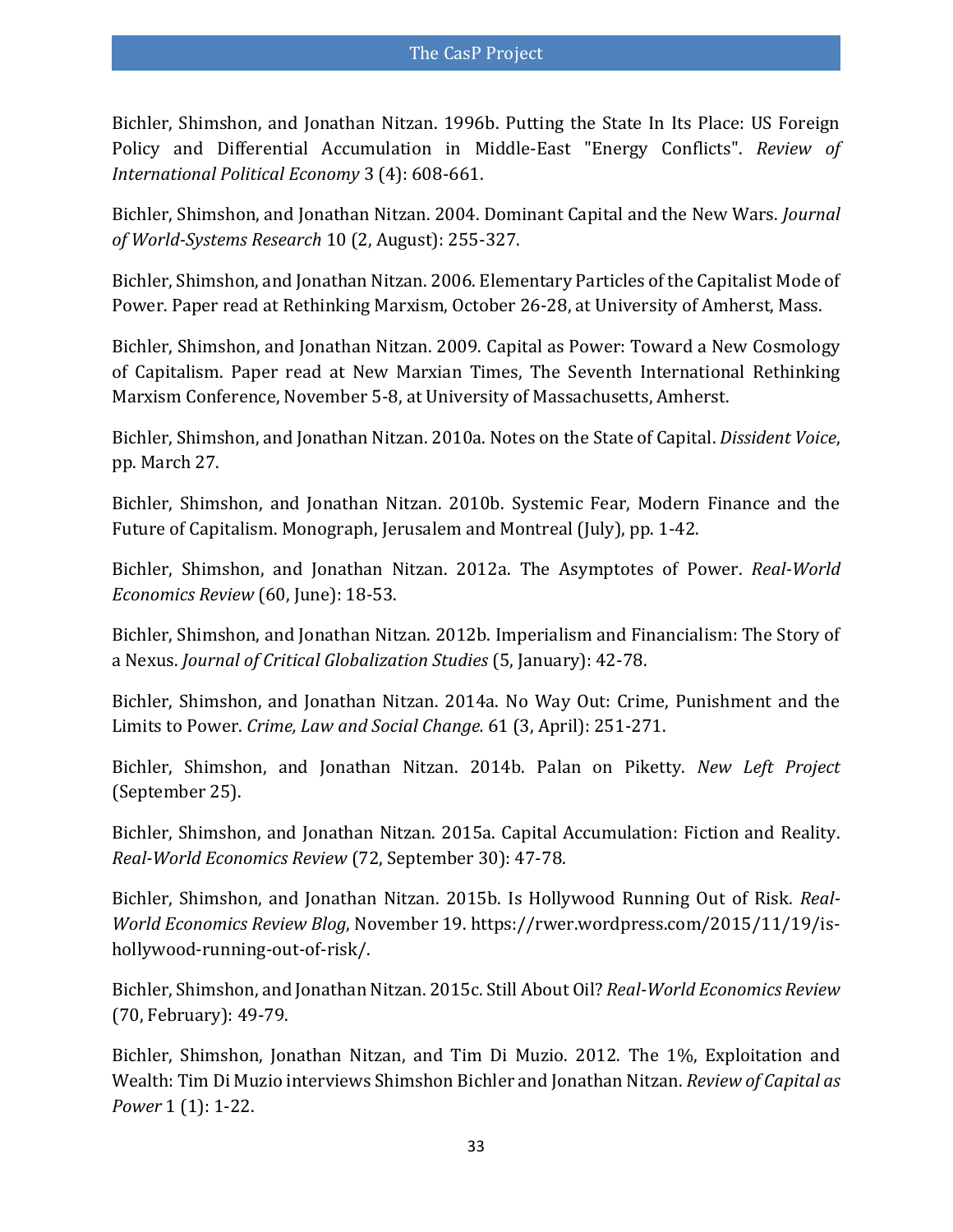<span id="page-33-5"></span>Bichler, Shimshon, Jonathan Nitzan, and Robin Rowley. 1989. [The Political Economy of](http://bnarchives.yorku.ca/132/)  [Armaments.](http://bnarchives.yorku.ca/132/) Working Paper 7/89, Department of Economics, McGill University, Montreal, pp. 1-34.

<span id="page-33-6"></span>Bichler, Shimshon, Robin Rowley, and Jonathan Nitzan. 1989. [The Armadollar-Petrodollar](http://bnarchives.yorku.ca/135/)  [Coalition: Demise or New Order?](http://bnarchives.yorku.ca/135/) Working Paper 11/89, Department of Economics, McGill University, Montreal, pp. 1-63.

<span id="page-33-7"></span>Bodanis, David. 2000. *E=MC2. A Biography of the World's Most Famous Equation.* Toronto: Doubleday Canada.

<span id="page-33-3"></span>Bohm, David. 1980. *Wholeness and the Implicate Order.* London: Routledge & Kegan Paul Ltd.

<span id="page-33-4"></span>Bohm, David, and David F. Peat. 1987. *Science, Order, and Creativity.* London: Bantham Books.

<span id="page-33-9"></span>Brennan, Jordan. 2012. [The Power Underpinnings, and Some Distributional Consequences,](http://bnarchives.yorku.ca/351/)  [of Trade and Investment Liberalisation in Canada.](http://bnarchives.yorku.ca/351/) *New Political Economy* (*iFirst*): 1-33.

<span id="page-33-8"></span>Brennan, Jordan. 2014. *The Business of Power: Canadian Multinationals in the Postwar Era*. Unpublished Doctoral Dissertation, Department of Political Science, York University, Toronto.

<span id="page-33-12"></span>Brenner, Robert. 1977. The Origins of Capitalist Development: A Critique of Neo-Smithian Marxism. *New Left Review* 104 (July-August): 25-92.

<span id="page-33-13"></span>Brenner, Robert. 1978a. Dobb on the Transition from Feudalism to Capitalism. *Cambridge Journal of Economics* 2 (2, June): 121-140.

<span id="page-33-14"></span>Brenner, Robert. 1978b. Reply to Sweezy. *New Left Review* 108 (March-April): 95-96.

<span id="page-33-0"></span>Castoriadis, Cornelius. 1987. *The Imaginary Institution of Society*. Translated by Kathleen Blamey*.* Cambridge: The MIT Press.

<span id="page-33-1"></span>Castoriadis, Cornelius. 1988. *Political and Social Writings*. 3 vols*.* Minneapolis: University of Minnesota Press.

<span id="page-33-2"></span>Castoriadis, Cornelius. 1991. *Philosophy, Politics, Autonomy. Essays in Political Philosophy*. Series Edited by D. A. Curtis*.* New York and Oxford: Oxford University Press.

<span id="page-33-10"></span>Cochrane, D. T. 2015. *What's Love Got to Do with It? Diamonds and the Accumulation of De Beers, 1935-55*. Unpublished PhD Dissertation, Department of Political Science, York University.

<span id="page-33-11"></span>Di Muzio, Tim, ed. 2013. *[The Capitalist Mode of Power: Critical Engagements with the Power](http://bnarchives.yorku.ca/371/)  [Theory of Value](http://bnarchives.yorku.ca/371/)*. RIPE Studies in Global Political Economy. London and New York: Routledge.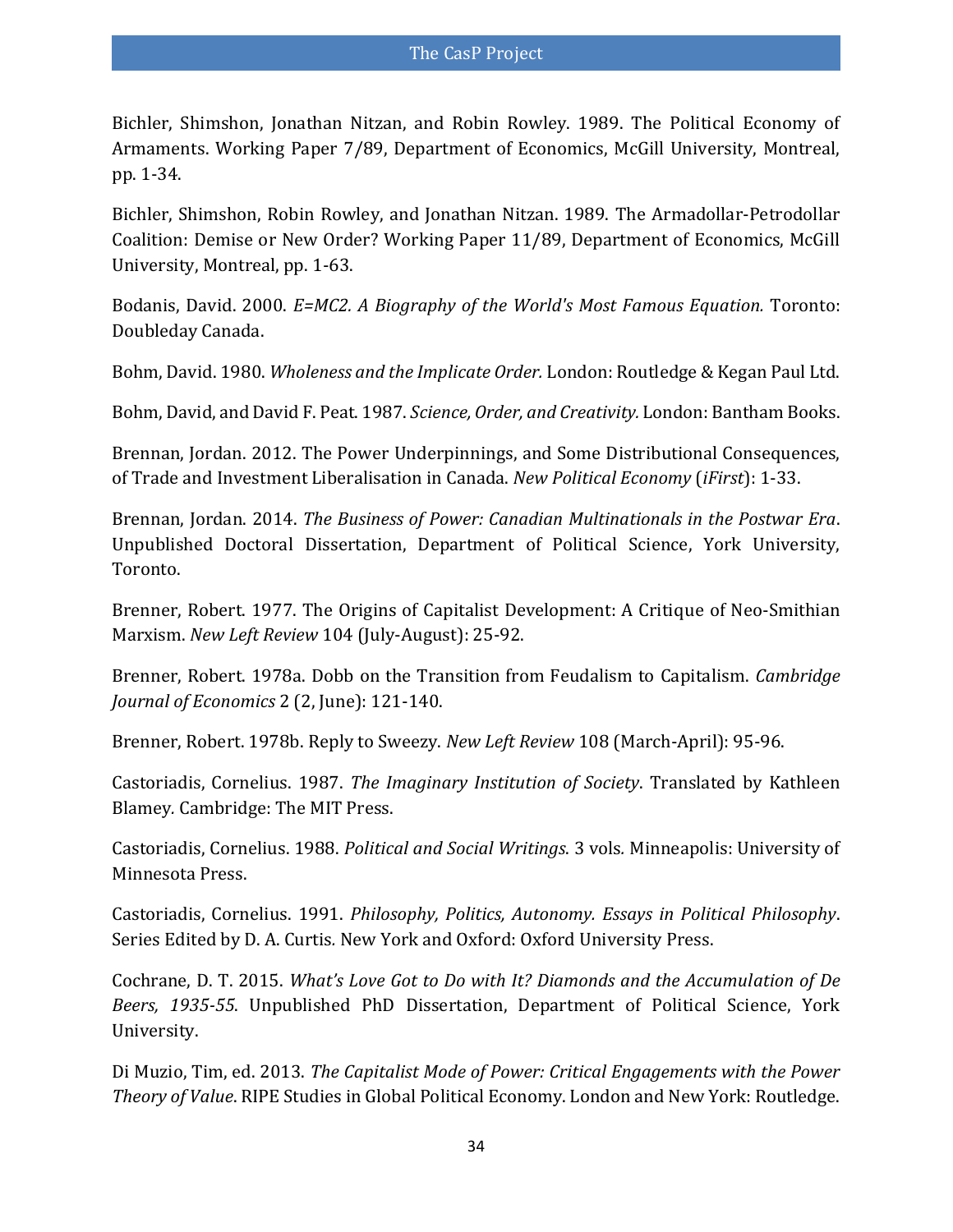<span id="page-34-9"></span>Di Muzio, Tim. 2015a. *[The 1% and the Rest of Us. A Political Economy of Dominant Ownership.](http://bnarchives.yorku.ca/457/)* London: Zed Books.

<span id="page-34-10"></span>Di Muzio, Tim. 2015b. *[Carbon Capitalism. Energy, Social Reproduction and World Order.](http://bnarchives.yorku.ca/453/)* London and New York: Rowman & Littlefield International.

<span id="page-34-12"></span>Di Muzio, Tim, and Jesse Salah Ovadia, eds. 2016. *Energy, Capitalism and World Order: Toward a New Agenda in International Political Economy*. New York and London: Palgrave Macmillan.

<span id="page-34-11"></span>Di Muzio, Tim, and Richard H. Robbins. 2016. *Debt as Power.* Manchester: Manchester University Press.

<span id="page-34-13"></span>Dobb, Maurice. 1946. [1963]. *Studies in the Development of Capitalism.* London: Routledge & Kegan Paul Ltd.

<span id="page-34-1"></span>Einstein, Albert. 1954. Forward. In *Concepts of Space. The History of Theories of Space in Physics*, edited by M. Jammer. Cambridge, Massachusetts: Harvard University Press, pp. xixvi.

<span id="page-34-3"></span>Fix, Blair. 2015a. [Putting Power Back Into Growth Theory.](http://bnarchives.yorku.ca/444/) *Review of Capital as Power* 2 (1): 1-37.

<span id="page-34-2"></span>Fix, Blair. 2015b. *[Rethinking Economic Growth Theory from a Biophysical Perspective.](http://bnarchives.yorku.ca/426/)* New York: Springer.

<span id="page-34-8"></span>Francis, Joe, Shimshon Bichler, and Jonathan Nitzan. 2009-2010. [Imperialism and](http://bnarchives.yorku.ca/278/)  [Financialism: An Exchange.](http://bnarchives.yorku.ca/278/) London, Jerusalem and Montreal.

<span id="page-34-0"></span>Francis, Joseph. 2014. The Rise and Fall of Debate in Economics. *Joseph Francis: History, Numbers and Some Theory*, August 29. [http://www.joefrancis.info/economics-debate/.](http://www.joefrancis.info/economics-debate/)

<span id="page-34-4"></span>Gagon, Marc André 2009. *The Nature of Capital in the Knowledge-Based Economy: The Case of the Global Pharmaceutical Industry*. Unpublished Doctrol Dissertation, Department of Political Science, York University.

<span id="page-34-6"></span>Hager, Sandy Brian. 2013a. [America's Real 'Debt Dilemma'.](http://bnarchives.yorku.ca/367/) *Review of Capital as Power* 1 (1): 41-62.

<span id="page-34-5"></span>Hager, Sandy Brian. 2013b. *[Public Debt, Ownership and Power: The Political Economy of](http://bnarchives.yorku.ca/382/)  [Distribution and Redistribution](http://bnarchives.yorku.ca/382/)*. Unpublished PhD Dissertation, Department of Political Science, York University.

<span id="page-34-7"></span>Hager, Sandy Brian. 2014. [What Happened to the Bondholding Class? Public Debt, Power and](http://bnarchives.yorku.ca/356/)  [the Top One Per Cent.](http://bnarchives.yorku.ca/356/) *New Political Economy* 19 (2, March): 155-182.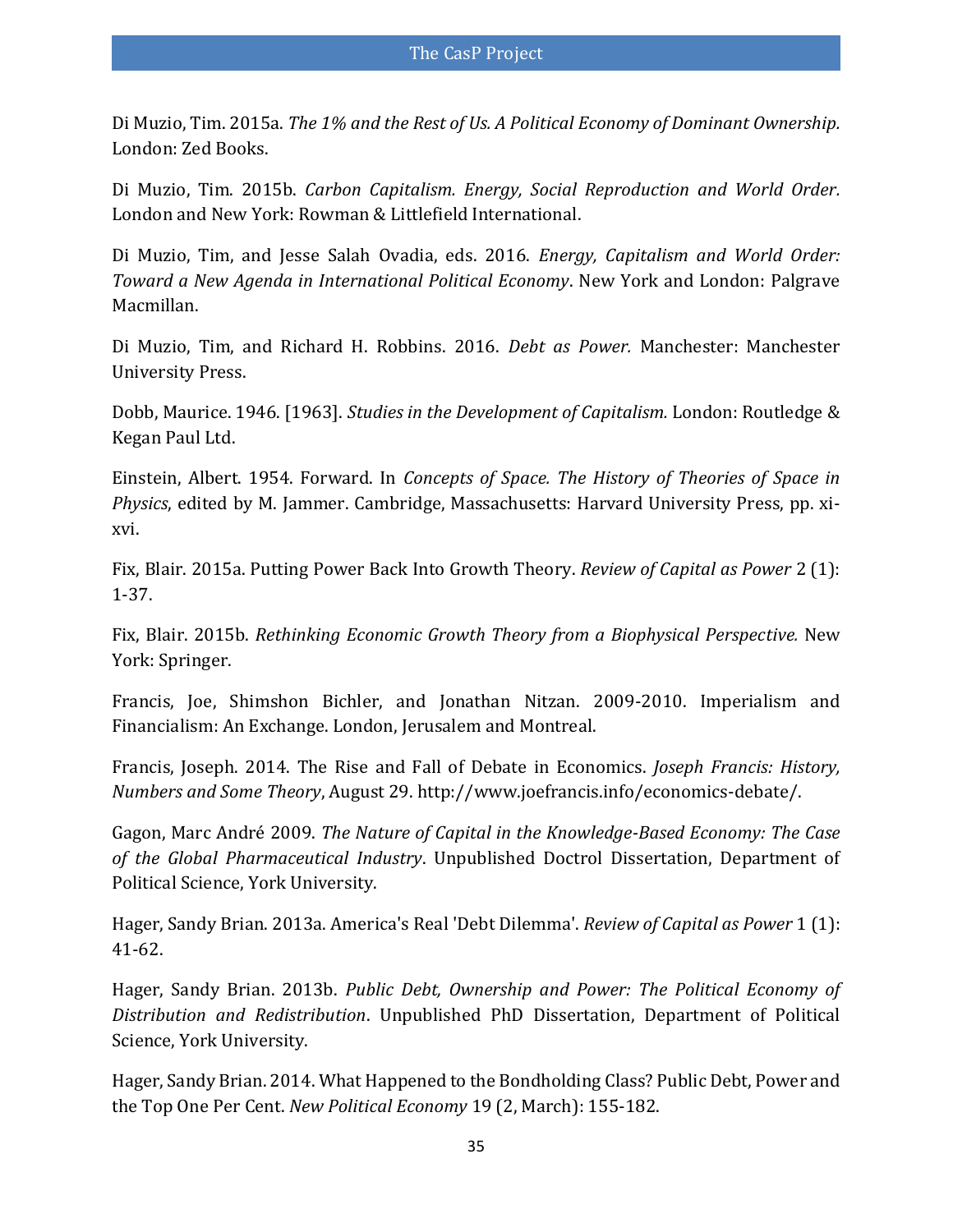<span id="page-35-10"></span>Hager, Sandy Brian. 2015. [Corporate Ownership of the Public Debt: Mapping the New](http://bnarchives.yorku.ca/448/)  [Aristocracy of Finance.](http://bnarchives.yorku.ca/448/) *Socio-Economic Review*.

<span id="page-35-11"></span>Hager, Sandy Brian. 2016. *Public Debt, Inequality and Power. The Making of the Modern Debt State*: University of California Press.

<span id="page-35-3"></span>Hakes, David R. 2009. [Confession of an Economist. Writing to Impress Rather than Inform.](http://econjwatch.org/articles/confession-of-an-economist-writing-to-impress-rather-than-inform) *Econ Journal Watch* 6 (3, September): 349-351.

<span id="page-35-13"></span>Heller, Henry. 2011. *The Birth of Capitalism. A Twenty-First-Century Perspective.* London, Halifax and New York: Pluto Press and Fernwood Pub. Distributed in the U.S.A. exclusively by Palgrave Macmillan.

<span id="page-35-12"></span>Hilton, Rodney, ed. 1978. *The Transition from Feudalism to Capitalism*. Introduction by Rodney Hilton. London: Verso.

<span id="page-35-9"></span>Hoffman, Paul. 1998. *The Man who Loved Only Numbers. The Story of Paul Erdös and the Search for Mathematical Truth*. 1st ed*.* New York: Hyperion.

<span id="page-35-6"></span>Kalecki, Michal. 1971. *Selected Essays on the Dynamics of the Capitalist Economy, 1933-1970.* Cambridge: Cambridge University Press.

<span id="page-35-7"></span>Kalecki, Michal. 1972. *The Last Phase in the Transformation of Capitalism.* New York: Monthly Review Press.

<span id="page-35-1"></span>Kliman, Andrew, Shimshon Bichler, and Jonathan Nitzan. 2011. [Systemic Crisis, Systemic](http://bnarchives.yorku.ca/314/)  [Fear: An Exchange.](http://bnarchives.yorku.ca/314/) Special Issue on 'Crisis'. *Journal of Critical Globalization Studies* (4, April): 61-118.

<span id="page-35-0"></span>Koestler, Arthur. 1959. [1964]. *[The Sleepwalkers. A History of Man's Changing Vision of the](https://archive.org/details/ArthurKoestler-TheSleepwalkers-AHistoryOfMansChangingVisionOfThe)  [Universe](https://archive.org/details/ArthurKoestler-TheSleepwalkers-AHistoryOfMansChangingVisionOfThe)*. With an Introduction by Herbert Buttrefield, M.A. London: Hutchinson of London.

<span id="page-35-2"></span>Leontief, Wassily. 1982. Academic Economics. *Science (New Series)* 217 (4555, July 9): 104, 107.

<span id="page-35-8"></span>Magdoff, Harry. 1969. *The Age of Imperialism. The Economics of U.S. Foreign Policy*. 1st Modern Reader ed*.* New York: Monthly Review Press.

<span id="page-35-4"></span>Marcuse, Herbert. 1954. *Reason and Revolution. Hegel and the Rise of Social Theory*. 2nd ed*.* New York: The Humanities Press.

<span id="page-35-5"></span>Marcuse, Herbert. 1964. *One-Dimensional Man. Studies in the Ideology of Advanced Industrial Society.* Boston: Beacon Press.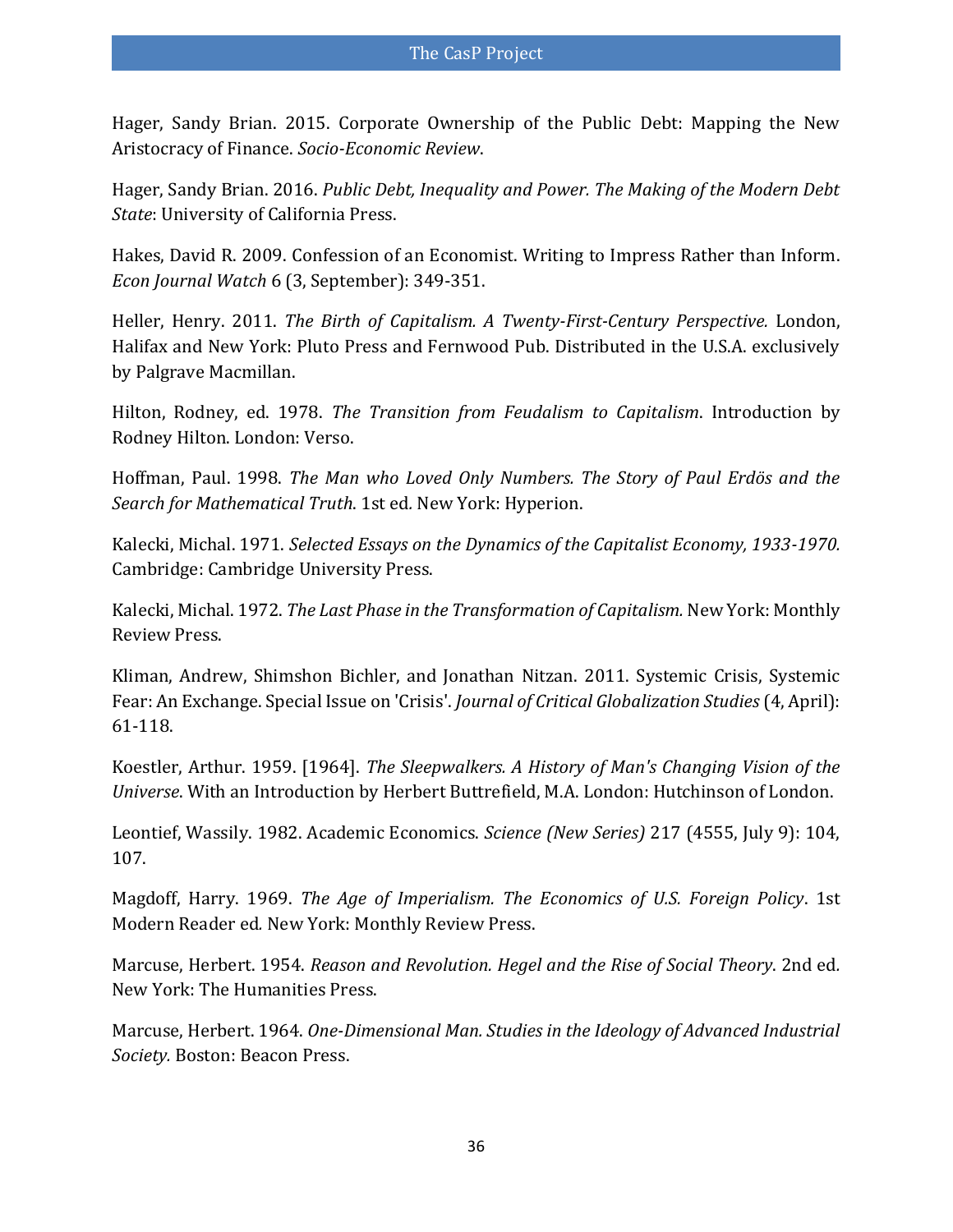<span id="page-36-14"></span>Marglin, Stephen A. 1974. [What Do Bosses Do? The Origins and Functions of Hierarchy in](http://scholar.harvard.edu/marglin/publications/what-do-bosses-do)  [Capitalist Production.](http://scholar.harvard.edu/marglin/publications/what-do-bosses-do) *Review of Radical Political Economics* 6 (2, July): 60-112.

<span id="page-36-8"></span>Martin, Ulf. 2010. Rational Control and the Magma of Reality. Paper read at Eastern Economic Association Annual Conference, February 26-28, at Philadelphia.

<span id="page-36-11"></span>McMahon, James. 2013. [The Rise of a Confident Hollywood: Risk and the Capitalization of](http://bnarchives.yorku.ca/362/)  [Cinema.](http://bnarchives.yorku.ca/362/) *Review of Capital as Power* 1 (1): 23-40.

<span id="page-36-10"></span>McMahon, James. 2015. *[What Makes Hollywood Run? Capitalist Power, Risk and the Control of](http://bnarchives.yorku.ca/463/)  [Social Creativity](http://bnarchives.yorku.ca/463/)*. Unpublished PhD Dissertation, Graduate Program in Social and Political Thought, York University.

<span id="page-36-12"></span>Meiksins Wood, Ellen. 1981. The Separation of the Economic and the Political in Capitalism. *New Left Review* (127, May-June): 66-95.

<span id="page-36-13"></span>Meiksins Wood, Ellen. 1999. *The Origin of Capitalism.* New York: Monthly Review Press.

<span id="page-36-0"></span>Mills, C. Wright. 1956. *The Power Elite.* New York: Oxford University Press.

<span id="page-36-3"></span>Mumford, Lewis. 1967. *The Myth of the Machine. Technics and Human Development.* New York: Harcourt, Brace & World, Inc.

<span id="page-36-4"></span>Mumford, Lewis. 1970. *The Myth of the Machine. The Pentagon of Power.* New York: Harcourt, Brace Jovanovich, Inc.

<span id="page-36-2"></span>Nitzan, Jonathan. 1986. *Holding Groups and the Israeli Economy*. Unpublished MA Dissertation, Department of Economics, McGill University.

<span id="page-36-7"></span>Nitzan, Jonathan. 1989. [Price and Quantity Measurements: Theoretical Biases in Empirical](http://bnarchives.yorku.ca/137/)  [Procedures.](http://bnarchives.yorku.ca/137/) Working Paper 14/1989, Department of Economics, McGill University, Montreal, pp. 1-24.

<span id="page-36-5"></span>Nitzan, Jonathan. 1992. *[Inflation as Restructuring. A Theoretical and Empirical Account of the](http://bnarchives.yorku.ca/207/)  [U.S. Experience](http://bnarchives.yorku.ca/207/)*. Unpublished PhD Dissertation, Department of Economics, McGill University.

<span id="page-36-1"></span>Nitzan, Jonathan. 2001. [Regimes of Differential Accumulation: Mergers, Stagflation and the](http://bnarchives.yorku.ca/3/)  [Logic of Globalization.](http://bnarchives.yorku.ca/3/) *Review of International Political Economy* 8 (2): 226-274.

<span id="page-36-6"></span>Nitzan, Jonathan, and Shimshon Bichler. 1995. [Bringing Capital Accumulation Back In: The](http://bnarchives.yorku.ca/13/)  Weapondollar-Petrodollar Coalition -- [Military Contractors, Oil Companies and Middle-East](http://bnarchives.yorku.ca/13/)  ["Energy Conflicts".](http://bnarchives.yorku.ca/13/) *Review of International Political Economy* 2 (3): 446-515.

<span id="page-36-9"></span>Nitzan, Jonathan, and Shimshon Bichler. 2001. [Going Global: Differential Accumulation and](http://bnarchives.yorku.ca/4/)  [the Great U-turn in South Africa and Israel.](http://bnarchives.yorku.ca/4/) *Review of Radical Political Economics* 33: 21-55.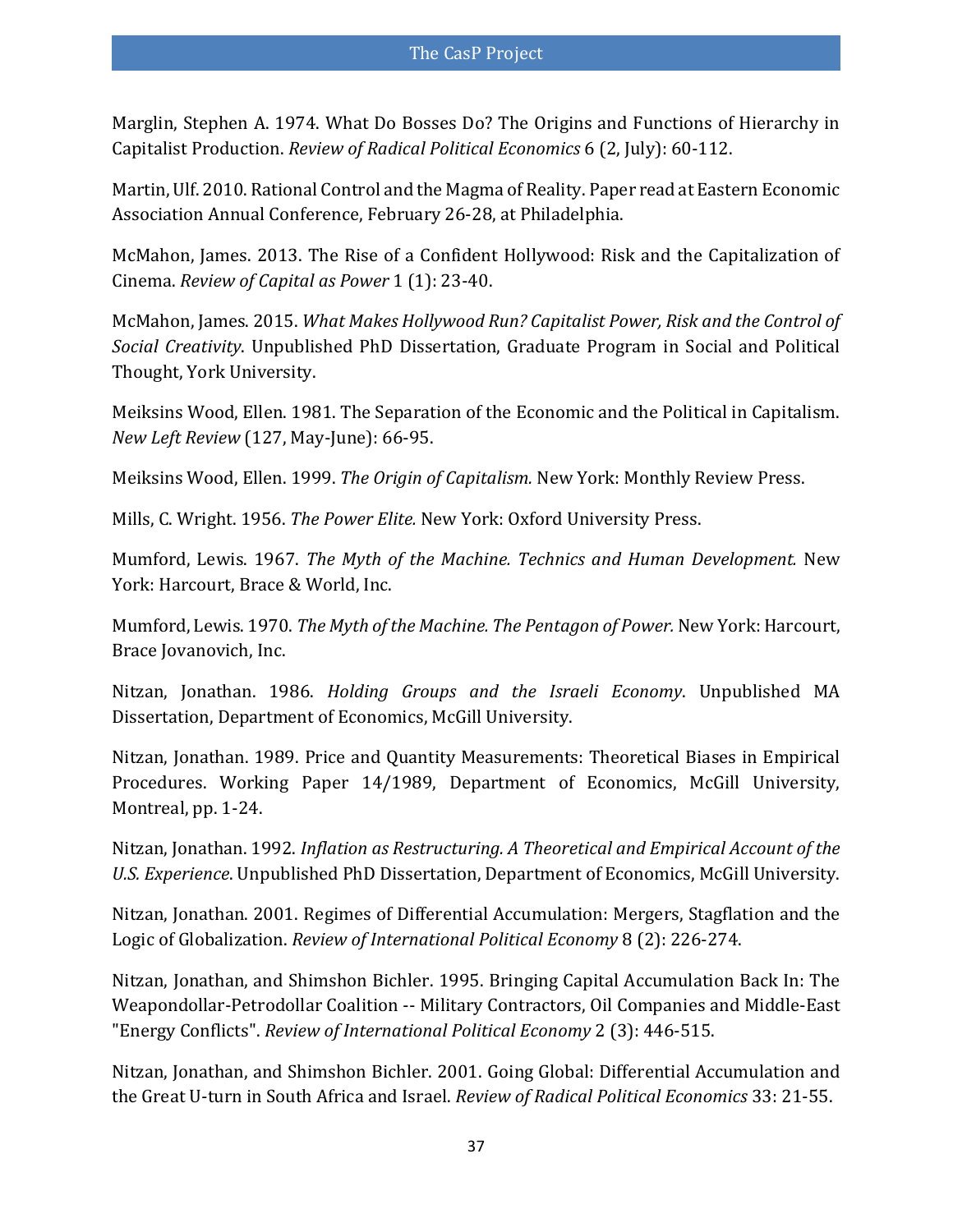<span id="page-37-4"></span>Nitzan, Jonathan, and Shimshon Bichler. 2002. *[The Global Political Economy of Israel.](http://bnarchives.yorku.ca/8/)* London: Pluto Press.

<span id="page-37-7"></span>Nitzan, Jonathan, and Shimshon Bichler. 2005. [The Scientist and the Church,](http://bnarchives.yorku.ca/185/) Monograph. Montreal and Jerusalem (July), pp. 1-48.

<span id="page-37-5"></span>Nitzan, Jonathan, and Shimshon Bichler. 2006. [New Imperialism or New Capitalism?](http://bnarchives.yorku.ca/203/) *Review* XXIX (1, April): 1-86.

<span id="page-37-2"></span>Nitzan, Jonathan, and Shimshon Bichler. 2009a. *[Capital as Power. A Study of Order and](http://bnarchives.yorku.ca/259/)  [Creorder](http://bnarchives.yorku.ca/259/)*. RIPE Series in Global Political Economy*.* New York and London: Routledge.

<span id="page-37-0"></span>Nitzan, Jonathan, and Shimshon Bichler. 2009b. [Contours of Crisis III: Systemic Fear and](http://bnarchives.yorku.ca/262/)  [Forward-Looking Finance.](http://bnarchives.yorku.ca/262/) *Dollars & Sense*, June 12.

<span id="page-37-3"></span>Nitzan, Jonathan, Robin Rowley, and Shimshon Bichler. 1989. [Changing Fortunes:](http://bnarchives.yorku.ca/133/)  [Armaments and the U.S. Economy.](http://bnarchives.yorku.ca/133/) Working Paper 8/89, Department of Economics, McGill University, Montreal, pp. 1-27.

<span id="page-37-12"></span>Ostojić, Mladen. 2015a. [Differential Taxation: A Convergence of Interests between American](http://bnarchives.yorku.ca/435/)  [Banking and Government.](http://bnarchives.yorku.ca/435/) *Transnational Institute*, January 14, pp. 1-17.

<span id="page-37-11"></span>Ostojić, Mladen. 2015b. [Differential Taxation: The Case of American Banking.](http://bnarchives.yorku.ca/439/) Unpublished Master Research Paper (MRP), Department of Political Science, York University, Canada, pp. 1-27.

<span id="page-37-9"></span>Park, Hyeng-Joon. 2013a. *[Chaebol: the Transnational Capital that Rules Korea](http://bnarchives.yorku.ca/376/)*. Korean*.* Seoul: Bookworld.

<span id="page-37-8"></span>Park, Hyeng-Joon. 2013b. *[Dominant Capital and the Transformation of Korean Capitalism:](http://bnarchives.yorku.ca/365/)  [From Cold War to Globalization](http://bnarchives.yorku.ca/365/)*. Unpublished PhD Dissertation, Department of Political Science, York University, Toronto.

<span id="page-37-10"></span>Park, Hyeng-Joon. 2015. Korea's Post[-1997 Restructuring: An Analysis of Capital as Power.](http://bnarchives.yorku.ca/411/) *Review of Radical Political Economics* (OnlineFirst, August 20): 1-23.

<span id="page-37-6"></span>Payne-Gaposchkin, Cecilia Helena, and Katherine Haramundanis. 1984. *Cecilia Payne-Gaposchkin: An Autobiography and Other Recollections.* Cambridge, Cambridgeshire and New York: Cambridge University Press.

<span id="page-37-1"></span>Robinson, Joan. 1970. Capital Theory up to Date. *Canadian Journal of Economics* 3 (2): 309- 317.